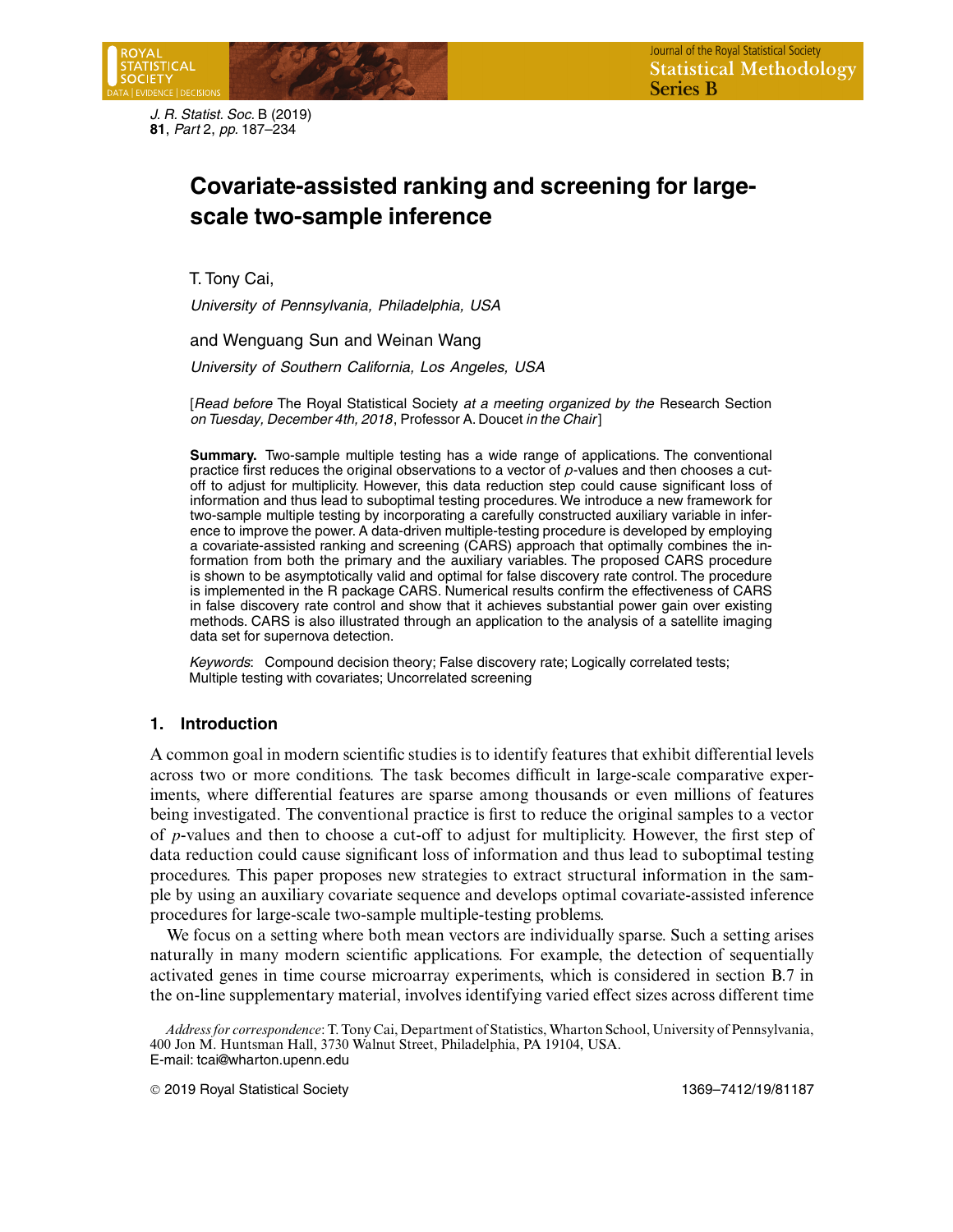points (Calvano *et al.*, 2005; Sun and Wei, 2011). Since only a small fraction of genes are differentially expressed from the baseline, the problem of identifying varied levels over time essentially reduces to a multiple-testing problem with several high dimensional sparse vectors (after removing the baseline effects). The second example arises from the detection of supernova explosions that is considered in Section 5.5. The potential locations can be identified by testing sudden changes in brightness in satellite images taken over a period of time. After the measurements have been converted into greyscale images and vectorized, multiple tests are conducted to compare the intensity levels between two sparse vectors. Another case in point is the analysis of differential networks, where the goal is to detect discrepancies between two or more networks with possibly sparse edges.

We first describe the conventional framework for two-sample inference and then discuss its limitations. Let **X** and **Y** be two random vectors recording the measurement levels of the same *m* features under two experimental conditions. The population mean vectors are given by  $\mu_x = \mathbb{E}(\mathbf{X}) = (\mu_{x1}, \dots, \mu_{xm})^\text{T}$  and  $\mu_y = \mathbb{E}(\mathbf{Y}) = (\mu_{y1}, \dots, \mu_{ym})^\text{T}$ . A classical formulation for identifying differential features is to carry out m two-sample tests:

$$
H_{i,0}: \mu_{xi} = \mu_{yi} \quad \text{versus} \quad H_{i,1}: \mu_{xi} \neq \mu_{yi}, \qquad 1 \leq i \leq m. \tag{1.1}
$$

Suppose that we have collected two random samples  $\{X_1, \ldots, X_{n_1}\}\$  and  $\{Y_1, \ldots, Y_{n_2}\}\$  as independent copies of **X** and **Y** respectively. The standard practice starts with a data reduction step: a two-sample *t*-statistic  $T_i$  is computed to compare the two conditions for feature *i*; then  $T_i$  is converted to a *p*-value or *z*-value. Finally a significance threshold is chosen to control the multiplicity. However, this conventional practice, which utilizes only a vector of p-values, may suffer from substantial loss of information.

This paper proposes a new testing framework that involves two steps. In the first step, besides the usual primary test statistics, an auxiliary covariate sequence is constructed from the original data to capture important structural information that is discarded by conventional practice. In the second step, the auxiliary covariates are combined with the primary test statistics to construct a multiple-testing procedure that improves the accuracy in inference. Our idea is that the hypotheses become 'unequal' in light of the auxiliary sequence. A key step in our methodological development is to incorporate the heterogeneity by recasting the problem in the framework of multiple testing with a covariate sequence. This requires a carefully constructed pair of statistics that lead to a simple bivariate model and an easily implementable methodology. Section 2 discusses strategies for constructing the pair of primary and auxiliary variables. Then we develop oracle and data-driven multiple-testing procedures for the consequent bivariate model in Section 3. The method proposed employs a covariate-assisted ranking and screening (CARS) approach that simultaneously incorporates the primary and auxiliary information in multiple testing. We show that the CARS procedure controls the false discovery rate at the nominal level and outperforms existing methods in power.

We mention two related strategies in the literature: testing following screening and testing following grouping. In the first strategy, the hypotheses are formed and tested hierarchically via a screen-and-clean method (Zehetmayer *et al.*, 2005, 2008; Reiner-Benaim *et al.*, 2007; Wasserman and Roeder, 2009; Bourgon *et al.*, 2010). Following that strategy, we can first inspect the sample to identify the union support of  $\mu_x$  and  $\mu_y$ , and then conduct two-sample tests on the narrowed subset to eliminate further the null locations with no differential levels. The screen-and-clean approach requires sample splitting to ensure the independence between the screening and testing stages to avoid selection bias (Rubin *et al.*, 2006). However, even the screening stage can significantly narrow down the focus; sample splitting often leads to loss of power. For example, the empirical studies in Skol *et al.* (2006) concluded that a two-stage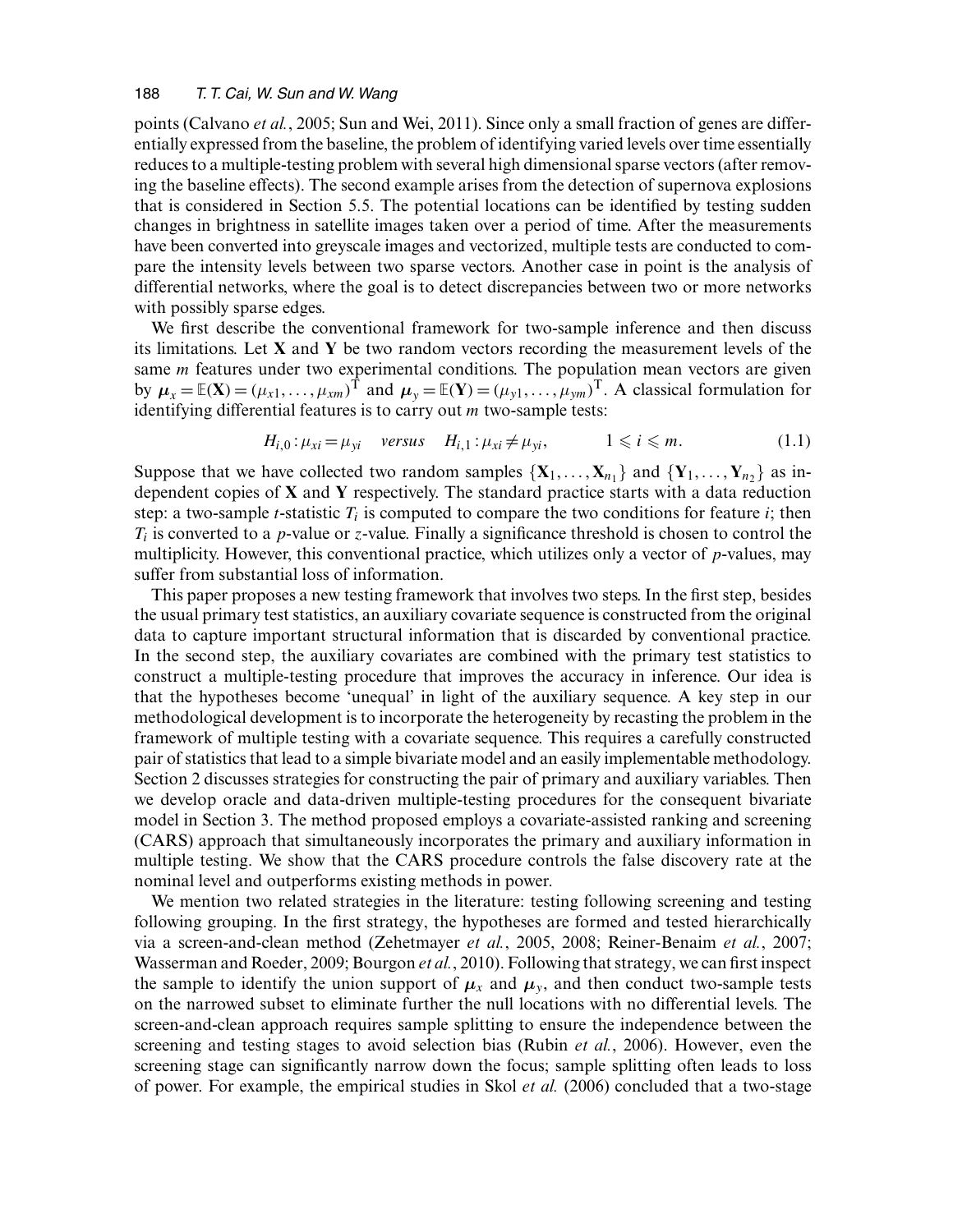analysis is in general inferior compared with a naive joint analysis that combines the data from both stages. The second strategy (Liu, 2014) can be described as *testing following grouping*, i.e. the hypotheses are analysed in groups via a divide-and-test method. Liu (2014) developed an uncorrelated screening (US) method, which first divides the hypotheses into two groups according to a screening statistic and then applies multiple-testing procedures to the groups separately to identify non-null cases. It was shown in Liu (2014) that US controls the error rate at the nominal level and outperforms competitive methods in power.

Our approach marks a clear departure from existing methods. Both the screen-and-clean and the divide-and-test strategies involve dichotomizing a continuous variable, which fails to utilize the auxiliary information fully. By contrast, our proposed CARS procedure models the screening covariate as a continuous variable and employs a novel ranking and selection procedure that optimally integrates the information from both the primary and the auxiliary variables. In Section 4, we develop further results on a general bivariate model; our study reveals the connections between existing methods and provides insights on the advantage of the proposed CARS procedure. Simulation results in Section 5 demonstrate that CARS controls the false discovery rate in finite samples and uniformly dominates all existing methods. The gain in power is substantial in many settings. We illustrate our method to analyse a time course satellite image data set in Section 5.5. The application shows improved sensitivity of the proposed method in identifying changes between images taken over time. Section 6 further discusses related issues and open problems. The proofs are provided in Appendix A and the on-line appendix A. Additional numerical results are given in the on-line appendix B.

The data that are analysed in the paper and the programs that were used to analyse them can be obtained from

https://rss.onlinelibrary.wiley.com/hub/journal/14679868/seriesb-datasets

## **2. Extracting structural information by using an auxiliary sequence**

Suppose that  $\{X_{ij} : 1 \leq j \leq n_x\}$  and  $\{Y_{ik} : 1 \leq k \leq n_y\}$ ,  $i = 1, \ldots, m$ , are repeated measurements of generic independent random variables  $X_i$  and  $Y_i$  respectively. Let  $\beta_0 = (\beta_{0i} : 1 \le i \le m)$  be a latent baseline vector which itself is sparse (including the special case where  $\beta_{0i} = 0$  for all *i*). Consider the hierarchical model

$$
X_{ij} = \beta_{0i} + \mu_{xi}^* + \epsilon_{xij},
$$
  
\n
$$
Y_{ik} = \beta_{0i} + \mu_{yi}^* + \epsilon_{yik},
$$
\n(2.1)

with corresponding population means given by  $\mu_{xi} = \beta_{0i} + \mu_{xi}^*$  and  $\mu_{yi} = \beta_{0i} + \mu_{yi}^*$ . For ease of presentation, we focus on the Gaussian model for the error terms  $\epsilon_{xij} \sim^{IID} N(0, \sigma_{xi}^2)$  and  $\epsilon_{yij} \sim^{IID} N(0, \sigma_{xij}^2)$  $N(0, \sigma_{yi}^2)$ . More general settings will be discussed in Section 3.6. We assume that  $\mu_{xi}^*$  and  $\mu_{yi}^*$ , which can be viewed as random perturbations from the baseline, satisfy  $\mu_{xi}^* \sim (1 - \pi_x)\delta_0 +$  $\pi_x g_{\mu_x}(\cdot)$  and  $\mu_{yi}^* \sim (1 - \pi_y)\delta_0 + \pi_y g_{\mu_y}(\cdot)$ , where  $\delta_0$  is the Dirac delta function, and  $g_{\mu_x}$  and  $g_{\mu_y}$ are unspecified densities of non-zero effects.

*Remark 1.* Model (2.1) can be applied to scenarios with non-sparse  $\mu_x$  and  $\mu_y$  when some baseline measurements are available. See section A.8 in the on-line appendix for further details. The methodology proposed only requires  $\bar{X}_i$  and  $\bar{Y}_i$  to be normal. In practical situations where  $n_x$  and  $n_y$  are large, our method works well without the normality assumption. Numerical results with non-Gaussian errors are provided in Section 5.3.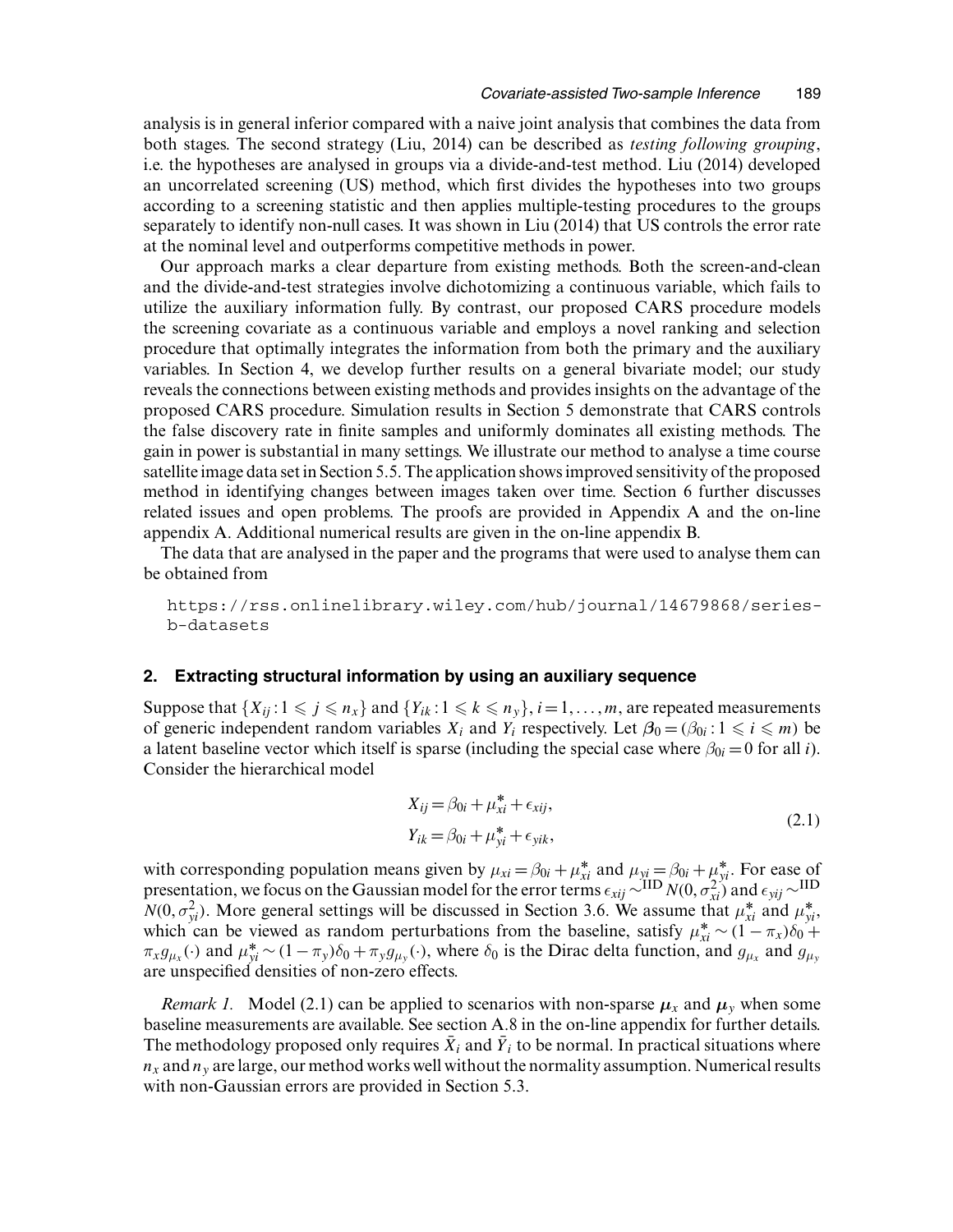Let  $n = n_x + n_y$ . Denote  $\gamma_x = n_x/n$  and  $\gamma_y = n_y/n$ . The population means  $\mu_{xi}$  and  $\mu_{yi}$  are estimated by  $\overline{X}_i = n_x^{-1} \sum_{j=1}^{n_x} X_{ij}$  and  $\overline{Y}_i = n_y^{-1} \sum_{k=1}^{n_y} Y_{ik}$  respectively.

The two-sample inference problem is concerned with the simultaneous testing of  $m$  hypotheses  $H_{i,0}$ :  $\mu_{xi} = \mu_{yi}$  *versus*  $H_{i,1}$ :  $\mu_{xi} \neq \mu_{yi}$ ,  $i = 1, ..., m$ . Let  $\mathbb{I}(\cdot)$  be an indicator function. Let  $T_{1i}$  and  $T_{2i}$  be summary statistics that contain the information about  $\theta_{1i} = \mathbb{I}(\mu_{xi} \neq \mu_{yi})$  (support of mean difference) and  $\theta_{2i} = \mathbb{I}(\mu_{xi} \neq 0$  or  $\mu_{yi} \neq 0$  (union support) respectively.  $T_{1i}$  is the primary statistic in inference and  $T_{2i}$  is an *auxiliary covariate*. The term 'auxiliary' indicates that we do not use  $T_{2i}$  to make inference on  $\theta_{1i}$  directly. Instead, we aim to incorporate  $T_{2i}$  in inference to support (indirectly) the evidence that is provided in the primary variable  $T_{1i}$ . The intuition is that, since the union support is sparse if both  $\mu_x$  and  $\mu_y$  are sparse, exploiting this structural information would improve the efficiency of tests. To see this, note that the continuity of  $\mu_{xi}$  and  $\mu_{yi}$  implies that, with probability 1,  $\theta_{1i}$  and  $\theta_{2i}$  obey the logical relationship

$$
\theta_{1i} = 0 \quad \text{if} \quad \theta_{2i} = 0. \tag{2.2}
$$

Hence the auxiliary sequence can be utilized to assist inference by providing supplementary evidence on whether a hypothesis is promising.

We first discuss how to construct the primary and auxiliary statistics from the original data and then introduce a bivariate random mixture model to describe their joint distribution. Finally, we formulate a decision theoretic framework for two-sample simultaneous inference with an auxiliary covariate.

# *2.1. Constructing the primary and auxiliary statistics*

A key step in our formulation is to construct a pair of statistics  $(T_{1i}, T_{2i})$  such that

- (a) the pair extracts information from the data effectively and
- (b) the pair leads to a simple bivariate model via which the logical relationship (2.2) can be exploited.

To focus on the main ideas, we first discuss the Gaussian case with known variances. Extensions to two-sample tests with non-Gaussian errors and unknown variances are discussed in Section 3.6.

The general strategies for constructing the pair  $(T_{1i}, T_{2i})$  can be described as follows. First,  $T_{1i}$  is used to capture the information on  $\theta_{1i}$ ; hence  $\bar{X}_i - \bar{Y}_i$  should be incorporated in its expression. Second, to capture the information on the union support  $\theta_{2i}$ , we propose to use the weighted sum  $\bar{X}_i + \kappa_i \bar{Y}_i$ , where  $\kappa_i > 0$  is the weight to be specified later. Under the normality assumption, the covariance of  $\bar{X}_i - \bar{Y}_i$  and  $\bar{X}_i + \kappa_i \bar{Y}_i$  is given by  $\sigma_{xi}^2/n_x - \kappa_i \sigma_{yi}^2/n_y$ . This motivates us to choose the weight  $\kappa_i^* = \gamma_y \sigma_{xi}^2/(\gamma_x \sigma_{yi}^2)$ , which leads to zero correlation, which is a crucial property for simplifying the model and facilitating the methodological development. Finally, the difference and weighted sum are standardized to make the statistics comparable across tests. Combining these considerations, we propose to use the following pair of statistics to summarize the information in the data:

$$
(T_{1i}, T_{2i}) = \sqrt{\left(\frac{n_x n_y}{n}\right) \left(\frac{\bar{X}_i - \bar{Y}_i}{\sigma_{pi}}, \frac{\bar{X}_i + \kappa_i^* \bar{Y}_i}{\sqrt{\kappa_i^* \sigma_{pi}}}\right)},
$$
(2.3)

where  $\sigma_{pi}^2 = \gamma_y \sigma_{xi}^2 + \gamma_x \sigma_{yi}^2$ . Denote  $\mathbf{T}_1 = (T_{1i} : 1 \leq i \leq m)$  and  $\mathbf{T}_2 = (T_{2i} : 1 \leq i \leq m)$ .

## *2.2. A bivariate random-mixture model*

We develop a bivariate model to describe the joint distribution of  $T_{1i}$  and  $T_{2i}$ . Let  $\theta_i = (\theta_{1i}, \theta_{2i})$ .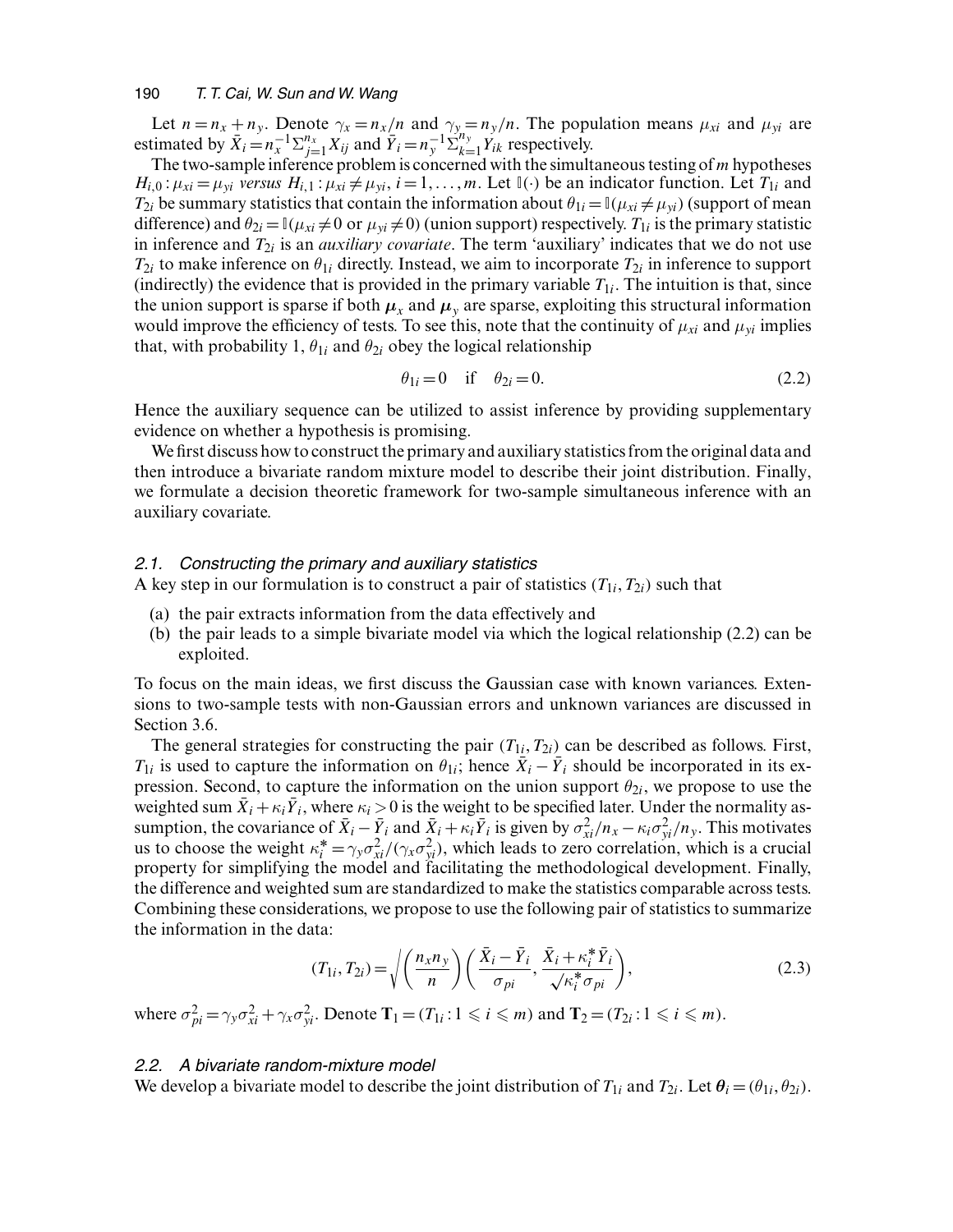Assume that  $\theta_i$  are independent and identically distributed bivariate random vectors that take values in the Cartesian product space  $\{0, 1\}^2 = \{(0, 0), (0, 1), (1, 0), (1, 1)\}$ . For each combination  $\theta_i = (j, k), (T_{1i}, T_{2i})$  are jointly distributed with conditional density  $f(t_{1i}, t_{2i} | \theta_{1i} = j, \theta_{2i} = k)$ . Denote  $\pi_{jk} = \mathbb{P}(\theta_{1i} = j, \theta_{2i} = k)$ . In practice, we do not know  $(\theta_{1i}, \theta_{2i})$  but observe only  $(T_{1i}, T_{2i})$ from a mixture model

$$
f(t_{1i}, t_{2i}) = \sum_{(j,k)\in\{0,1\}^2} \pi_{jk} f(t_{1i}, t_{2i} | \theta_{1i} = j, \theta_{2i} = k).
$$
 (2.4)

Denote  $\pi_i = \mathbb{P}(\theta_{ii} = 1)$ ,  $j = 1, 2$ . Assume that  $\pi_1 > 0$ . The goal is to determine the value of  $\theta_{1i}$ based on pairs  $\{(T_{1i}, T_{2i}): 1 \le i \le m\}.$ 

The mixture model (2.4) is difficult to analyse. However, if  $T_{1i}$  and  $T_{2i}$  are carefully constructed as done in Section 2.1, then several simplifications can be made. First, the logical relationship (2.2) implies that  $\pi_{10} = 0$ ; thus we have only three terms in equation (2.4). Second, according to our construction (2.3),  $T_{1i}$  and  $T_{2i}$  are conditionally independent:

$$
f(t_{1i}, t_{2i} | \mu_{xi}, \mu_{yi}) = f(t_{1i} | \mu_{xi}, \mu_{yi}) f(t_{2i} | \mu_{xi}, \mu_{yi}).
$$
\n(2.5)

The following proposition utilizes equation (2.5) to simplify the model further.

*Proposition 1.* The conditional independence (2.5) implies that

$$
f(t_{1i}, t_{2i} | \theta_{1i} = 0, \theta_{2i} = 0) = f(t_{1i} | \theta_{1i} = 0) f(t_{2i} | \theta_{2i} = 0),
$$
  
\n
$$
f(t_{1i}, t_{2i} | \theta_{1i} = 0, \theta_{2i} = 1) = f(t_{1i} | \theta_{1i} = 0) f(t_{2i} | \theta_{1i} = 0, \theta_{2i} = 1),
$$
  
\n
$$
f(t_{1i}, t_{2i} | \theta_{1i} = 0) = f(t_{1i} | \theta_{1i} = 0) f(t_{2i} | \theta_{1i} = 0).
$$
\n(2.6)

The last equation shows that  $T_{1i}$  and  $T_{2i}$  are independent under the null hypothesis  $H_{i0}$ :  $\theta_{1i} = 0$ . This is a critical result for our later methodological and theoretical developments. The joint density is given by

$$
f(t_{1i}, t_{2i}) = \pi_{00} f(t_{1i} | \theta_{1i} = 0) f(t_{2i} | \theta_{2i} = 0) + \pi_{01} f(t_{1i} | \theta_{1i} = 0) f(t_{2i} | \theta_{1i} = 0, \theta_{2i} = 1) + \pi_{11} f(t_{1i}, t_{2i} | \theta_{1i} = 1, \theta_{2i} = 1).
$$
\n(2.7)

#### *2.3. Problem formulation*

Our goal is to make inference on  $\theta_{1i} = \mathbb{I}(\mu_{xi} \neq \mu_{yi}), 1 \leq i \leq m$ , by simultaneously testing m hypotheses  $H_{i,0}$ :  $\theta_{1i} = 0$  *versus*  $H_{i,1}$ :  $\theta_{1i} = 1$ . Compared with conventional approaches, we aim to develop methods utilizing m pairs  $\{(T_{1i}, T_{2i}): 1 \leq i \leq m\}$  instead of a single vector  $\{T_{1i}: 1 \leq i \leq m\}$  $i \leq m$ . This new problem can be recast and solved in the framework of multiple testing with a covariate:  $T_{1i}$  is viewed as the primary statistic for assessing significance, and  $T_{2i}$  is viewed as a covariate to assist inference by providing supporting information.

The concepts of error rate and power are similar to those in the conventional settings. A multiple-testing procedure is represented by a thresholding rule of the form

$$
\delta = {\delta_i = \mathbb{I}(S_i < t) : i = 1, \dots, m} \in \{0, 1\}^m,\tag{2.8}
$$

where  $\delta_i = 1$  if we reject hypothesis i and  $\delta_i = 0$  otherwise. Here  $S_i$  is a significance index that ranks the hypotheses from the most significant to least significant, and  $t$  is a threshold.

In large-scale testing problems, the false discovery rate FDR (Benjamini and Hochberg, 1995) has been widely used to control the inflation of type I errors. For a given decision rule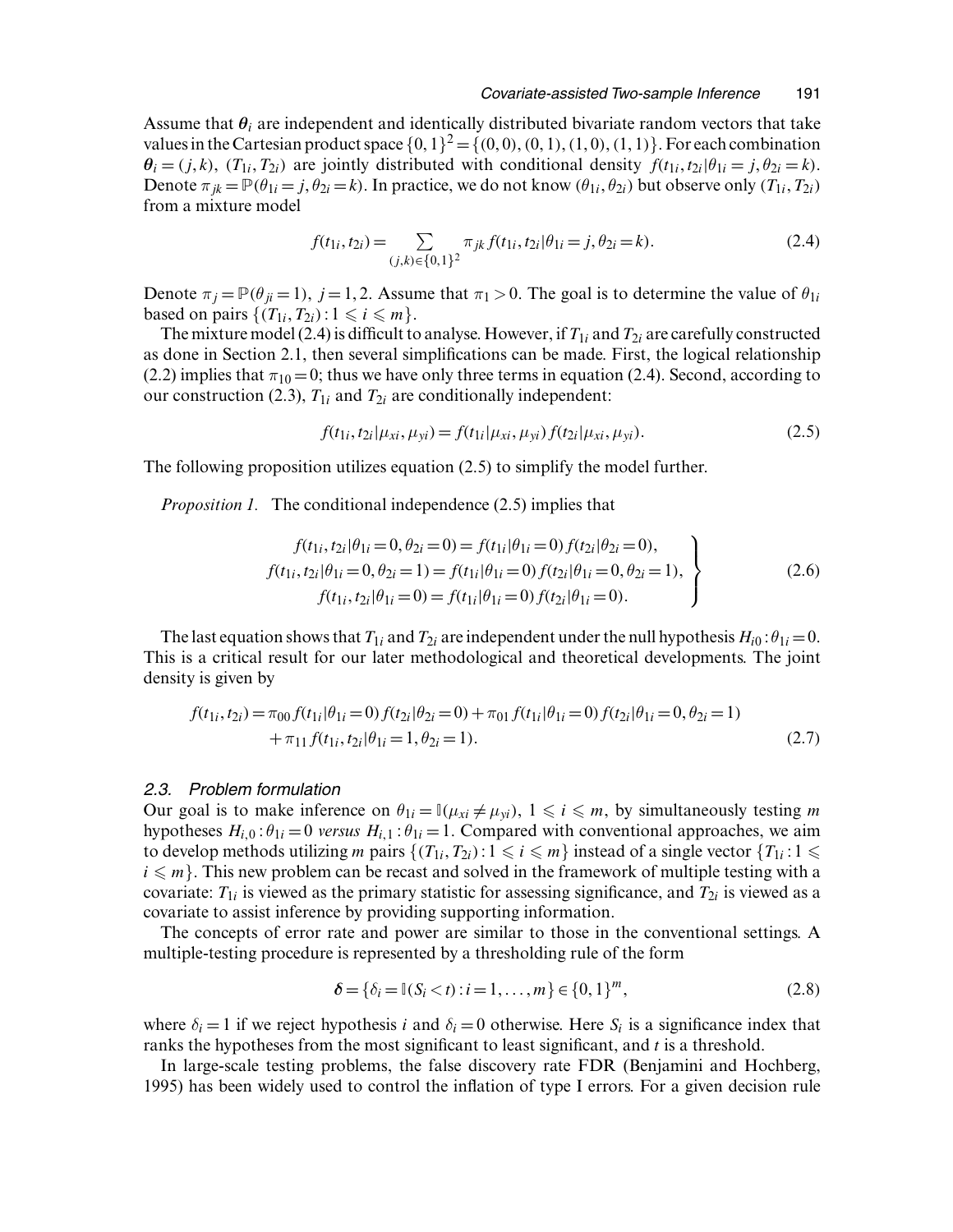$\delta$  = ( $\delta_i$ : 1  $\leq$  i  $\leq$  m) of the form (2.8), FDR is defined as

$$
\text{FDR}_{\delta} = \mathbb{E} \left\{ \frac{\sum_{i=1}^{m} (1 - \theta_{1i}) \delta_i}{\left(\sum_{i=1}^{m} \delta_i\right) \vee 1} \right\},\tag{2.9}
$$

where  $x \vee y = \max(x, y)$ . A closely related concept is the marginal false discovery rate mFDR, which is defined by

$$
mFDR_{\delta} = \frac{\mathbb{E}\left\{\sum_{i=1}^{m} (1 - \theta_{1i})\delta_i\right\}}{\mathbb{E}\left(\sum_{i=1}^{m} \delta_i\right)}.
$$
\n(2.10)

Genovese and Wasserman (2002) showed that mFDR = FDR +  $O(m^{-1/2})$  when the Benjamini and Hochberg (1995) procedure is applied to m independent tests. We use mFDR mainly for technical considerations to obtain the optimality result. Proposition 7 in Appendix A.2 gives sufficient conditions under which mFDR and FDR are asymptotically equivalent and shows that the conditions are fulfilled by our proposed method.

Define the expected number of true positive results  $ETP_{\delta} = \mathbb{E}(\sum_{i=1}^{m} \theta_{1i} \delta_i)$ . Other related power measures include the missed discovery rate (Taylor *et al.*, 2005), the average power (Efron, 2007) and false non-discovery or false negative rate (Genovese and Wasserman, 2002; Sarkar, 2002). Our optimality result is developed based on mFDR and ETP. We call a multiple-testing procedure *valid* if it controls mFDR at the nominal level and *optimal* if it has the largest ETP among all valid mFDR-procedures.

#### **3. Oracle and data-driven procedures**

The basic framework of our methodological developments is explained as follows. We first consider an ideal situation where an oracle knows all parameters in model (2.7). Section 3.1 derives an oracle procedure. Sections 3.2 and 3.3 discuss an approximation strategy and related estimation methods, with a refinement given in Section 3.4. The data-driven procedure and extensions are presented in Sections 3.5 and 3.6.

# *3.1. Oracle procedure with pairs of observations*

The marginal density function for  $T_{ji}$  is defined as  $f_j = (1 - \pi_j)f_{j0} + \pi_j f_{j1}$ , where  $\pi_j = \mathbb{P}(\theta_{ji} = 1)$ and  $f_{i0} = f(t_{ii}|\theta_{ii} = 0)$  and  $f_{i1} = f(t_{ii}|\theta_{ii} = 1)$  are the conditional densities for  $T_{ii}$  respectively. Conventional FDR-procedures, which are developed based on a vector of  $p$ -values or  $z$ -values, are essentially *univariate inference procedures* that utilize only the information of  $T_{1i}$ . Define the local false discovery rate Lfdr (Efron *et al.*, 2001) as

$$
Lfdr_1(t_1) = \frac{(1 - \pi_1) f_{10}(t_1)}{f_{1.}(t_1)},
$$
\n(3.1)

where subscript '1' indicates a quantity that is associated with  $T_{1i}$ . It was shown in Sun and Cai (2007) that the optimal univariate mFDR-procedure is a thresholding rule of the form

$$
\delta(\text{Lfdr}_1, c) = [\mathbb{I}\{\text{Lfdr}_1(t_{1i}) < c\} : 1 \leq i \leq m],\tag{3.2}
$$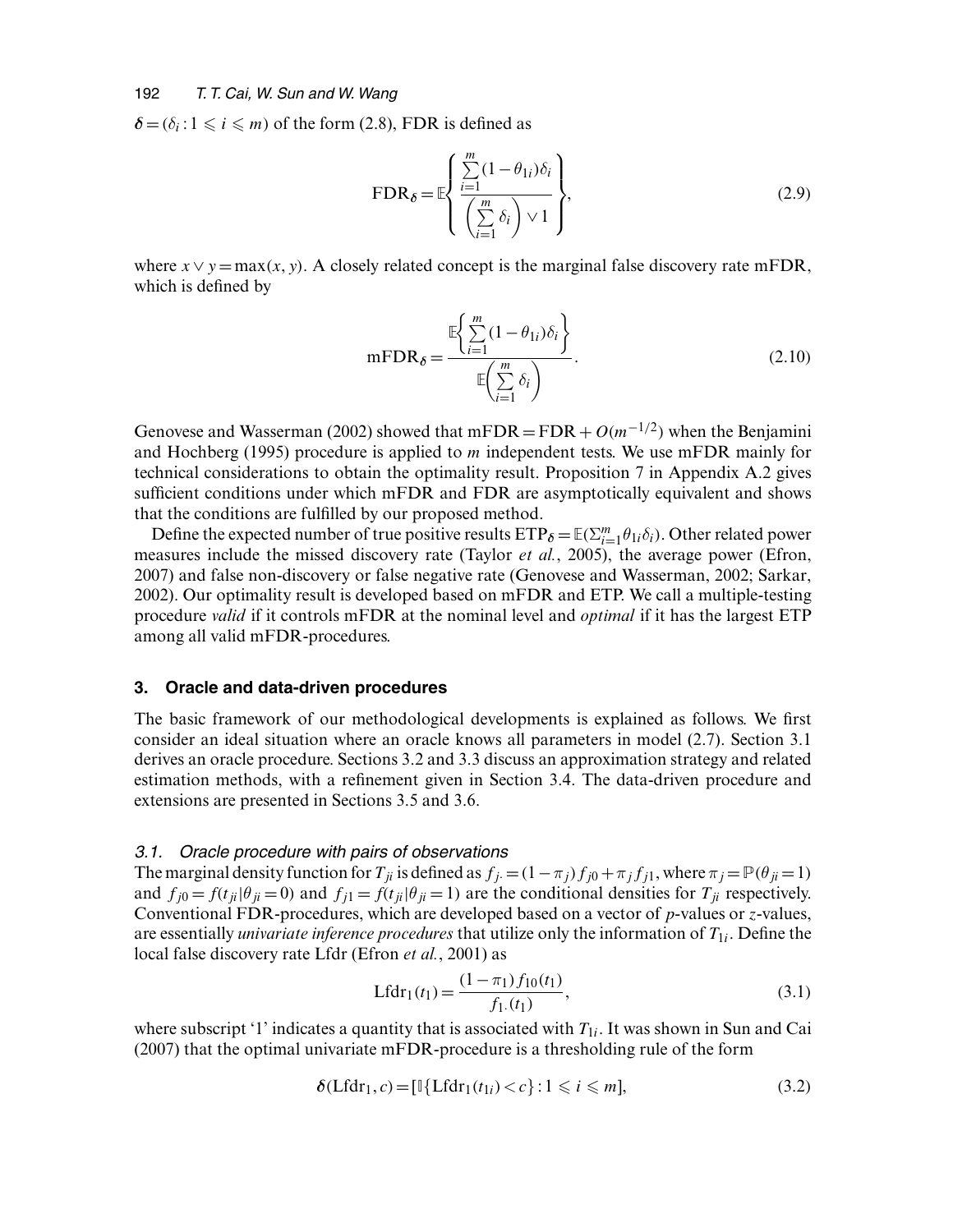where  $0 \leq c \leq 1$  is a cut-off. Denote  $Q_{LF}(c)$  the mFDR-level of  $\delta(Lfdr_1, c)$ . Let  $c^* = \sup\{c :$  $Q_{LF}(c) \le \alpha$ } be the largest cut-off under the mFDR-constraint. Then  $\delta^* = \delta(Lfdr_1, c^*)$  is optimal among all univariate mFDR procedures in the sense that it has the largest ETP subject to mFDR  $\leq \alpha$ .

The following theorem derives an oracle procedure for mFDR-control when the pairs  $(T_{1i}, T_{2i})$ are given. We shall see that the performance of  $\delta^*$ , the optimal univariate procedure, can be greatly improved by exploiting the information in  $T_{2i}$ . The oracle procedure under the bivariate model (2.7) has two important components: an oracle statistic  $T_{OR}^i$  that optimally pools information from both  $T_{1i}$  and  $T_{2i}$ , and an oracle threshold  $t_{OR}$  that controls the mFDR with the largest ETP.

*Theorem 1.* Suppose that  $(T_{1i}, T_{2i})$  follow model (2.7). Let

$$
q^*(t_2) = (1 - \pi_1) f(t_2 \mid \theta_{1i} = 0).
$$
\n(3.3)

Define the oracle statistic

$$
T_{\rm OR}^i(t_1, t_2) = \mathbb{P}(\theta_{1i} = 0 | T_{1i} = t_1, T_{2i} = t_2) = \frac{q^*(t_2) f_{10}(t_1)}{f(t_1, t_2)},
$$
\n(3.4)

where  $f(t_1, t_2)$  is the joint density given by equation (2.7). Then we have the following results.

- (a) For  $0 < \lambda \leq 1$ , let  $Q_{OR}(\lambda)$  be the mFDR-level of testing rule  $\{\mathbb{I}(T_{OR}^i < \lambda) : 1 \leq i \leq m\}$ . Then  $Q_{OR}(\lambda) < \lambda$  and  $Q_{OR}(\lambda)$  is non-decreasing in  $\lambda$ .
- (b) Suppose that we choose  $\alpha < \bar{\alpha} \equiv Q_{OR}(1)$ . Then the oracle threshold  $\lambda_{OR} = \sup{\lambda :}$  $Q_{OR}(\lambda) \le \alpha$ } exists uniquely and  $Q_{OR}(\lambda_{OR}) = \alpha$ . Furthermore, define oracle rule  $\delta_{\text{OR}} = (\delta_{\text{OR}}^i : i = 1, \dots, m)$ , where

$$
\delta_{\text{OR}}^i = \mathbb{I}(T_{\text{OR}}^i < \lambda_{\text{OR}}). \tag{3.5}
$$

Then  $\delta_{OR}$  is optimal in the sense that  $ETP_{\delta} \leq ETP_{\delta_{OR}}$  for any  $\delta$  in  $\mathcal{D}_{\alpha}$ , where  $\mathcal{D}_{\alpha}$  is the collection of all testing rules based on  $T_1$  and  $T_2$  such that mFDR<sub> $\delta \leq \alpha$ .</sub>

*Remark 2.* The oracle statistic  $T_{OR}^i$  is the posterior probability that  $H_{i,0}$  is true given the pair of primary and auxiliary statistics. It serves as a significance index providing evidence against the null. Section 3.2 gives a detailed discussion of  $q^*(t_2)$  and explains that it roughly describes how frequently  $T_{2i}$  from the null distribution would fall into the neighbourhood of  $t_2$ . The estimation of  $T_{OR}$  and  $q^*(t_2)$  is discussed in Section 3.3.

*Remark 3.* Theorem 1 indicates that pooling auxiliary information would not result in efficiency loss, provided that  $T_{2i}$  are carefully constructed according to the principles that were described in Section 2.1. Consider the 'worst-case scenario' where  $T_{2i}$  is completely noninformative:  $n_x = n_y$ ,  $\sigma_{xi}^2 = \sigma_{yi}^2$  and  $\mu_{xi} = -\mu_{yi}$ . In section A.9 of the on-line supplementary material, we show that under the above conditions  $T_{OR}^i$  reduces to the Lfdr-statistic (3.1), and the oracle (bivariate) procedure would coincide with the optimal univariate rule (3.2). Contrary to the intuition that incorporating  $T_{2i}$  might negatively affect the performance, theorem 1 indicates that the power will unlikely be decreased by pooling the auxiliary information in  $T_{2i}$ . Further numerical evidence is provided in Section 5.4.

The oracle rule (3.5) motivates us to consider a stepwise procedure that operates in two steps: ranking and thresholding. The ranking step orders all hypotheses from the most significant to the least significant according to  $T_{OR}$ , and the thresholding step identifies the largest threshold along the ranking subject to the constraint on FDR. Specifically, denote  $T_{OR}^{(1)} \leq \ldots \leq T_{OR}^{(m)}$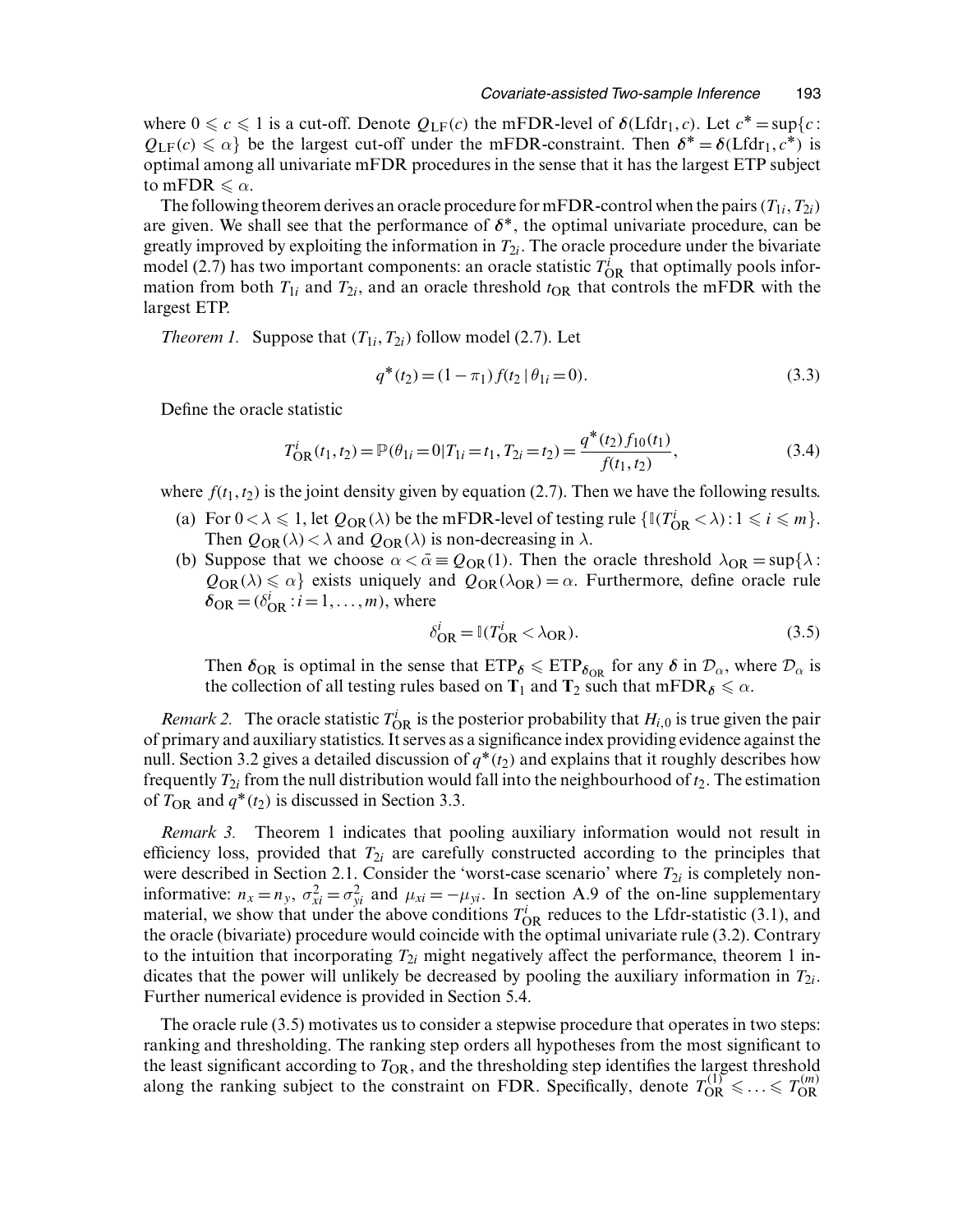the ordered oracle statistics and  $H_{(1)}, \ldots, H_{(m)}$  the corresponding hypotheses. The stepwise procedure operates as follows:

let 
$$
k = \max \left\{ j : j^{-1} \sum_{i=1}^{j} T_{\text{OR}}^{(i)} \le \alpha \right\};
$$
 reject  $H_{(1)}, \dots, H_{(k)}$ . (3.6)

The moving average of the top j ordered statistics gives an estimate of FDR (see Sun and Cai (2007)). Thus the stepwise algorithm (3.6) identifies the largest threshold subject to the FDRconstraint.

## *3.2.* Approximating T<sub>OR</sub> via screening

The oracle statistic  $T_{OR}^i$  is unknown and needs to be estimated. However, standard methods do not work well for the bivariate model. For example, the popular expectation–maximization algorithm usually requires the specification of a parametric form of the non-null distribution; this is often impractical in large-scale studies where little is known about the alternative. Moreover, existing estimators often suffer from low accuracy and convergence issues when signals are sparse. To overcome the difficulties in estimation, we propose a new test statistic  $T_{OR}^{\tau,i}$  that involves only quantities that can be well estimated from data. The new statistic provides a good approximation to  $T_{OR}^i$  and guarantees the FDR-control.

In definition (3.4), the null density  $f_{10}$  is known by construction. The bivariate density  $f(t_1, t_2)$ can be well estimated by using a standard kernel method (Silverman, 1986; Wand and Jones, 1995). Hence we shall focus on the quantity  $q^*(t_2)$ . Suppose that we are interested in counting how frequently  $T_{2i}$  from the null distribution (i.e.  $\theta_{1i} = 0$ ) would fall into an interval in the neighbourhood of  $t_2$ :  $Q^*(t_2, h) = #\{i: T_{2i} \in [t_2 - h/2, t_2 + h/2] \text{ and } \theta_{1i} = 0\}/m$ . The quantity is relevant because  $q^*(t_2) = \lim_{h\to 0} \mathbb{E}\{Q^*(t_2, h)\}/h$ . The counting task is difficult as we do not know the value of  $\theta_{1i}$ . Our idea is first to apply a screening method to select the nulls (i.e.  $\theta_{1i} = 0$ ), and then to construct an estimator based on selected cases.

Denote  $P_i$  the p-value that is associated with  $T_{1i} = t_{1i}$ . For a large  $\tau$ , say  $\tau = 0.9$ , we would reasonably predict that  $\theta_{1i} = 0$  if  $P_i > \tau$ , as most likely large *p*-values should be from the null. Hence we may count those  $T_{2i}$  with large *p*-values:

$$
Q^{\tau}(t_2, h) = \frac{\#\{i : T_{2i} \in [t_2 - h/2, t_2 + h/2] \text{ and } P_i > \tau\}}{m(1 - \tau)}.
$$
 (3.7)

The adjustment  $1 - \tau$  in the denominator comes from the fact that we have utilized only 100(1 –  $\tau$ <sup>%</sup> of the data while counting the frequency. Let  $A_\tau$  denote the set of possible  $t_{1i}$  such that  $P_i > \tau$ . Using  $Q^{\tau}$  to replace  $Q^*$ , a sensible approximation of  $q^*(t_2)$  would be

$$
q^{\tau}(t_2) = \lim_{h \to 0} \frac{\mathbb{E}\{Q^{\tau}(t_2, h)\}}{h} = \frac{\int_{\mathcal{A}_{\tau}} f(t_1, t_2) dt_1}{1 - \tau}.
$$
 (3.8)

Intuitively, a large  $\tau$  would yield a sample that is close to a sample that is generated from a 'pure' null distribution and thus reduce the bias  $q^{\tau}(t_2)-q^*(t_2)$ . Our theory reveals that the bias is always positive (proposition 2) and would decrease in  $\tau$  (proposition 4). However, a larger  $\tau$ would increase the variability of our proposed estimator (as we have fewer samples to construct the estimator), affecting the testing procedure adversely. The bias–variance trade-off is further discussed in Section 3.4.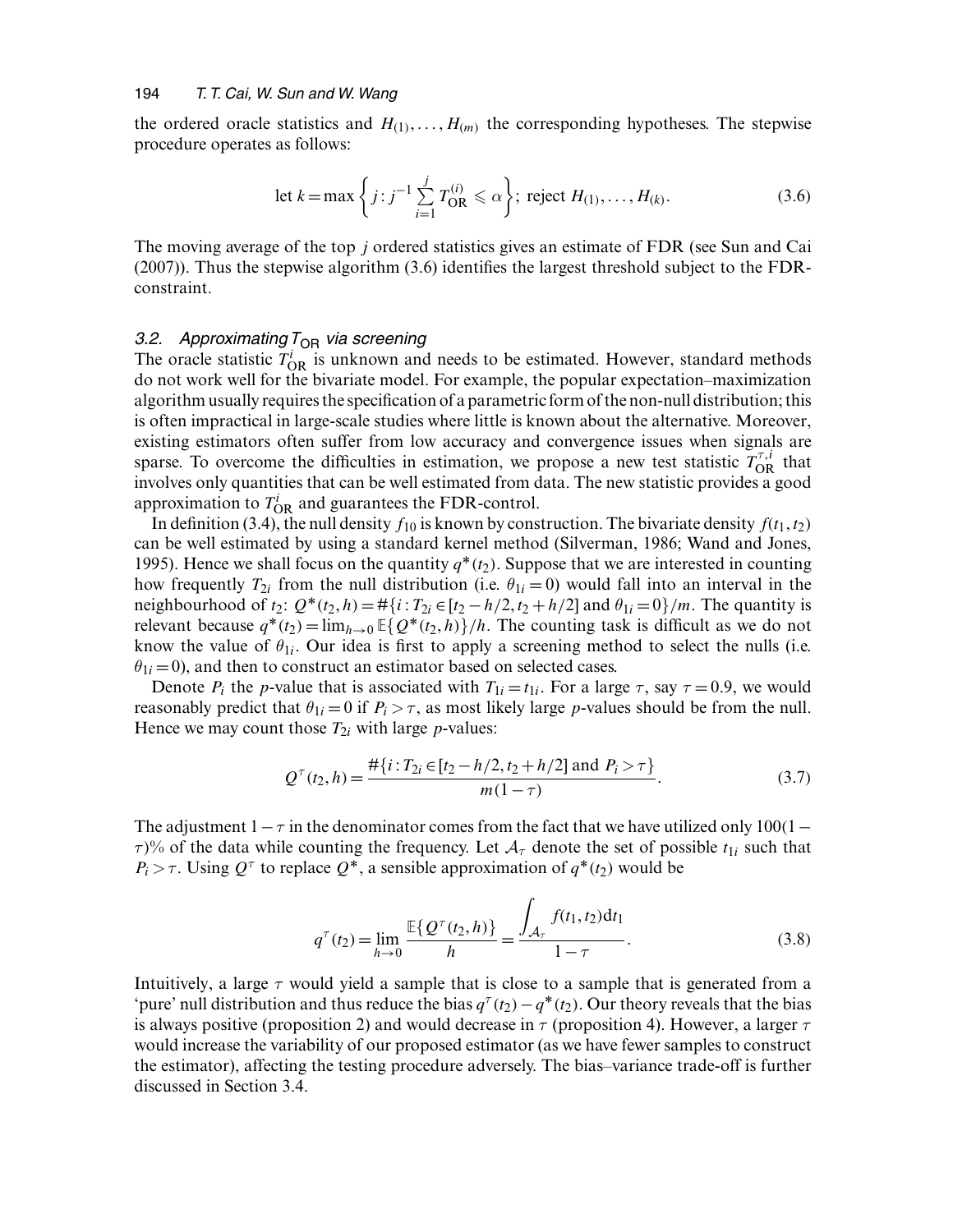Substituting  $q^{\tau}(t_2)$  in place of  $q^*(t_2)$ , we obtain the following approximation of  $T_{\rm OR}^i$ :

$$
T_{\text{OR}}^{\tau,i}(t_1, t_2) = \frac{q^{\tau}(t_2) f_{10}(t_1)}{f(t_1, t_2)}.
$$
\n(3.9)

Some important properties of approximation (3.9) are summarized in the next proposition, which shows that  $T_{\rm OR}^{\tau,i}$  always overestimates  $T_{\rm OR}^i$ . Hence if we substitute  $T_{\rm OR}^{\tau,i}$  in place of  $T_{\rm OR}^i$  in procedure (3.6), then fewer rejections will be made, leading to a conservative FDR-level.

*Proposition 2.*

- (a)  $T_{\text{OR}}^{i}(t_1, t_2) \leq T_{\text{OR}}^{\tau, i}(t_1, t_2)$  for all  $\tau$ .
- (b) Let  $\delta_{\rm OR}^{\tau}$  be a decision rule that substitutes  $T_{\rm OR}^{\tau,i}$  in place of  $T_{\rm OR}^i$  in procedure (3.6). Then both the FDR- and the mFDR-levels of  $\delta_{OR}^{\tau}$  are controlled below level  $\alpha$ .

#### *3.3. Estimation of the test statistic*

We now turn to the estimation of  $T_{OR}^{\tau,i}$ . By our construction, the null density  $f_{10}(t_1)$  is known. The bivariate density  $f(t_1, t_2)$  can be estimated by using a kernel method (Silverman, 1986; Wand and Jones, 1995):

$$
\hat{f}(t_1, t_2) = m^{-1} \sum_{i=1}^{m} K_{h_1}(t_1 - t_{1i}) K_{h_2}(t_2 - t_{2i}),
$$
\n(3.10)

where K(t) is a kernel function, and  $h_1$  and  $h_2$  are the bandwidths, with  $K_h(t) = h^{-1}K(t/h)$ . To estimate  $q^{\tau}(t_2)$ , we first carry out a screening procedure to obtain sample  $\mathcal{T}(\tau) = \{i : P_{1i} > \tau\}$ and then apply kernel smoothing to the selected observations:

$$
\hat{q}^{\tau}(t_2) = \frac{\sum_{i \in \mathcal{T}(\tau)} K_{h_2} (t_2 - t_{2i})}{m(1 - \tau)}.
$$
\n(3.11)

The next proposition shows that  $\hat{q}^{\tau}(\cdot)$  converges to  $q^{\tau}(\cdot)$  in L<sub>2</sub>-norm.

*Proposition 3.* Consider  $\hat{q}^{\tau}$  and  $q^{\tau}$  respectively defined in equations (3.8) and (3.11). Assume that

- (a)  $q^{\tau}(\cdot)$  is bounded and has continuous first and second derivatives;
- (b) the kernel K is a positive, bounded and symmetric function satisfying  $\int K(t) = 1$ ,  $\int tK(t)dt$  $=0$  and  $\int t^2 K(t) dt < \infty$ , and
- (c)  $f_2^{(2)}(t_2|\tau) = \int_{t_1 \in A_{\tau}}$  $\int f_{2}^{(2)}(t_2|t_1) f_1(t_1) dt_1$  is square integrable, where  $f_2(t_2|t_1)$  is the conditional density of  $T_2$  given  $T_1$ .

Then, with the common choice of bandwidth  $h \sim m^{-1/6}$ , we have

$$
\mathbb{E} \|\hat{q}^\tau - q^\tau\|^2 = \mathbb{E} \bigg[ \int {\{\hat{q}^\tau(x) - q^\tau(x)\}}^2 \bigg] dx \to 0.
$$

Combining these results, we propose to estimate  $T_{OR}^{\tau}$  by the statistic

$$
\hat{T}_{\text{OR}}^{\tau}(t_1, t_2) = \frac{\hat{q}^{\tau}(t_2) f_{10}(t_1)}{\hat{f}(t_1, t_2)} \wedge 1, \qquad (3.12)
$$

where  $\hat{q}^{\tau}(t_2)$  and  $\hat{f}(t_1, t_2)$  are respectively given in equations (3.11) and (3.10), and  $x \wedge y =$  $min(x, y)$ .

*Remark 4.* In our proposed estimator, the same bandwidth  $h_2$  has been used for the kernels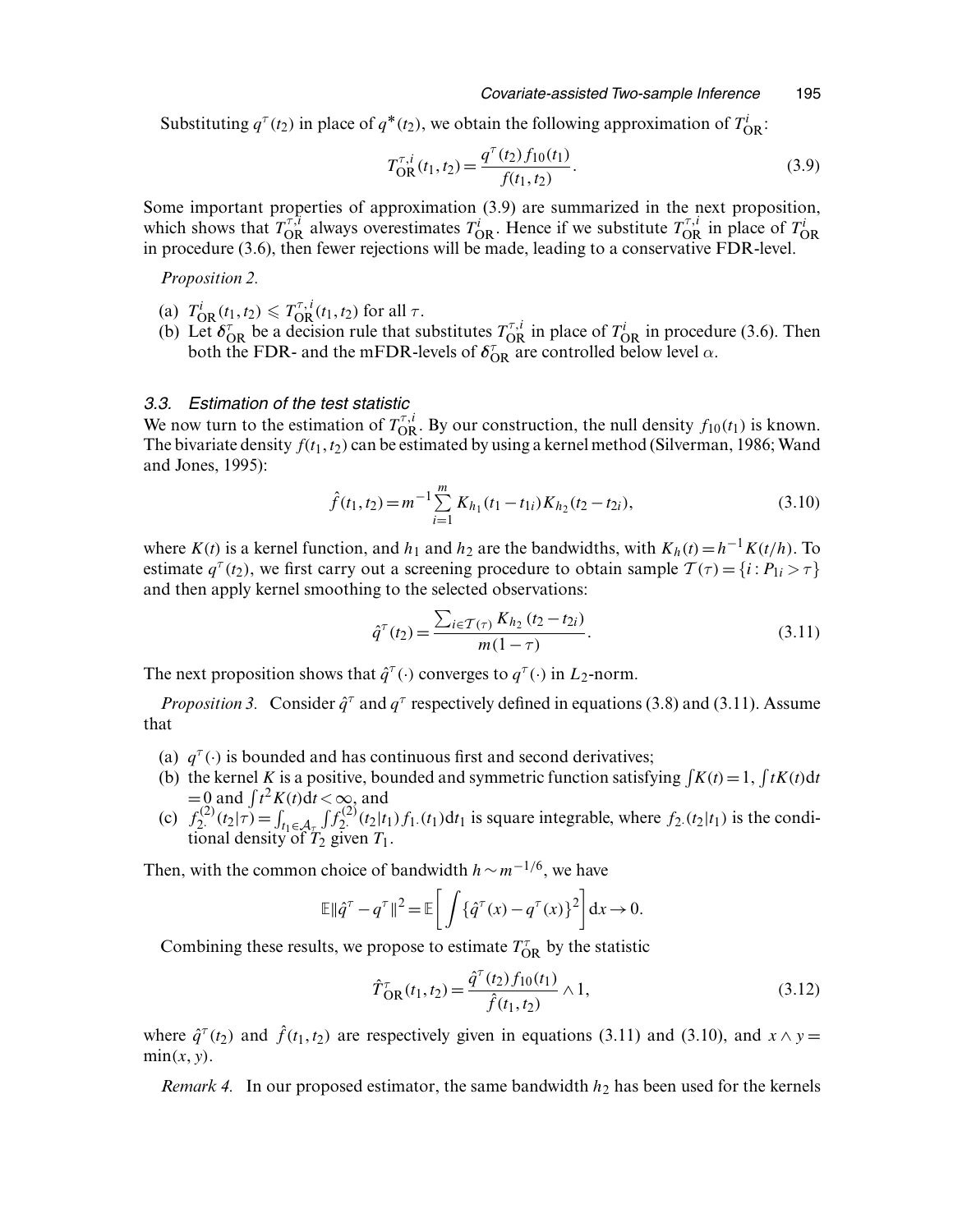in both equation (3.10) and equation (3.11). Utilizing the same bandwidth across the numerator and denominator of equation (3.12) has no effect on the theory but is beneficial for increasing the stability of our estimator. More practical guidelines are provided in Section 5.1.

# *3.4. A refined estimator*

This section develops a consistent estimator of  $q^*(t_2)$ . The estimator proposed is important for the optimality theory in Section 3.5. However, it is computationally intensive and requires much stronger assumptions which should be scrutinized in practice. The power gain tends to be limited. In practice we still recommend the simple estimator (3.11). This section may be skipped for readers who are mainly interested in methodology.

We state in the next proposition some theoretical properties for the approximation error  $q^{\tau}(t_2) - q^*(t_2)$ ; these properties are helpful to motivate the new estimator and to prove its consistency. Let the cumulative distribution function of the p-value that is associated with  $T_{1i}$ be  $G(\tau) = (1 - \pi_1)\tau + \pi_1 G_1(\tau)$ , where  $G_1$  is the alternative cumulative distribution function. Denote *g* and *g*<sup>1</sup> the corresponding density functions.

*Proposition 4.* Consider  $T_{OR}^{\tau}$  defined in equation (3.9).

- (a) Denote  $B_q(\tau) = \int |q^\tau(t_2) q^*(t_2)| dt_2$  the total approximation error. If  $G_1(\cdot)$  is concave, then  $B_q(\tau)$  decreases in  $\tau$ .
- (b) If  $\lim_{x \uparrow 1} g_1(x) = 0$ , then  $\lim_{\tau \uparrow 1} q^{\tau}(t_2) = q^*(t_2)$ .

*Remark 5.* The concavity assumption (or the more general monotone likelihood ratio condition) has been commonly used in the literature (Storey, 2002; Genovese and Wasserman, 2002; Sun and Cai, 2007); the monotone likelihood ratio condition should be treated with caution (Cao *et al.*, 2013). Assumption (b) is also a typical condition (Genovese and Wasserman, 2004), which requires that the null cases are dominant on the right of the  $p$ -value histogram. The condition holds for one-sided *p*-values but can be violated by two-sided *p*-values (Neuvial, 2013). It would be desirable to develop a more general condition in future work.

It follows from proposition 4 that a large  $\tau$  is helpful to reduce the bias and the bias converges to 0 when  $\tau \rightarrow 1$ . However, a large  $\tau$  would increase the variance of our estimator (3.11), which is constructed by using the sample  $\mathcal{T}(\tau) = \{i : P_{1i} > \tau\}$ . To address the bias–variance trade-off, we propose first to obtain  $\hat{q}^{\tau}$  for a range of  $\tau s$ , say  $\{\tau_1, \ldots, \tau_k\}$ , and then to use a smoothing method to obtain the limiting value of  $\hat{q}^{\tau}$  when  $\tau \to 1$ . This approach aims to borrow strength from the entire sample to minimize the bias without blowing up the variance. Specifically, let  $\tau_0 < \tau_1 < \ldots < \tau_k$  be ordered and equally spaced points in the interval (0, 1). Denote  $\hat{q}^{\tau_j}(t_2)$  the estimates from equation (3.11),  $j = 1, ..., k$ . We propose to obtain the local linear kernel estimator  $\hat{q}^*(t_2) \equiv \hat{q} \{ \tau = 1; \hat{q}^{\tau_1}(t_2), \ldots, \hat{q}^{\tau_k}(t_2) \}$  as the height of the fit  $\hat{\beta}_0$ , where  $(\hat{\beta}_0, \hat{\beta}_1)$  minimizes the weighted kernel least squares  $\sum_{j=1}^k (\hat{q}^{\tau_j} - \beta_0 - \beta_1 \tau_j)^2 K_{h_\tau} (\tau_j - \tau_k)$ . For a given integer r, denote  $\hat{s}_r = k^{-1} \sum_{j=1}^k (\tau_j - 1)^r K_{h_\tau} (\tau_j - \tau_k)$ . It can be shown that (e.g. Wand and Jones (1995), page 119)

$$
\hat{q}^*(t_2) = k^{-1} \sum_{j=1}^k \frac{\{\hat{s}_2 - \hat{s}_1(\tau_j - \tau_k)\} K_{h_\tau}(\tau_j - \tau_k) \hat{q}^{\tau_j}}{\hat{s}_2 \hat{s}_0 - \hat{s}_1^2}.
$$
\n(3.13)

The next proposition shows that  $\hat{q}^*(t_2)$  is a consistent estimator for  $q^*(t_2)$ .

*Proposition 5.* Consider  $\hat{q}^{\tau}$  and  $\hat{q}^*$  that are respectively defined in equations (3.11) and (3.13). Denote  $q^{\tau_k}(2)}(t_2) = (d/d\tau)^2 q^{\tau_k}(2)}(t_2)|_{\tau=\tau_k}$ . Assume that the following conditions hold: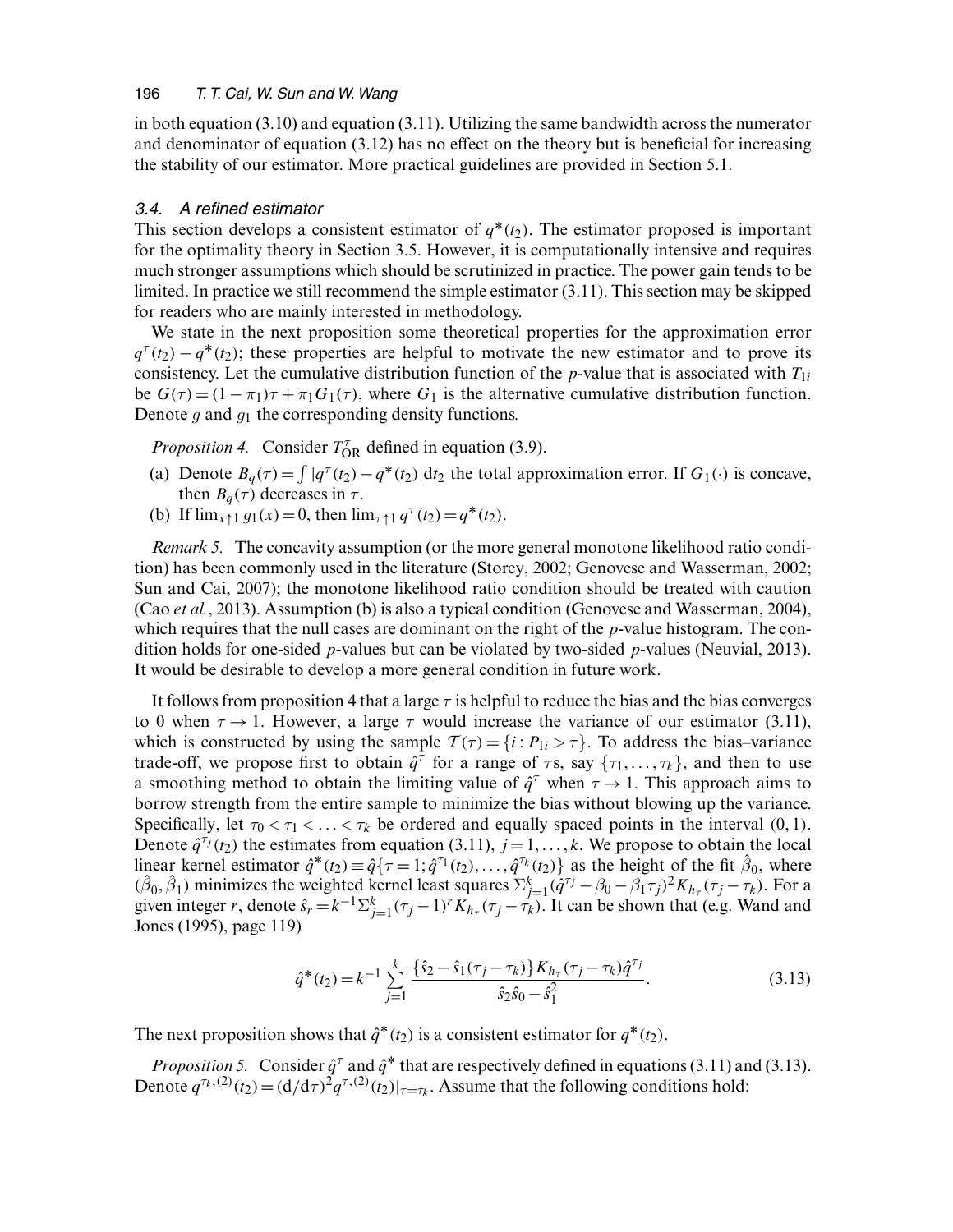- (a)  $q^{\tau_k,(2)}(t_2)$  is square integrable,
- (b)  $K(.)$  is symmetric about zero and is supported on [−1, 1] and
- (c) the bandwidth  $h_{\tau}$  is a sequence satisfying  $h_{\tau} \to 0$  and  $kh_{\tau} \to \infty$  as  $k \to \infty$ .

Moreover, assume that conditions  $(a)$ – $(c)$  in proposition 3 and condition (b) in proposition 4 hold. We have

$$
\mathbb{E} \|\hat{q}^* - q^*\|^2 = \mathbb{E} \bigg[ \int {\{\hat{q}^*(x) - q^*(x)\}^2 dx} \bigg] \to 0 \qquad \text{when } (m, k) \to 0. \tag{3.14}
$$

#### *3.5. The covariate-assisted ranking and screening procedure*

The estimated statistics  $\hat{T}_{OR}^{\tau,i}$  will be used as a significance index to rank the relative importance of all hypotheses. Motivated by the stepwise algorithm (3.6), we propose the following CARS procedure (procedure 1).

Consider model (2.7) and estimated statistics  $\hat{T}_{OR}^{\tau,i}$  (3.12). Denote  $\hat{T}_{OR}^{\tau,(1)} \leq \ldots \leq \hat{T}_{OR}^{\tau,(m)}$ <br>the ordered statistics and  $H_{(1)}, \ldots, H_{(m)}$  the corresponding hypotheses. Let  $k =$  $\max\{j : j^{-1}\Sigma_{i=1}^j \hat{T}_{OR}^{\tau,(i)} \leq \alpha\}$ . Then reject  $H_{(1)}, \ldots, H_{(k)}$ .

To ensure good performance of the data-driven procedure, we require the following conditions for estimated quantities.

*Condition 1.*  $\mathbb{E} \|\hat{q}^{\tau} - q^{\tau}\|^2 \to 0.$ 

*Condition 1'*.  $\mathbb{E} \|\hat{q}^* - q^*\|^2 \to 0$ .

*Condition 2.*  $\mathbb{E} \|\hat{f} - f\|^2 = \mathbb{E} \left[ \int \int {\{\hat{f}(t_1, t_2) - f(t_1, t_2)\} }^2 dt_1 dt_2 \right] \to 0.$ 

*Remark 6.* Proposition 3 shows that condition 1 is satisfied by the proposed estimator (3.11). Proposition 5 shows that condition  $1'$  is satisfied by the smoothing estimator (3.14) under stronger assumptions. Finally, condition 2 is satisfied by the standard choice of bandwidth  $h_{t1} \sim m^{-1/6}$  and  $h_{t2} \sim m^{-1/6}$ ; see, for example, page 111 in Wand and Jones (1995) for a proof.

The asymptotic properties of the CARS procedure are established by the next theorem.

*Theorem 2* (asymptotic validity and optimality of CARS).

- (a) If conditions 1 and 2 hold, then both the mFDR and the FDR of the CARS procedure are controlled at level  $\alpha + o(1)$ .
- (b) If conditions 1' and 2 hold, and we substitute  $\hat{q}^*$  (3.14) in place of  $\hat{q}^{\tau}$  in equation (3.12) to compute  $\hat{T}_{OR}$ , then the FDR-level of the CARS procedure is  $\alpha + o(1)$ . Moreover, denote  $ETP_{CARS}$  and  $ETP_{OR}$  the  $ETP$ -levels of CARS and the oracle procedure respectively. Then we have  $ETP_{CARS}/ETP_{OR} = 1 + o(1)$ .

#### *3.6. Case with unknown variances and non-Gaussian errors*

For two-sample tests with unknown and unequal variances, we can estimate  $\sigma_{xi}^2$  and  $\sigma_{yi}^2$  by  $S_{xi}^2 = (n_x)^{-1} \sum_{j=1}^{n_x} (X_{ij} - \bar{X}_i)^2$  and  $S_{yi}^2 = (n_y)^{-1} \sum_{j=1}^{n_y} (Y_{ij} - \bar{Y}_i)^2$  respectively. Let  $\hat{\kappa}_i^* = \gamma_y S$  $S_{pi}^2 = \gamma_y \dot{S}_{xi}^2 + \gamma_x S_{yi}^2$ . The following pair will be used to summarize the information in the sample:

$$
(T_{1i}, T_{2i}) = \sqrt{\left(\frac{n_x n_y}{n}\right)\left(\frac{\bar{X}_i - \bar{Y}_i}{S_{pi}}, \frac{\bar{X}_i + \hat{\kappa}_i^* \bar{Y}_i}{\sqrt{\hat{\kappa}_i^* S_{pi}}}\right)}.
$$
\n(3.15)

For the case with unknown but equal variances (e.g.  $\sigma_{xi}^2 = \sigma_{yi}^2$ ), we modify equation (3.15) as follows. First,  $\hat{\kappa}_i^*$  is replaced by  $\kappa^* = \gamma_y/\gamma_x$ . Second,  $S_{pi}^2$  is instead estimated by  $S_{pi}^2 = \gamma_x S_{xi}^2 + \gamma_y S_{yi}^2$ .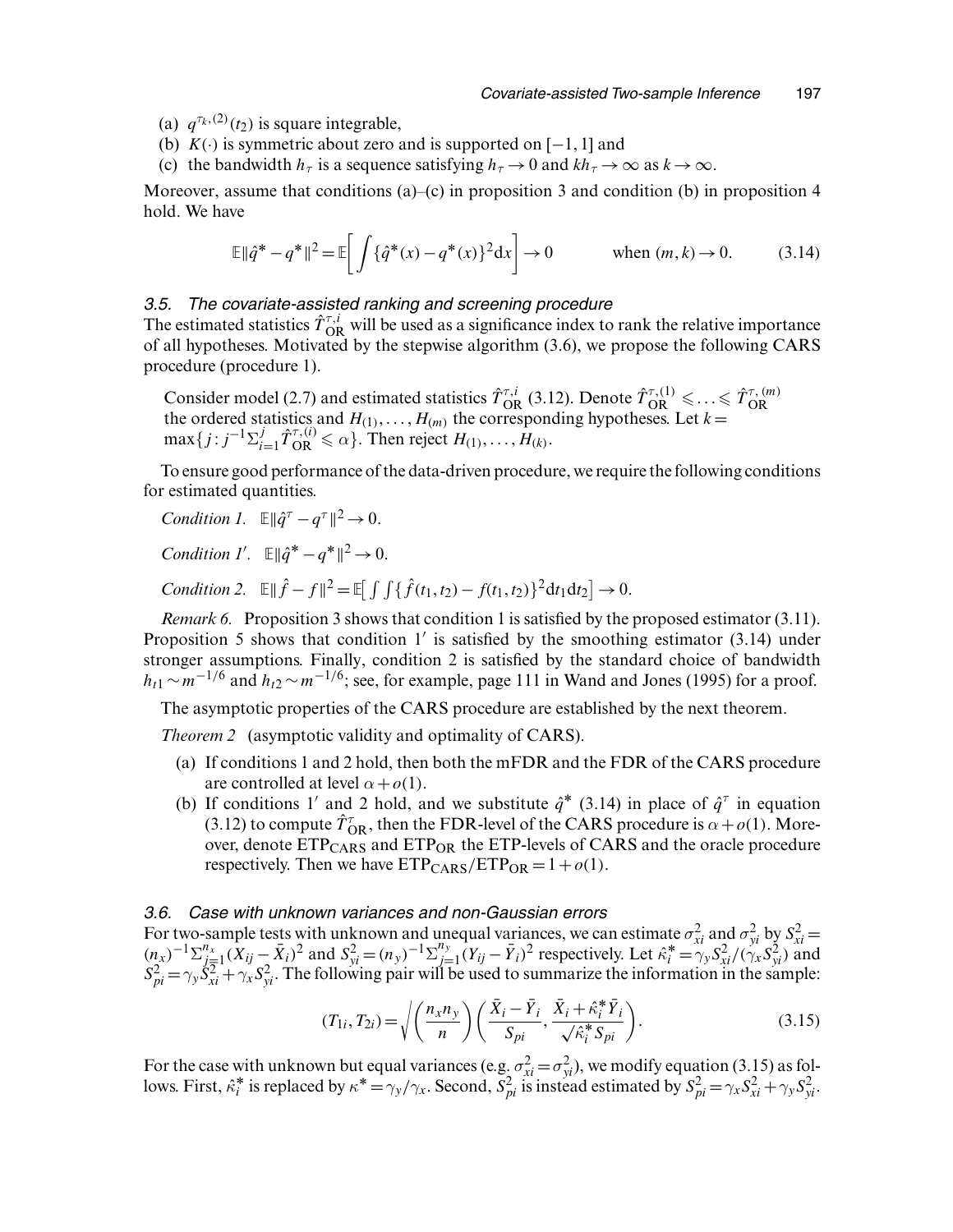Finally  $T_{1i}$  and  $T_{2i}$  are plugged into equation (3.12) to compute the CARS statistic, which is further employed to implement procedure 1.

 $T_{1i}$  and  $T_{2i}$  are not strictly independent when estimated variances are used. The following proposition shows that  $T_{1i}$  and  $T_{2i}$  are asymptotically independent under the null.

*Proposition 6.* Consider model (2.1). Assume that the error terms (possibly non-Gaussian) of  $X_{ij}$  and  $Y_{ij}$  have symmetric distributions and finite fourth moments. Then  $(T_{1i}, T_{2i})$  defined in equation (3.15) are asymptotically independent when  $H_{i,0}$ :  $\mu_{xi} = \mu_{yi}$  is true.

The expression for the asymptotic variance–covariance matrix, which is given in section A.6 of the on-line supplementary material, reveals that the asymptotic independence holds for non-Gaussian errors as long as the error distributions are symmetric. Our simulation results in Section 5.3 confirm that unknown variances and non-Gaussian errors have almost no effect on the performance of CARS. Therefore the plug-in methods are recommended for practical applications. The case with a skewed distribution requires further research, and a full theoretical justification of CARS methodology is still an open question.

#### **4. Extensions and connections with existing work**

This section considers the extension of our theory to a general bivariate model. The results in the general model provide a unified theoretical framework for understanding different testing strategies, which helps to gain insights on the connections between existing methods.

We substitute  $(T_i, S_i)$  in place of  $(T_{1i}, T_{2i})$  in this section. This change reflects a more flexible view of the auxiliary covariate:  $S_i$  can be either continuous or discrete, from either internal or external data, and we do not explicitly estimate the joint density of  $T_i$  and  $S_i$  as done in previous sections. Sections 4.1–4.5 assume that  $T_i$  follow a continuous distribution with a known density under the null; the case with unknown null density is discussed in Section 4.6. We allow  $S_i$  to be either continuous or categorical and hence eliminate the notation  $\theta_{2i}$ . (Previously  $\theta_{2i}$  denoted the union support, which is needed only when  $T_{2i}$  has a density with a point mass at 0.) As a result, the subscript '1' in  $\theta_{1i}$  is suppressed for notational convenience, where  $\theta_i = 0$  and  $\theta_i = 1$ stand for a null and a non-null case respectively.

#### *4.1. A general bivariate model*

Suppose that  $T_i$  and  $S_i$  follow a joint distribution  $F_i(t, s)$ . The optimal (oracle) testing rule is given by the next theorem, which can be proved similarly to theorem 1.

*Theorem 3.* Define the oracle statistic under the general model

$$
T_{\text{OR}}^{G}(t,s) = \mathbb{P}(\theta_i = 0 | T_i = t, S_i = s).
$$
\n(4.1)

Denote  $Q_{\text{OR}}^{\text{G}}(\lambda)$  the mFDR-level of  $\delta(T_{\text{OR}}^{\text{G}}, \lambda)$ , where  $\delta(T_{\text{OR}}^{\text{G}}, \lambda) = \{ \mathbb{I} \{ T_{\text{OR}}^{\text{G}}(t, s) < \lambda \} : 1 \leq i$  $\leq m$ . Let  $\lambda_{OR} = \sup{\{\lambda \in (0,1) : Q_{OR}^G(\lambda) \leq \alpha\}}$ . Define the oracle mFDR-procedure under the general model as  $\delta_{\rm OR}^G = \delta(T_{\rm OR}^G, \lambda_{\rm OR})$ . Then  $\delta_{\rm OR}^G$  is optimal in the sense that, for any  $\delta$ such that mFDR $\delta \leqslant \alpha$ , we always have  $\text{ETP}_{\delta} \leqslant \text{ETP}_{\delta^{\rm G}_{\rm OR}}$ .

Theorem 1 can be viewed as a special case of theorem 3. However, theorem 3 is of less practical importance as the 'best' data-driven solution to theorem 3 may depend on various factors such as

- (a) whether the auxiliary statistic is categorical or continuous,
- (b) whether the null distribution of  $T_i$  is fixed and known and
- (c) whether  $S_i$  and  $T_i$  are independent etc.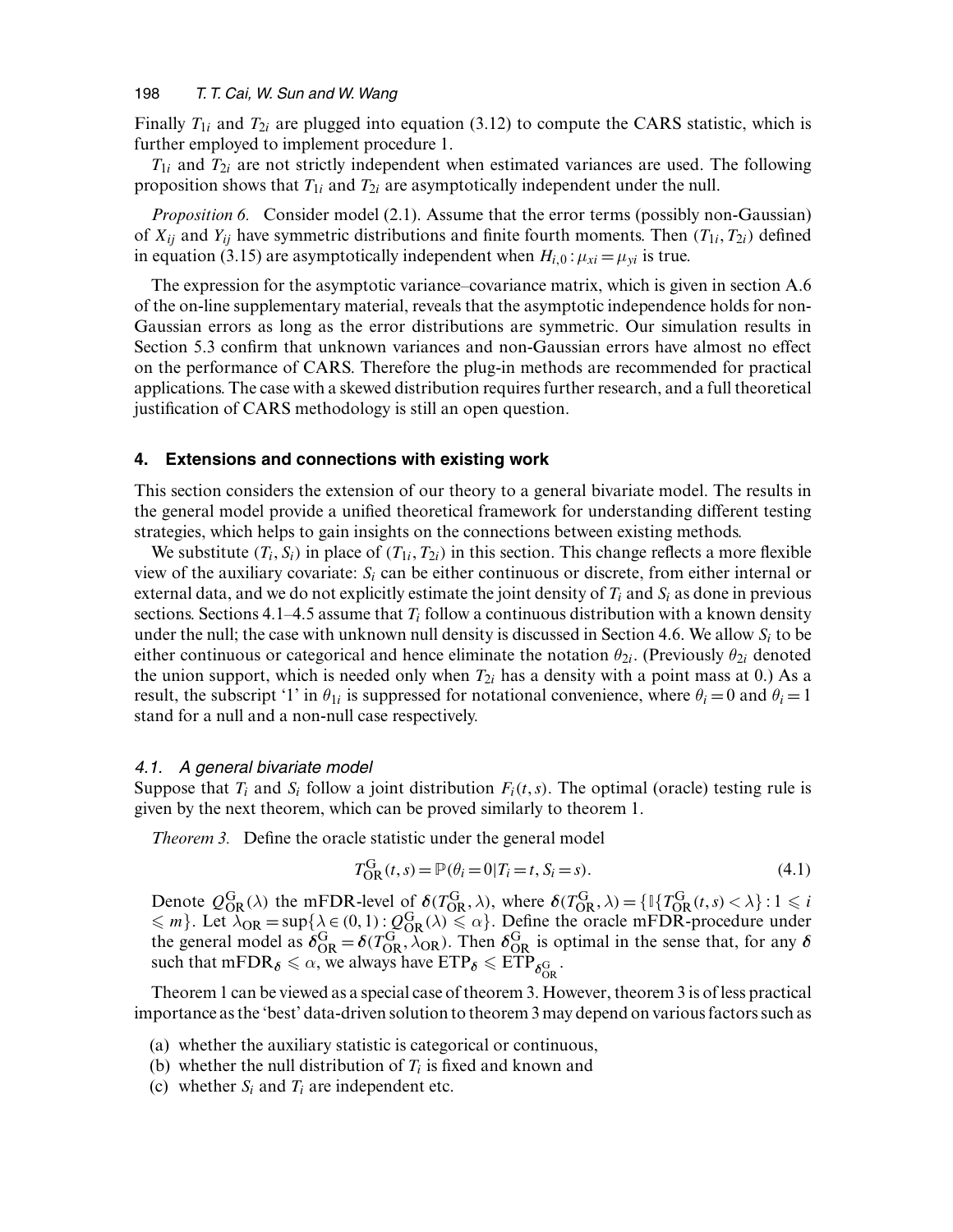The key issue is that estimating  $T_{OR}^{G,i}$  is very difficult in a general bivariate model. Under some special cases,  $T_{OR}$  can be approximated well. For example,  $T_{OR}^{\tau}$  provides a good approximation to  $T_{OR}$  under bivariate model (2.4) and the conditional independence assumption (2.6). When  $S_i$  is categorical, the oracle procedure can also be approximated well. This important special case is discussed next.

#### *4.2. Discrete case: multiple testing with groups*

We now consider a special case where the auxiliary covariate  $S_i$  is categorical. A concrete scenario is the *multigroup random-mixture model* that was first introduced in Efron (2008). See also Cai and Sun (2009). The model is useful to handle large-scale testing problems where data are collected from heterogeneous sources. Correspondingly, the m hypotheses may be divided into, say,  $K$  groups that exhibit different characteristics. Let  $S_i$  denote the group membership. Assume that  $S_i$  takes values in  $\{1, \ldots, K\}$  with prior probabilities  $\{\pi_1, \ldots, \pi_K\}$ . Consider the conditional distributions

$$
(T_i|S_i = k) \sim f_1^k = (1 - \pi_1^k) f_{10}^k + \pi_1^k f_{11}^k,
$$
\n(4.2)

for  $k = 1, ..., K$ , where  $\pi_1^k$  is the proportion of non-null cases in group k,  $f_{10}^k$  and  $f_{11}^k$  are the null and non-null densities of  $T_i$  and  $f_1^k = (1 - \pi_1^k) f_{10}^k + \pi_1^k f_{11}^k$  is the mixture density for all observations in group  $k$ . The model allows the conditional distributions in expression (4.2) to vary across groups; this is desirable in practice when groups are heterogeneous.

*Remark 7.* In section A.10 in the on-line supplement, we present a simple example to show that  $T_i$  is not sufficient (as insightfully pointed out by a reviewer), whereas  $(T_i, S_i)$  is sufficient.  $S_i$  is *ancillary* in the sense that its value is determined by an external process independent from the main parameter. Contrary to the common intuition that  $S_i$  is 'useless' for inference, our analysis reveals that  $S_i$  can be informative. The phenomenon is referred to as the *ancillarity paradox* because, to quote Lehmann (Lehmann and Casella (2006), page 420),

'the distribution of the ancillary, which should not affect the estimation of the main parameter, has an enormous effect on the properties of the standard estimator'.

A related phenomenon in the estimation context was discussed by Foster and George (1996). See also the seminal work by Brown (1990) for a paradox in multiple regression.

The problem of multiple testing with groups and related problems have received substantial attention in the literature (Efron, 2008; Ferkingstad *et al.*, 2008; Cai and Sun, 2009; Hu *et al.*, 2010; Liu *et al.*, 2016; Barber and Ramdas, 2017). It can be shown that, under model (4.2), the oracle statistic (4.1) is reduced to the conditional local false discovery rate CLfdr (Cai and Sun, 2009) CLfdr<sub>i</sub> =  $(1 - \pi_1^k) f_{10}^k(t_i) / f_1^k(t_i)$  for  $S_i = k, k = 1, ..., K$ . The CLfdr-statistic can be accurately estimated from data when the number of tests is large in separate groups. However, the CLfdr-statistic cannot be well estimated when the number of groups is large, or when  $S_i$  becomes a continuous variable. Important recent progress for exploiting the grouping and hierarchical structures among hypotheses under more generic settings has been made in Liu *et al.* (2016), wherein an interesting decomposition of the oracle statistic was derived:

$$
T_{\rm OR}^i(t,s) = 1 - \{1 - P(\theta_{2i} = 0 | t, s)\}\{1 - P(\theta_{1i} = 0 | t, s, \theta_{2i} = 1)\}.
$$

The decomposition explicitly shows how the auxiliary statistic can be used to adjust the Lfdrstatistic, and provides insights on how the grouping effects  $S_i$  and individual effects  $T_i$  interplay in simultaneous testing. The logical correlation (2.2) can be conceptualized as a hierarchical constraint and exploited more efficiently (Sarkar and Zhao, 2017).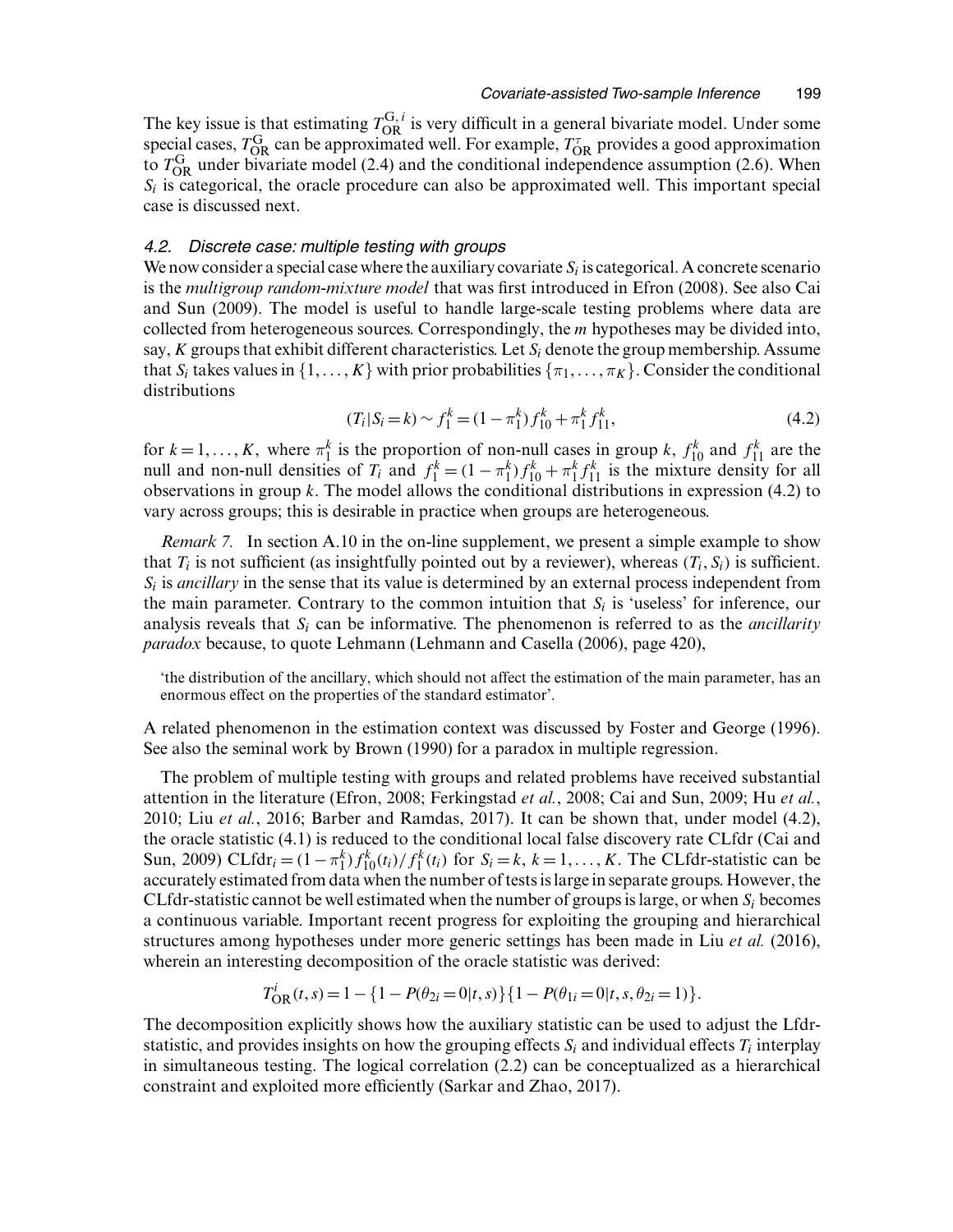The result on multiple testing with groups motivates an interesting strategy to approximate the oracle rule. For a continuous auxiliary covariate  $S_i$ , we can first discretize  $S_i$ , then divide the hypotheses into groups according to the discrete variable and finally apply groupwise multipletesting procedures. This idea is closely related to the US method in Liu (2014); the connection is discussed next.

# *4.3. Discretization and uncorrelated screening*

The idea in Liu (2014) involves discretizing a continuous  $S_i$  as a binary variable. Define index sets  $G_1 = \{1 \le i \le m : S_i > \lambda\}$  and  $G_2 = \{1 \le i \le m : S_i \le \lambda\}$ , where the tuning parameter  $\lambda$  divides  $t_{1i}$ s into two groups:  $\mathcal{T}_1(\mathcal{G}_1) = \{t_i : i \in \mathcal{G}_1\}$  and  $\mathcal{T}_1(\mathcal{G}_2) = \{t_i : i \in \mathcal{G}_2\}$ . The US method (Liu, 2014) operates in two steps. First, the Benjamini and Hochberg (1995) method is applied at level  $\alpha$  to the two groups separately, and then the rejected hypotheses from two groups are combined as the final output. The tuning parameter  $\lambda$  is chosen in a way such that it yields the largest number of rejections (two groups combined). US is closely related to the *separate analysis* strategy that was proposed in Efron (2008). The key difference is that the groups were known *a priori* in Efron (2008), whereas the groups were chosen adaptively in Liu (2014). The main merit of US is that the screening statistic is constructed to be uncorrelated with the test statistic, which ensures that the selection bias issue can be avoided. Moreover, the divide-and-test strategy combines the results in both groups; this is different from conventional independent filtering approaches (Bourgon *et al.*, 2010), in which one group is completely filtered out.

We now compare different methods under a unified framework. Both US and CARS can be viewed as approximations of the oracle rule (4.1). The goal is to borrow information from the external covariate  $S_i$  to improve the efficiency of simultaneous inference. US adopts the divide-and-test strategy and only models  $S_i$  as a binary variable. It suffers from information loss in the discretization step. Specifically, the auxiliary variables  $S_i$  can be used to reveal other useful data structures in addition to sparsity. Consider a toy example where the cases on the union support can be divided into two types, characterized by low and high baseline activities; and among the more active types a larger proportion would exhibit differential levels between the two conditions. Intuitively the auxiliary statistics can be used to identify three groups, with no, low and high activities. Hence the two-group strategy that is utilized by US can be potentially outperformed by a three-group strategy that captures the underlying data structure more effectively. In practice, the data structure can be complex and finding the 'best' grouping is tricky; this sheds light on the superiority of CARS, for it fully utilizes the auxiliary data by modelling  $S_i$  as a continuous variable.

The general framework suggests several directions in which US may be improved. First, the information of  $S_i$  may be better exploited, e.g. by creating more groups. However, it remains unknown how to choose the optimal number of groups. Second, US tests the hypotheses at FDRlevel  $\alpha$  for both groups. However, Cai and Sun (2009) showed that the choice of identical FDRlevels across groups can be suboptimal. To maximize the overall power, different groupwise FDR-levels should be chosen. However, no matter how smart a divide-and-test strategy may be, discretizing a continuous covariate would inevitably result in information loss and hence will be outperformed by CARS.

# *4.4. The 'pooling-within' strategy for information integration*

Tukey (1994) coined two terms to advocate some of his favourite information integration strategies: *borrowing strength* and *pooling within*. The idea of borrowing strength, which was investigated extensively and systematically by researchers in both simultaneous estimation and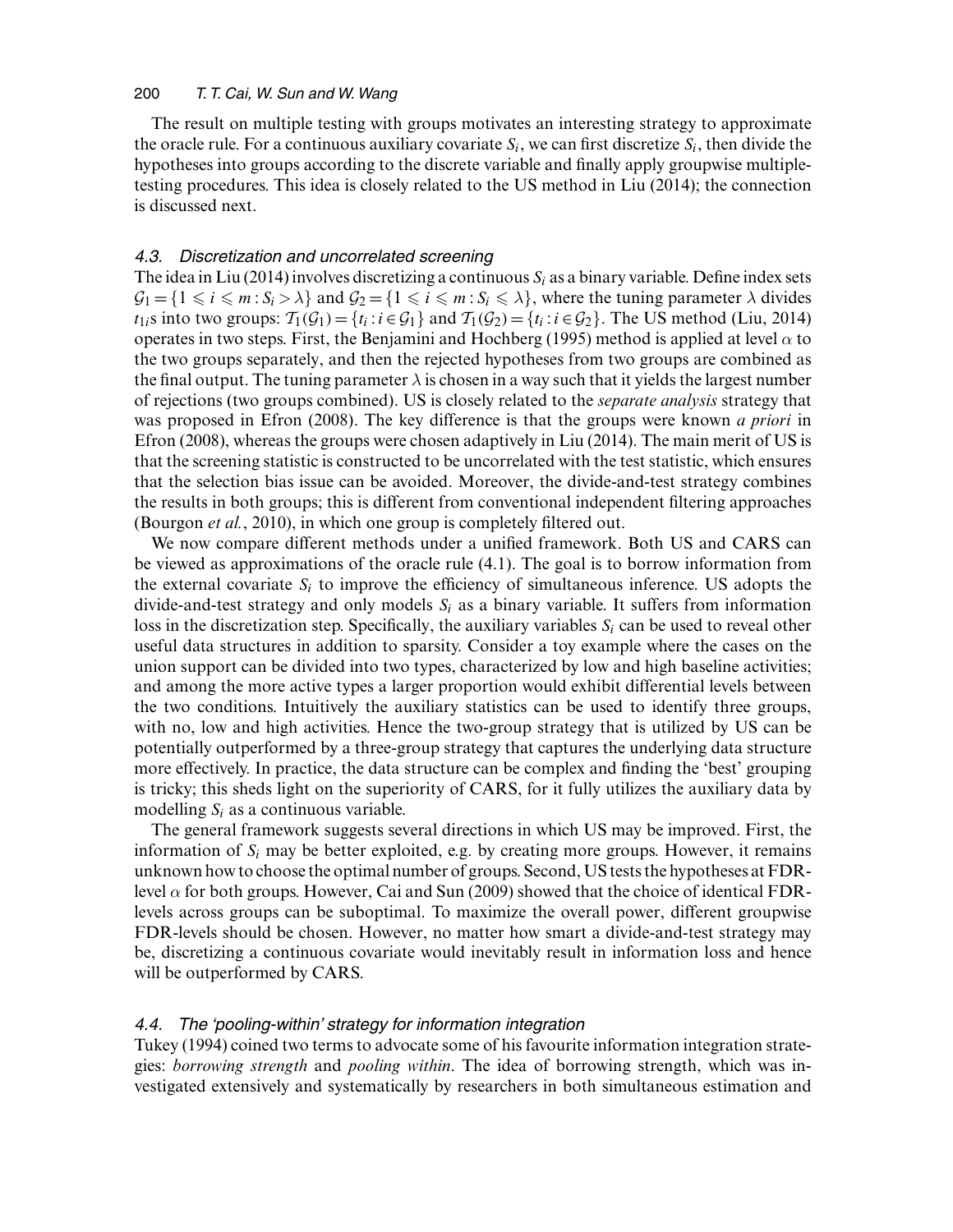multiple-testing fields, has led to some impactful theories and methodologies exemplified by the James–Stein estimator (James and Stein, 1961) and local false discovery rate methodology (Efron *et al.*, 2001). By contrast, the direction of 'pooling within' has been less explored. Tukey described it, in a very different scenario from ours, as a two-step strategy that involves first gathering quantitative indications from 'within' different parts of the data, and then 'pooling' these indications into a single overall index (Tukey (1994), page 278). Our work formalizes a theoretical framework for the pooling-within idea in the context of two-sample multiple testing: first constructing multiple indications from within the data (i.e. independent and comparable pairs), and second deriving an overall index (i.e. the oracle statistic) that optimally combines the evidence that is exhibited from both statistics.

Our work differs in several ways from existing works on multiple testing with covariates (Ferkingstad *et al.*, 2008; Zablocki *et al.*, 2014; Scott *et al.*, 2015). First, the covariate in other works is collected *externally* from other data sources, whereas the auxiliary information in our work is gathered *internally* within the primary data set. Second, in other works it has been assumed that the null density would not be affected by the external covariate. However, the assumption should be scrutinized in practice as it may not always hold. Under our testing framework, the requirement of a fixed null density is formalized as the conditional independence between the primary and auxiliary statistics. The conditional independence is proposed as a principle for information extraction and is automatically fulfilled by our approach to constructing the auxiliary sequence.

CARS makes several new methodological and theoretical contributions. First, under a decision theoretic framework, the oracle CARS procedure is shown to be optimal for information pooling. Second, existing methodologies on testing with covariate are mostly developed under the Bayesian computational framework and lack theoretical justifications. By contrast, our data-driven CARS procedure is a non-parametric method and enjoys nice asymptotic properties. Such FDR theories, as far as we know, are new in the literature. Third, the screening approach that is employed by CARS reveals interesting connections between sparsity estimation and multiple testing with covariates, which is elaborated next.

# *4.5. Capturing sparsity information via screening*

A celebrated finding in the FDR-literature is that incorporating the estimated proportion of non-nulls ( $\pi_1 = P(\theta_i = 1)$ ) can improve the power (Benjamini and Hochberg, 2000; Storey, 2002; Genovese and Wasserman, 2002). In light of  $S_i$ , the proportion becomes heterogeneous; hence it is desirable to utilize the *conditional proportions*  $\pi_1(s) = P(\theta_i = 1 | S_i = s)$  to improve the power of existing methods (Zablocki *et al.*, 2014; Scott *et al.*, 2015; Li and Barber, 2016). In a similar vein, earlier works on multiple testing with groups (or discrete  $S_i$ ) reveal that varied sparsity levels across groups can be exploited to construct more powerful methods (Ferkingstad *et al.*, 2008; Cai and Sun, 2009; Hu *et al.*, 2010). Estimating  $\pi_1(s)$  with a continuous covariate is a challenging problem. Most existing works (Zablocki *et al.*, 2014; Scott *et al.*, 2015) employ Bayesian computational algorithms that do not provide theoretical guarantees. Notable progress has been made by Boca and Leek (2017). However, their theory requires a correct specification of the underlying regression model, which cannot be checked in practice. Next we discuss how the screening idea in Sections 3.3 and 3.4 can be extended to derive a simple and elegant nonparametric estimator of  $\pi_1(s)$ .

Fig. 1 gives a graphical illustration of the estimator proposed. We generate  $m=10^5$  tests with  $\bar{X}_i \sim N(0, 1)$  and  $\bar{Y}_i \sim 0.8N(0, 1) + 0.2N(2, 1)$ ; hence  $T_i = (1/\sqrt{2})(\bar{X}_i - \bar{Y}_i)$  and  $S_i = (1/\sqrt{2})(\bar{X}_i +$  $Y_i$ ). Suppose that we are interested in counting how many  $S_i$  would fall into the interval  $[t_2$  $h, t_2 + h$ ] with  $t_2 = 2$  and  $h = 0.3$ . The counts are represented by vertical bars in Fig. 1(a) for each p-value interval. As shown in proposition 1,  $T_i$  and  $S_i$  are independent under the null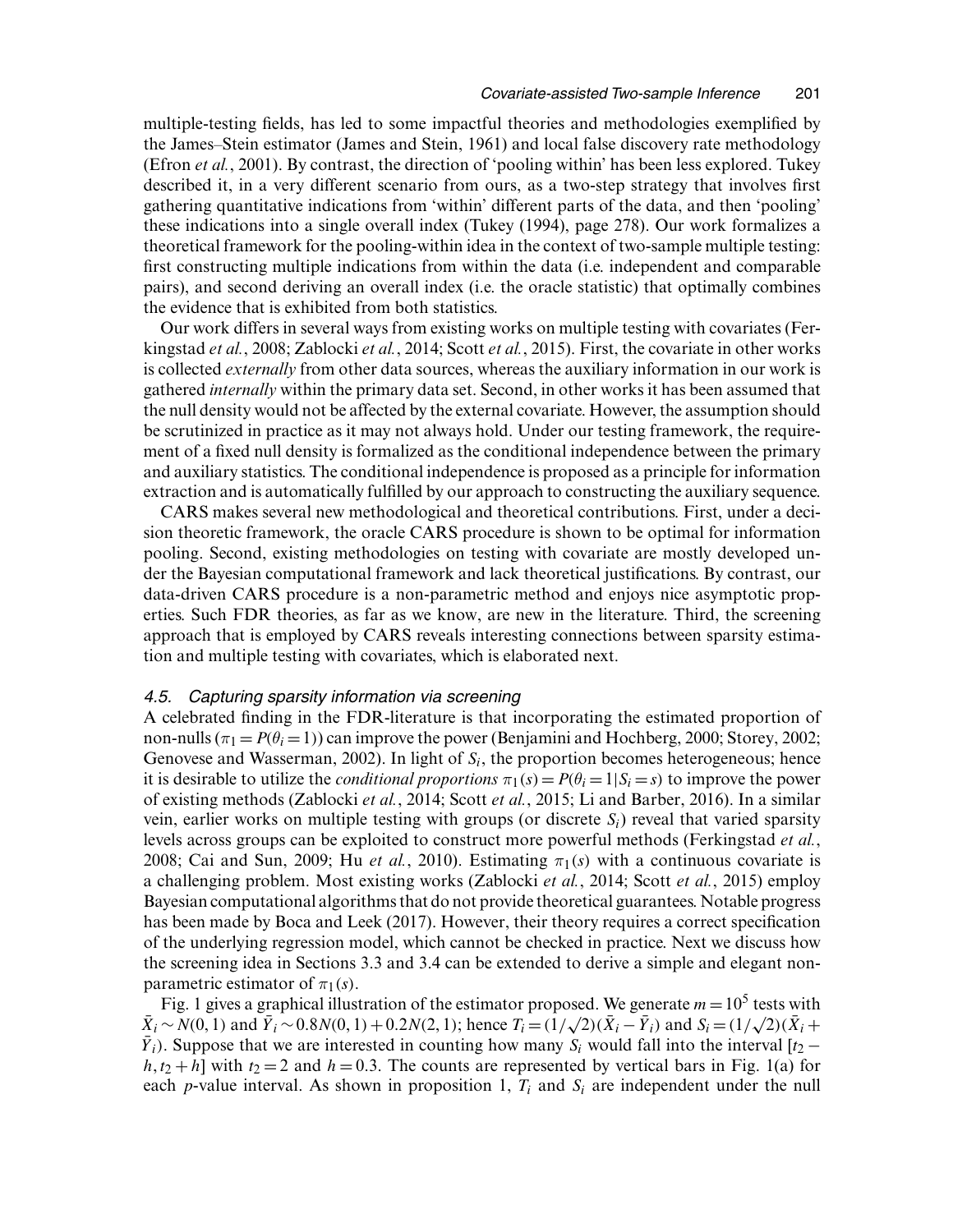

**Fig. 1.** Graphical illustration of the smoothing estimator (4.3): (a) the counts of  $S_i$  are uniformly distributed on the right, the bias decreases and the variability increases when  $\tau$  increases; (b) histogram of all *p*-values—similarly, the *p*-values are approximately uniformly distributed on the right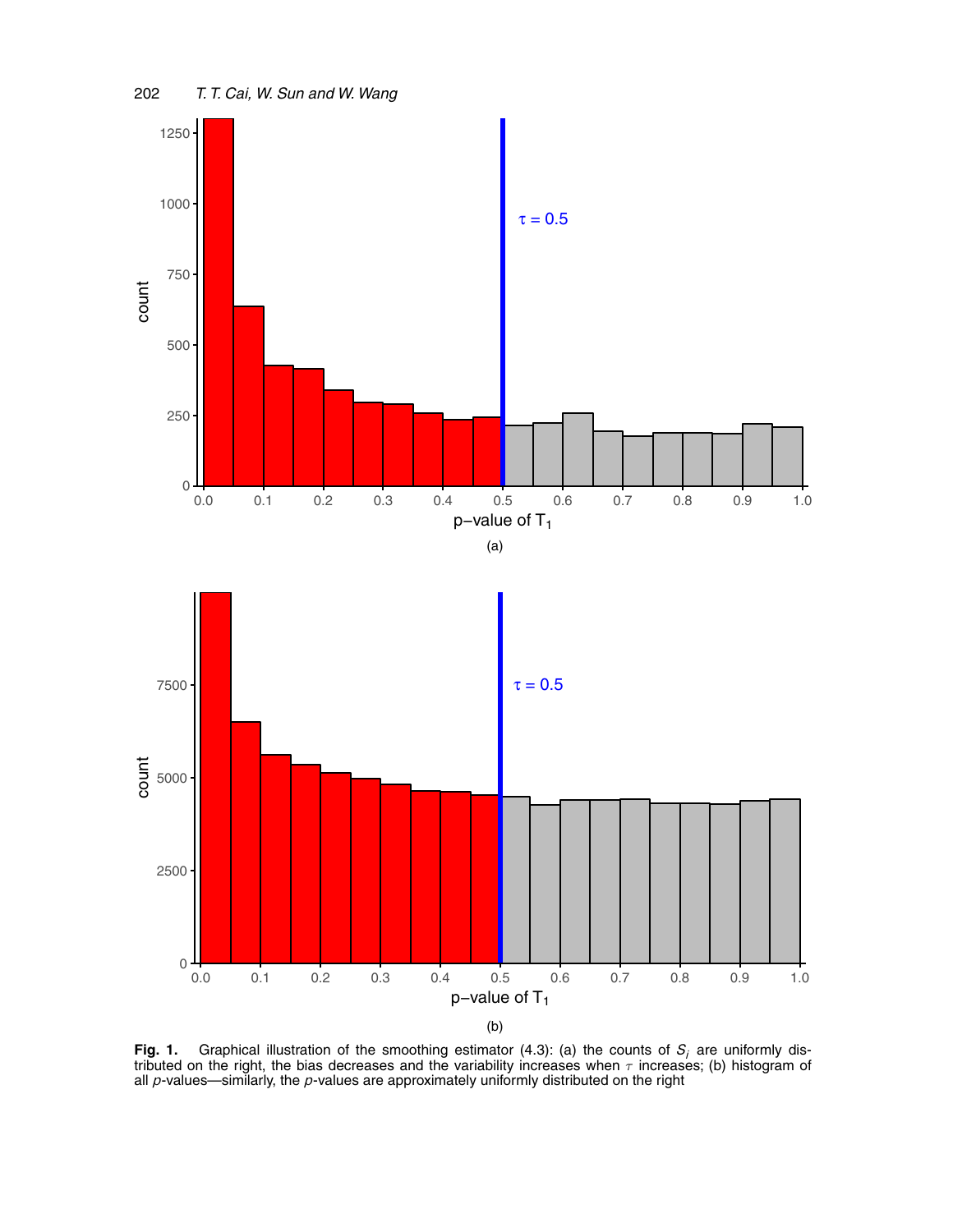(see equation (2.6)). Therefore we can see that the counts of  $S_i$  are roughly uniformly distributed when the p-value of  $T_i$  is large. Expanding the interval  $[t_2 - h, t_2 + h]$  to the entire real line (which actually corresponds to discarding the information in  $S_i$ ), we obtain the histogram of all  $p$ -values (Fig. 1(b)).

We start with a description of a classical estimator (Schweder and Spjøtvoll, 1982; Storey, 2002) for  $\pi_1$ ; see Langaas *et al.* (2005) for an detailed discussion of various extensions. Let  $Q(\tau) = #{P_i > \tau}$ ; then, by Fig. 1(b), the expected counts covered by light grey bars to the right of the threshold  $\tau$  can be approximated as  $\mathbb{E}\{Q(\tau)\} = m(1 - \pi_1)(1 - \tau)$ . Setting the expected and actual counts equal, we obtain  $\hat{\pi}_1^{\tau} = 1 - Q(\tau) / \{m(1-\tau)\}.$ 

Next we consider the conditional proportion  $\pi_1(s) = P(\theta_i = 1|S_i = s)$ . Assume that  $\pi_1(s)$  and  $f(s)$ , the density of  $S_i$ , are constants in a small neighbourhood  $[s - h/2, s + h/2]$ . Then the expected counts of the *p*-values from the null distribution in the interval  $[s-h/2,s+h/2]$  can be approximated by  $Q^{\tau}(s, h) \approx \{1 - \pi_1(s)\} f(s)h$ . The other way of counting can be done by using equation (3.7) in Section 3.2. In obtaining equation (3.7), we exploit the fact that the counts  $S_i$  are roughly uniformly distributed to the right of the threshold  $\tau$ . Taking the limit, we obtain  $\pi_1(s) = 1 - f(s)^{-1} \lim_{h\to 0} Q^{\tau}(s, h)/h = 1 - q^{\tau}(s)/f(s)$ . Finally, utilizing the screening approach (3.11), we propose the following non-parametric smoothing estimator

$$
\hat{\pi}_1^{\tau}(s) = 1 - \frac{\sum\limits_{i \in \mathcal{T}(\tau)} K_h (s - s_i)}{(1 - \tau) \sum\limits_{i=1}^m K_h (s - s_i)}.
$$
\n(4.3)

Choosing tuning parameter  $\tau$  is an important issue but has gone beyond the scope of the current work; see Storey (2002) and Langaas *et al.* (2005) for further discussions.

## *4.6. Heterogeneity, correlation and empirical null*

Conventional FDR-analyses treat all hypotheses exchangeably. However, the hypotheses become 'unequal' in light of  $S_i$ , and it is desirable to incorporate, for example, the varied conditional proportions in a testing procedure to improve the efficiency. This section further discusses the case where the heterogeneity is reflected by disparate null densities.

A key principle in our construction is that the primary and auxiliary statistics are conditionally independent under the null. However, in many applications where the auxiliary information is collected from external data,  $S_i$  may be correlated with  $T_i$ . Then the FDR-procedure may become invalid if  $S_i$  is incorporated inappropriately. For example, if the grouping variable  $S_i$  is correlated with the *p*-value, then applying Benjamini and Hochberg's procedure BH to hypotheses in separate groups would be problematic because the null distributions of the p-values in some groups may no longer be uniform. A partial solution to resolve the issue is to estimate the *empirical null* distributions (Efron, 2004; Jin and Cai, 2007) for different groups, instead of using the theoretical null directly. The theory and methodology in Efron (2008) and Cai and Sun (2009), which allow the use of varied empirical nulls across different groups, can be applied to control FDR. However, as we previously mentioned, discretizing a continuous  $S_i$  fails to utilize the auxiliary information fully. The estimation of the empirical null with a continuous  $S_i$  is an interesting problem for future research. The non-parametric smoothing idea in estimator (4.3) might be helpful but additional difficulties may arise. The limitations of the current methodology and open questions will be discussed in Section 6.

#### **5. Numerical results**

This section investigates the numerical performance of CARS by using both simulated and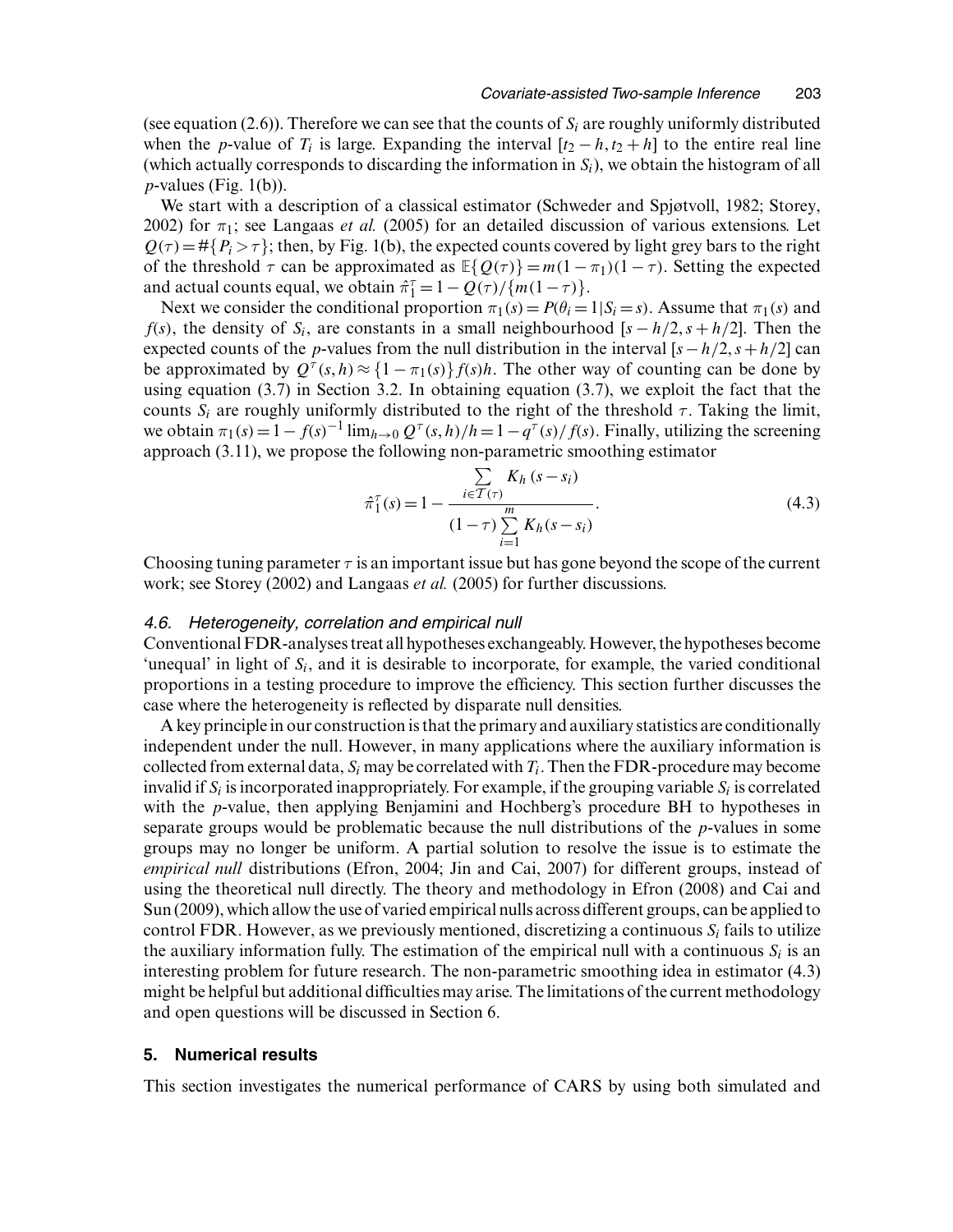real data. We compare the oracle and data-driven CARS procedures, respectively denoted by OR and DD, with existing methods, including the Benjamini–Hochberg procedure BH (Benjamini and Hochberg, 1995), the adaptive z-value procedure AZ (Sun and Cai, 2007) and the US procedure (Liu, 2014). We first describe the implementation of CARS in Section 5.1. Sections 5.2 and 5.3 respectively consider

- (a) the case with known and unequal variances and
- (b) the case with estimated variances and non-Gaussian errors.

Section 5.4 provides numerical evidence to show the merit of CARS when the two means have opposite signs. An application to supernova detection is discussed in Section 5.5. Additional numerical results including the non-informative case, completely informative case and dependent tests are provided in sections B.2, B.3 and B.6 respectively in the on-line supplementary material.

## *5.1. The implementation and R package CARS*

The R package CARS has been developed to implement the method proposed. This section describes implementation details and some practical guidelines.

The bivariate density estimator  $\hat{f}(t_1, t_2)$  can become unstable in very sparse settings, which may lead to slightly elevated FDR-levels (see Fig. 2(a)). To increase the stability of CARS in the extremely sparse setting where the non-null proportion is vanishingly small, the CARS package has included a 'sparse' option, which implements a conservative but more stable density estimator

$$
\hat{f}^{v}(t_1, t_2) = (1 - \hat{\pi}_2) f_{10}(t_1) f_{20}(t_2) + \mathbb{G}(v) \{1 - \widehat{\text{FDR}}_2(v)\} \hat{f}(t_1, t_2 | \widehat{\text{Lfdr}}_2 < v). \tag{5.1}
$$

Here  $\mathbb{G}(v) = m^{-1} \sum_{i=1}^{m} \left\{ \text{Lfdr}_2(t_{2i} < v) \right\}$  is an empirical cumulative distribution function,  $\widehat{FDR}_2(v)$  is the estimated FDR-level and v is the screening level. The first term on the right-hand side of equation (5.1) is based on known densities, which stabilizes the bivariate density estimate in regions with few observations. Our numerical studies in the on-line appendix section B.3 show that the choice of v has little effect in the range  $0.1-0.3$ ; the default choice in the CARS package is  $v = 0.1$ . To estimate the bivariate density  $f(t_1, t_2 | Lfdr_2 < v)$ , we apply the R package ash to the sample  $\mathcal{T} = \{t_{2i} : \text{Lfdr}(t_{2i}) < v\}$ . We explain in the on-line appendix section A.11 that the screening step would underestimate  $f(t_1, t_2)$  and hence lead to *conservative* FDR-control. The performance of the modified density estimator is investigated in Section 5.3 for the extremely sparse case (including  $k=0$ ). For the global null case, we may consider a hybrid strategy as done in Durand (2017) that includes a global testing step (Donoho and Jin, 2004; Cai and Wu, 2014) to test the hypothesis that all effects are zero; run CARS if the global null is rejected.

In estimating expression (3.11), the CARS package uses Lfdr as the screening statistic (as opposed to the *p*-values). A correction factor similar to  $1 - \tau$  is needed and can be easily computed from data. Related formulae and computational details are described in section A.12 in the on-line supplement. Although the p-values lead to simpler and more intuitive descriptions of the methodology, we found that screening via Lfdr leads to improved stability in tuning for finite samples. The intuition is that Lfdr, which contains information about the sparsity and non-null density, provides a testing rule that is more adaptive to the data. Section B.3 in the supplement investigates the choice of the tuning parameter  $\tau$  when Lfdr is used. In general as  $\tau$ increases, FDR is closer to the nominal level but the stability decreases. The default choice in our package is  $\tau = 0.9$ , which has been used in all our simulations.

The R package np is used to choose the bandwidths  $h_1$  and  $h_2$  in equation (3.10). We have adopted two strategies to improve the performance. First, the bandwidths  $h_1$  and  $h_2$  are chosen based on the *normal reference rule* restricted to the samples with  $Lfdr_1 < 0.5$ . The restriction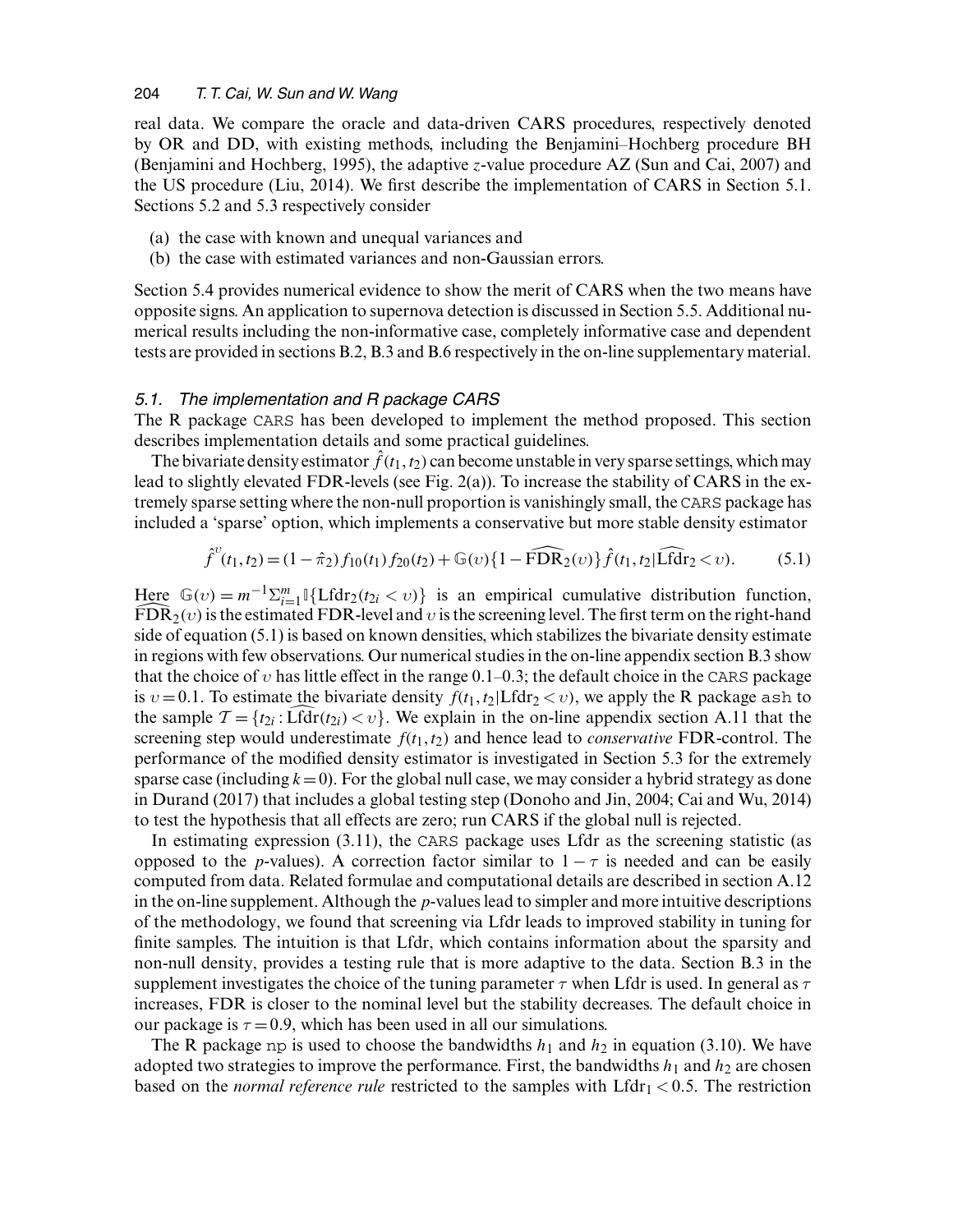leads to more informative bandwidths as this subset is the more relevant part of the sample for the multiple-testing problem. Second, the same  $h_2$  has been used in expression (3.11) to obtain the numerator of expression (3.12). This strategy is helpful to increase the stability of the estimator (see remark 4). Finally we note that these strategies are only practical guidelines in finite samples; the asymptotic theories are not affected.

# *5.2. Simulation I: known variances*

Consider model (2.1). Denote  $\mu_{x,i_1:i_2} = (\mu_{x,i_1}, \dots, \mu_{x,i_2})$  and  $\mu_{y,i_1:i_2} = (\mu_{y,i_1}, \dots, \mu_{y,i_2})$  the vectors of consecutive observations from  $i_1$  to  $i_2$ . The two original samples are denoted  $\{x_1, \ldots, x_{n_x}\}$ and  $\{y_1, \ldots, y_{n_y}\}$ , with corresponding means  $\mu_x$  and  $\mu_y$ . Let  $\sigma_{xi} = 1$ ,  $\sigma_{yi} = 2$ ,  $n_x = 50$  and  $n_y = 60$ . Our simulations use  $m = 5000$  and FDR-level  $\alpha = 0.05$ . We consider the following three settings, where different methods are applied to simulated data and the results are averaged over 500 replications. The FDR and average power (proportion of differential effects that are correctly identified) are plotted as functions of various parameter values and displayed in Fig. 2.

- (a) Setting 1: we set  $\mu_{x,1:k} = 5/\sqrt{30}$ ,  $\mu_{x,(k+1):(2k)} = 4/\sqrt{30}$ ,  $\mu_{x,(2k+1):m} = 0$ ,  $\mu_{y,1:k} = 2/\sqrt{30}$ ,  $\mu_{y,(k+1):(2k)} = 4/\sqrt{30}$  and  $\mu_{y,(2k+1):m} = 0$ . Here k denotes the sparsity level: the proportion of locations with differential effects is  $k/m$ , and the proportion of non-zero locations is  $2k/m$ . We vary k from 100 to 1000 to investigate the effect of sparsity.
- (b) Setting 2: we use  $k_1$  and  $k_2$  to denote the number of non-zero locations and the number of locations with differential effects respectively. Let  $\mu_{x,1:k_2} = 5/\sqrt{30}$ ,  $\mu_{x,(k_2+1):k_1} = 4/\sqrt{30}$  $\mu_{x,(k_1+1):m} = 0, \mu_{y,1:k_2} = 2/\sqrt{30}, \mu_{y,(k_2+1):k_1} = 4/\sqrt{30}$  and  $\mu_{y,(k_1+1):m} = 0$ . We fix  $k_1 = 2000$ and vary  $k_2$  from 100 to 1000. This setting investigates how the informativeness of the auxiliary covariate would affect the performance of different methods. Note that, as  $k_2$ increases, the conditional probability  $\pi_{11} = \mathbb{P}(\theta_{1i} = 1 | \theta_{2i} = 1)$  also increases, and the auxiliary covariate becomes more informative.
- (c) Setting 3: we fix  $k = 750$  and set  $\mu_{x, 1:k} = \mu_0 / \sqrt{30}$ ,  $\mu_{x,(k+1):(2k)} = 3/\sqrt{30}$ ,  $\mu_{x,(2k+1):m} = 0$ ,  $\mu_{y,1:k} = 2/\sqrt{30}$  and  $\mu_{y,(k+1):(2k)} = 3/\sqrt{30}$  and  $\mu_{y,(2k+1):m} = 0$ . To investigate the effect of the effect sizes, we vary  $\mu_0$  from 3.5 to 5.

We can see that the CARS procedure is more powerful than conventional univariate methods such BH and AZ, and is superior to US which only partially utilizes the auxiliary information. A more detailed description of simulation results is given below.

- (a) All methods control FDR at the nominal level 0.05 approximately. BH is slightly conservative and US is very conservative.
- (b) Univariate methods (BH and AZ) are improved by bivariate methods (US and CARS) in most settings. This shows that exploiting the auxiliary information is helpful.
- (c) US is uniformly dominated by CARS. This is expected because US models  $T_{2i}$  as only a binary variable whereas CARS fully utilizes the information in  $T_{2i}$ .
- (d) DD has a similar performance to that of OR in most settings. However, DD can be conservative in FDR control in some settings and hence has less power compared with OR (see setting 3, bottom row of Fig. 2). This has been predicted by our theory (proposition 5).
- (e) Setting 1 shows that the gain in efficiency (of bivariate methods over univariate methods) decreases as k (or the sparsity level) increases.
- (f) Setting 2 shows that the gain in efficiency of CARS increases when  $k_2$  increases. Note that  $k_2$  is proportional to  $\pi_{1|1}$  (the informativeness of the auxiliary covariate).
- (g) Setting 3 shows that the gain in efficiency of CARS increases as the signal strength decreases (note that a smaller  $\mu_0$  corresponds to a larger difference in effect sizes).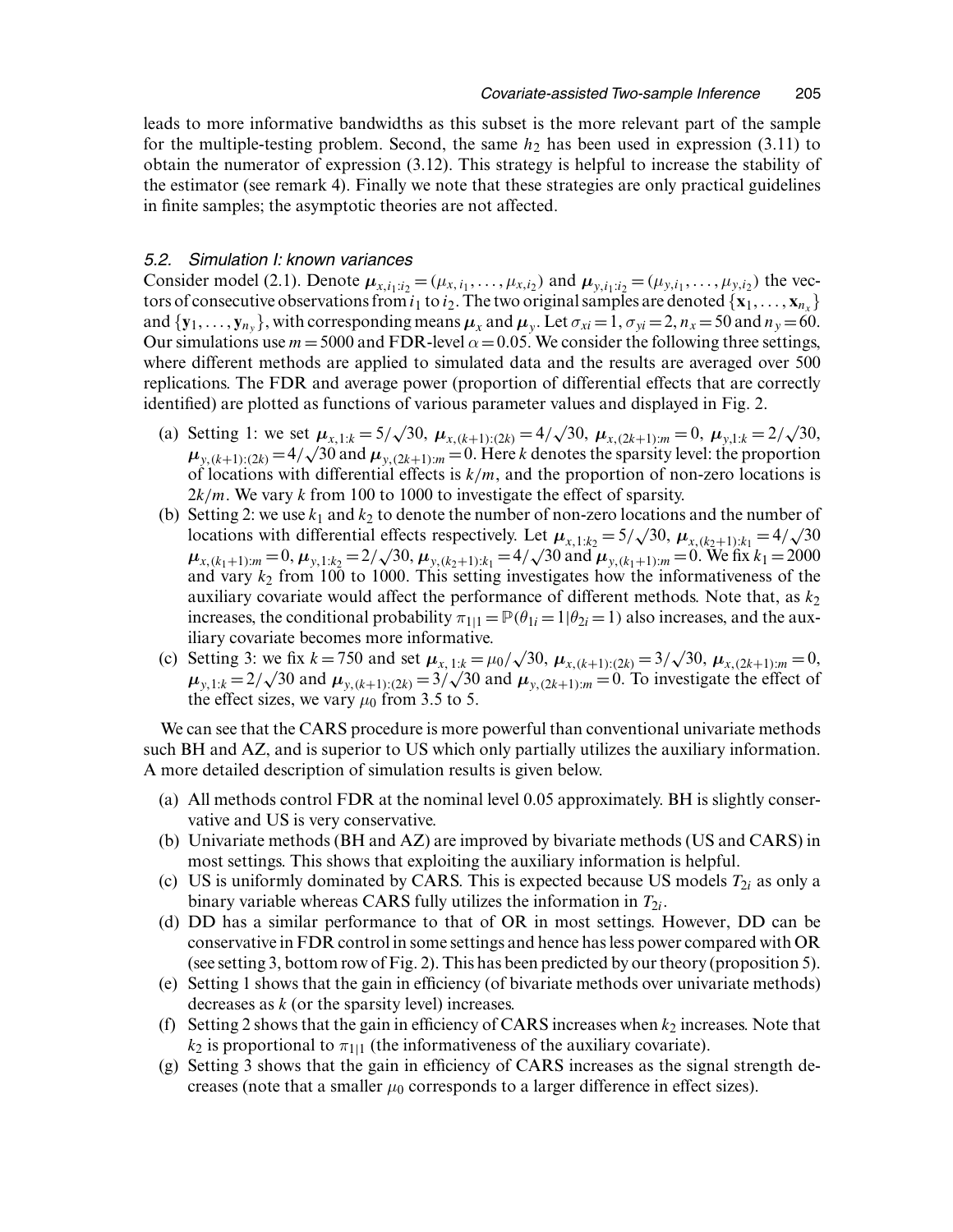

**Fig. 2.** Two-sample tests with known variances: FDR and average power (ETP divided by the number of non-nulls) are plotted against (a), (b) varied non-null proportions (setting 1), (c), (d) conditional proportions (setting 2) and (e), (f) effect sizes (setting 3) ( $\bullet$ , DD;  $\blacktriangle$ , BH;  $\blacksquare$ , OR;  $\pm$ , AZ;  $\boxtimes$ , US)

# *5.3. Simulation II: estimated variances and non-Gaussian errors*

We consider similar simulation settings to those in the previous section with three modifications. First, we substitute the estimated variances in place of known variances. Second, to investigate the performance of our method with non-Gaussian errors, we modify setting 3 slightly by generating  $\epsilon_{xii}$  and  $\epsilon_{vik}$  from a *t*-distribution with degrees of freedom df = 4 and df = 5 respectively. Finally, we vary k from 1 to 200 to investigate the performance of CARS under various sparsity regimes. The modified density estimator  $\hat{f}^v(t_1, t_2)$ , which is defined in equation (5.1), has been used in all settings. The simulation results are summarized in Fig. 3.

The patterns are very similar to those in simulation I; our conclusions on the comparison of various methods remain the same. We mention the following points.

- (a) Settings 1 and 2 show that CARS works well with estimated variances.
- (b) Setting 3 shows that CARS is robust to the Gaussian assumption.
- (c) Under the very sparse setting, the modified CARS procedure is conservative for FDRcontrol but still outperforms competitive methods.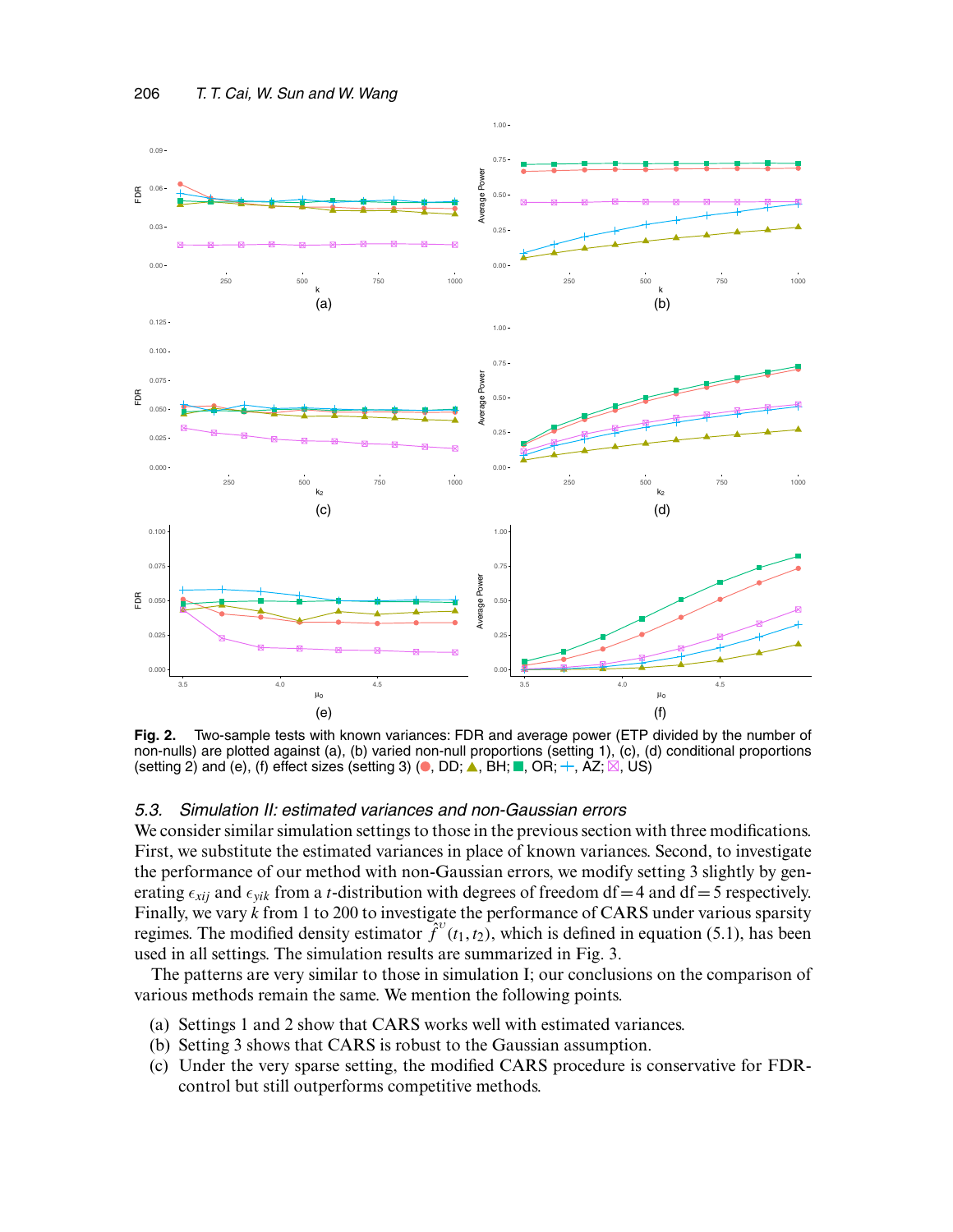

**Fig. 3.** Two-sample tests with unknown variances and non-Gaussian errors: FDR and MDR are plotted against (a), (b) varied non-null proportions (setting 1), (c), (d) conditional proportions and (e), (f) effect sizes (setting 3) ( $\bullet$ , DD;  $\blacktriangle$ , BH; , OR; +, AZ;  $\boxtimes$ , US)

# *5.4. Simulation III: means with opposite signs*

Our testing framework utilizes  $T_{2i}$  as auxiliary statistics to assist inference. It is possible that T2<sup>i</sup> may be non-informative but *this auxiliary information cannot hurt*. This important point has been explained by remark 3; see also section A.9 in the on-line supplementary material. Here we provide numerical evidence to support the claim.

Consider a setting in which the two means have opposite signs. We shall see that CARS outperforms univariate methods as long as the two means do not cancel each other precisely. This confirms our claim that CARS, which benefits from an enhanced signal-to-noise ratio by exploiting the auxiliary data, always dominates the univariate methods.

Let  $\epsilon_{xij} \sim N(0, 1)$  and  $\epsilon_{yik} \sim N(0, 1)$  be independent and identically distributed noise. Set  $n_x =$  $n<sub>y</sub> = 50$ . In our simulation, the number of tests is  $m = 10000$ . The two mean vectors are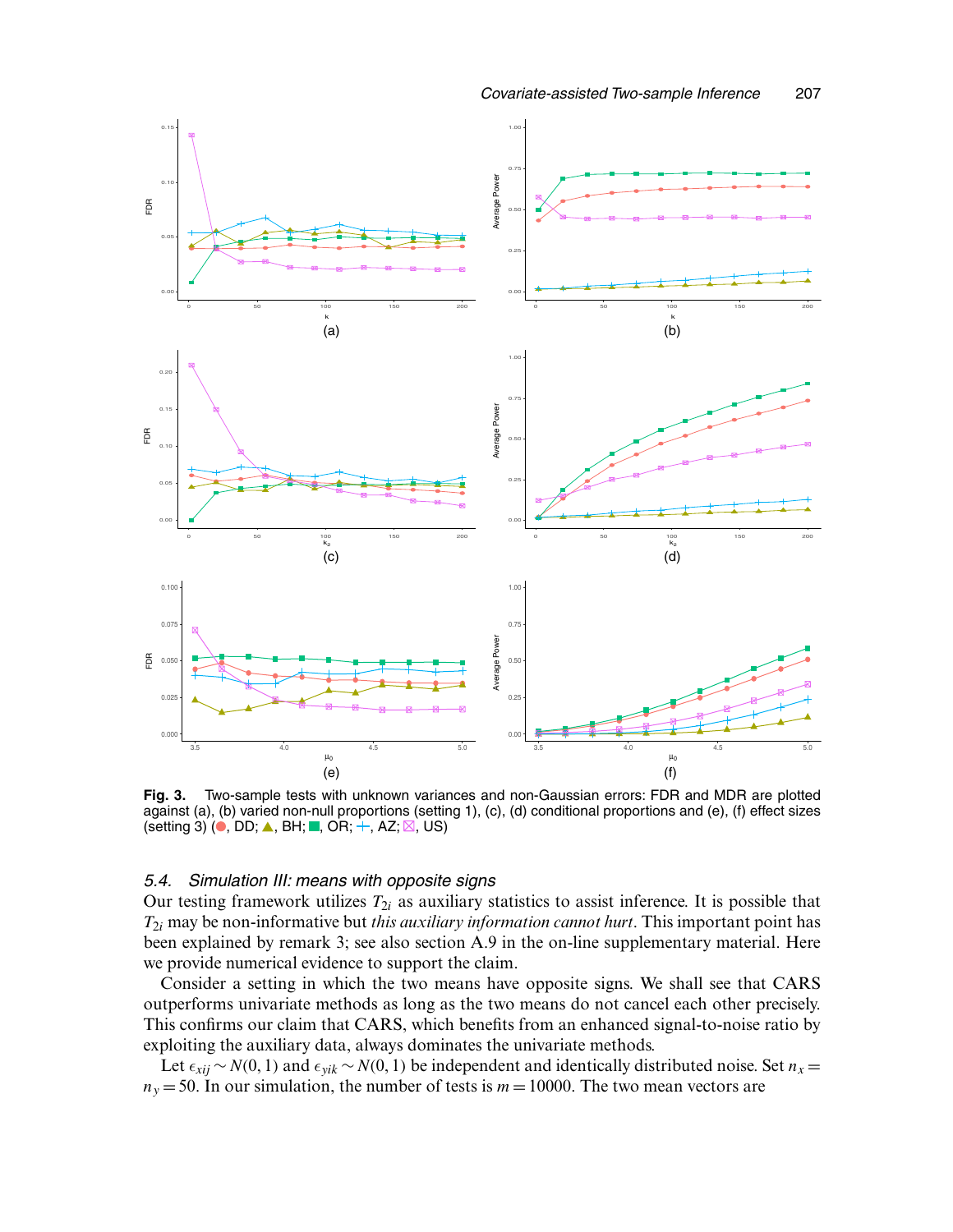

Fig. 4. Comparison of BH (A), DD (<sup>o</sup>) and OR ( $\Box$ ) when the non-zero means have opposite signs

 $\mu_{x,1:500} = 3/\sqrt{50}$ ,  $\mu_{x, 501:1000} = 4/\sqrt{50}$ ,  $\mu_{x,1001:m} = 0$ 

and

$$
\mu_{y,1:500} = 3c/\sqrt{50},
$$
  $\mu_{y,501:1000} = 4/\sqrt{50},$   $\mu_{y,1001:m} = 0.$ 

We vary c from  $-1$  to 0, where  $c = -1$  corresponds to the least favourable situation where the two means cancel out precisely. We apply the Benjamini–Hochberg procedure BH, oracle CARS procedure OR and data-driven CARS procedure DD to the simulated data sets. The FDR and power are obtained based on 200 replications. The simulation results are summarized by Fig. 4.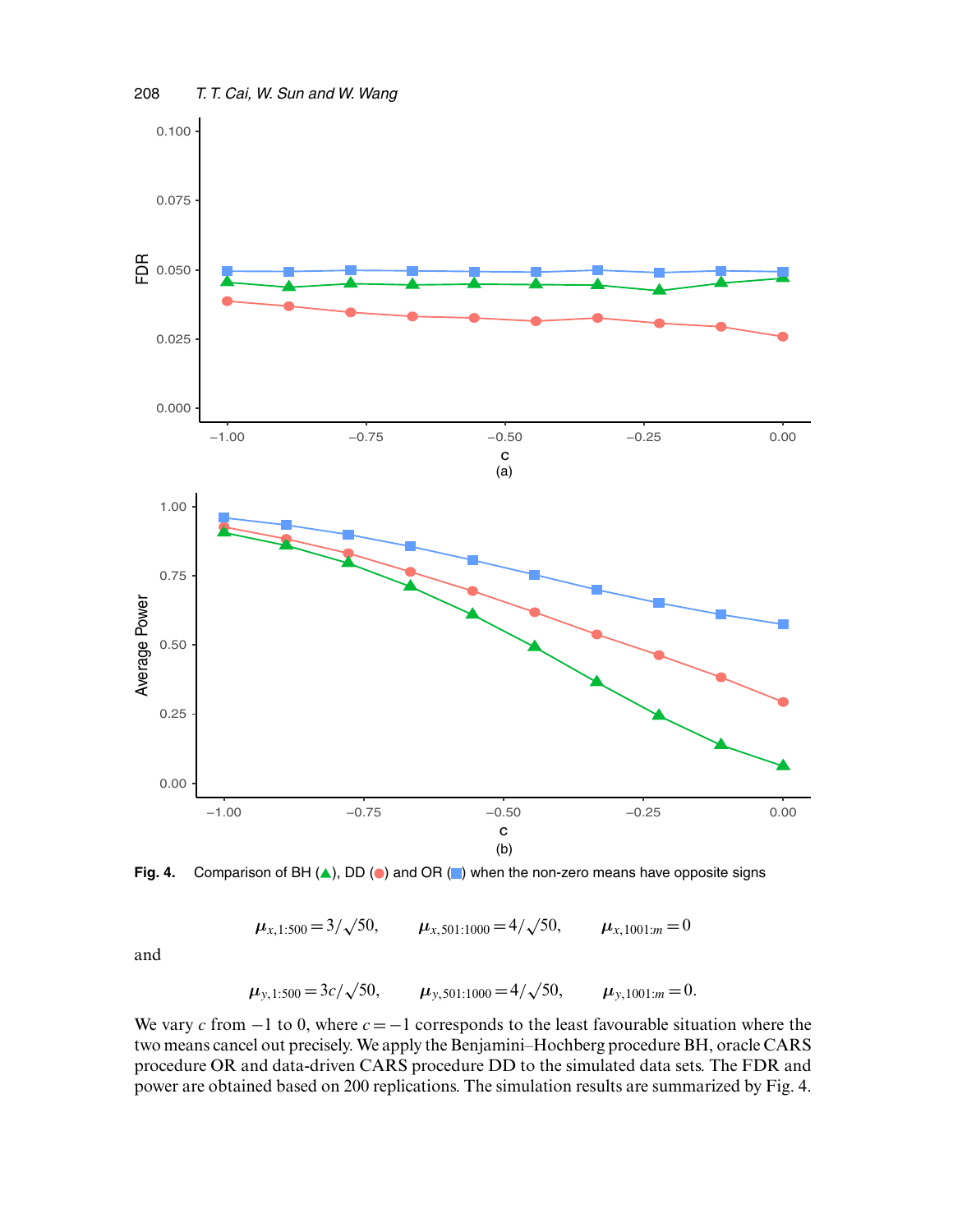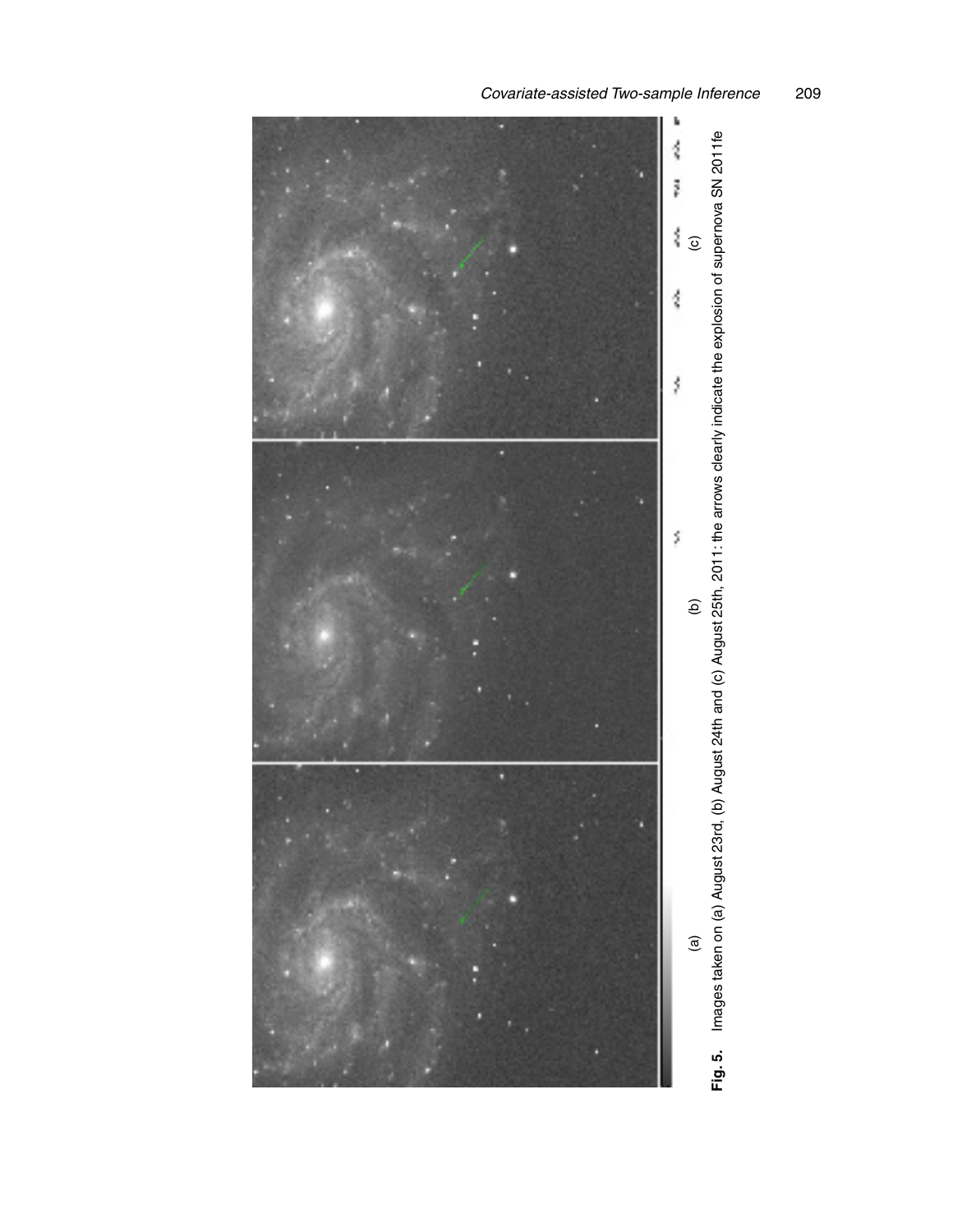We can see that, when  $c = -1$ , all methods have similar power. As c increases to 0, the power gain of CARS become more pronounced.

## *5.5. Application in supernova detection*

This section applies CARS for analysis of time course satellite imaging data. Fig. 5 shows the time course *g*-band images of galaxy M101 collected by the Palomar Transient Factory survey (Law *et al*., 2009). The images indicate the appearance of SN 2011fe, which is one of the brightest supernovas known to date (Nugent *et al*., 2011). A major goal of our analysis is to detect the discrepancies between images taken over time so that we can narrow down the potential locations for supernova explosions. More accurate measurements and further investigations will then be carried out on the narrowed subset of potential locations.

The satellite data are recorded and converted into greyscale images of size  $516 \times 831$ (or  $m = 428796$  pixels). Each pixel corresponds to a value ranging from 0 to 1 that indicates the intensity level of the influx from stars. We use image 1 as the baseline. Its greyscale pixel values are subtracted from those in images 2 and 3. These differences are then vectorized as  $\mathbf{x} = (x_1, \dots, x_m)$  and  $\mathbf{y} = (y_1, \dots, y_m)$  (respectively representing 'image 2–image 1' and  $\text{image } 3 - \text{image } 1$ <sup>'</sup>).

We plot the histograms and find that the null distributions of **x** and **y** are different. This can be explained by the lapse in times at which these images are taken (the brightness of these *g*-band images changes gradually over time). The supernova data have a significant amount of background noise in each image, and the average magnitudes of the background noise vary considerably from image to image. To remove the image-specific background noise, we first estimate the empirical null distributions based on the centre part of the histograms. The variances of observations are assumed to be homoscedastic and are estimated by using all pixels. For **x** and **y**, we have  $N(0.0028, 0.0023)$  and  $N(0.044, 0.0027)$  respectively. We then standardize the observations as **<sup>x</sup>**st and **<sup>y</sup>**st, which are used in our analysis. We do not take the difference **<sup>x</sup>**−**<sup>y</sup>** directly as it would create many false signals due to the varied magnitudes of the background noise. The standardized measurements **x**st and **y**st from the two images seem to be comparable as most of the pairs  $(x_i^{\text{st}}, y_i^{\text{st}})$  have similar values.

Next we carry out  $m = 428796$  two-sample tests with known variances. For standardized observations **x**<sup>st</sup> and **y**<sup>st</sup> the variances are known to be 1. Then  $t_{1i} = (x_i^{\text{st}} - y_i^{\text{st}})/\sqrt{2}$  and  $t_{2i} =$  $(x_i^{\text{st}} + y_i^{\text{st}})/\sqrt{2}$ . We apply BH, AZ, US and CARS at FDR-levels 0.01%, 1% and 5%. Fig. 12 in the on-line supplementary material shows the rejected pixels in the  $516 \times 831$  layout for each method under various FDR-levels. The estimated sparsity levels for  $t_1$  and  $t_2$  are respectively 1.47% and 49.5%. The corresponding estimated support size at  $\tau = 0.5$  is 6285. We report the thresholds of various testing procedures in Table 1.

We can see that more information can be harvested from the data by using auxiliary information. In particular, at FDR-level 0.01%, the supernova is missed by BH and AZ but detected by

| FDR level | <b>BH</b> procedure        | Adaptive z-procedure       | US(2 thresholds) | CARS                       |
|-----------|----------------------------|----------------------------|------------------|----------------------------|
| $10^{-4}$ | $3.66 \times 10^{-10}$ (4) | $2.75 \times 10^{-4}$ (5)  | 3.24, 5.46(22)   | $4.38 \times 10^{-4}$ (35) |
| 0.01      | $9.91 \times 10^{-7}$ (22) | $3.37 \times 10^{-2}$ (24) | 2.51, 4.87(38)   | $9.25 \times 10^{-2}$ (58) |
| 0.05      | $7.38 \times 10^{-6}$ (64) | 0.39(69)                   | 1.92, 4.42(80)   | 0.26(109)                  |

**Table 1.** Thresholds and total number of rejections (in parentheses) of various testing procedures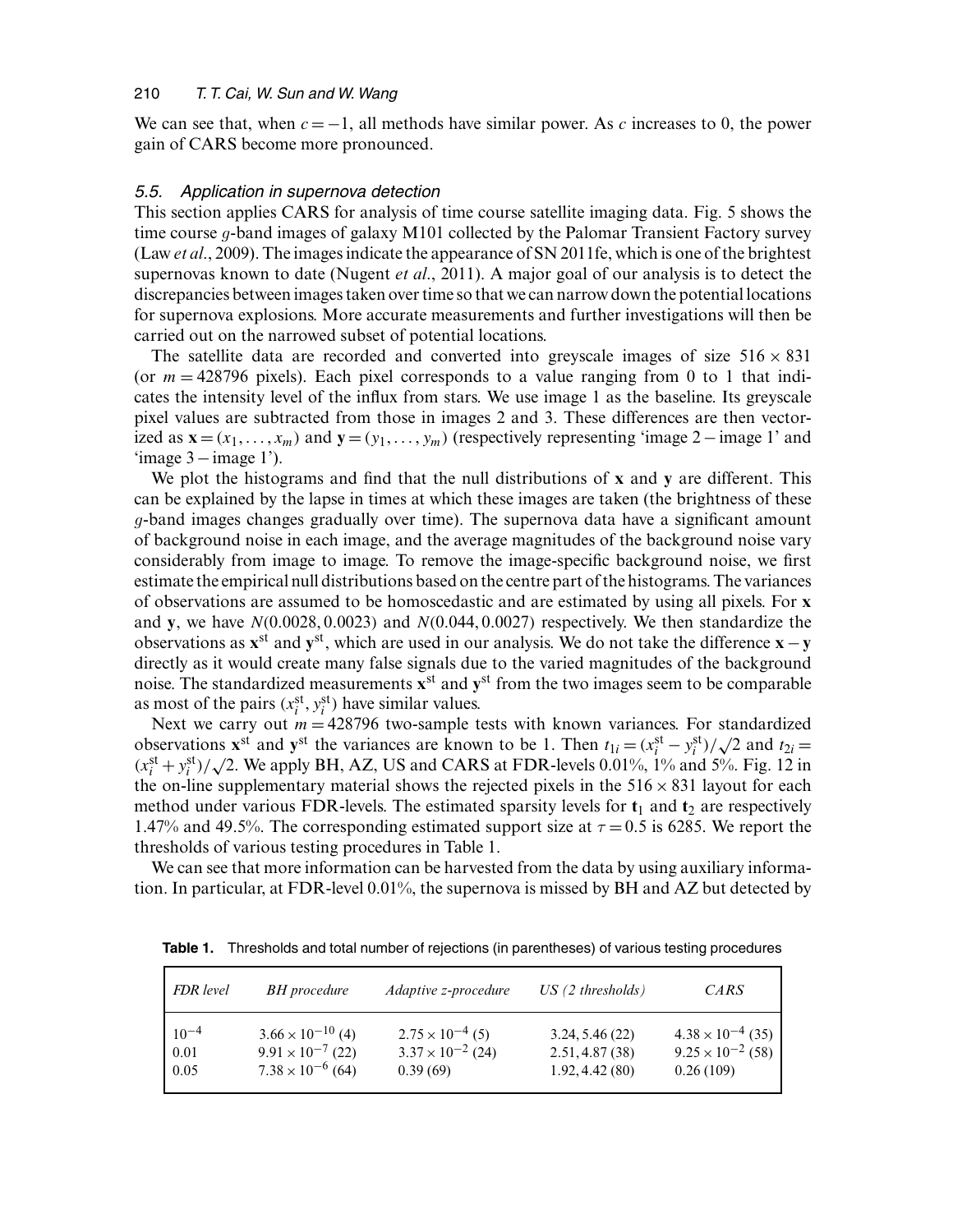CARS. To quantify our procedure's superiority further, we count the total number of rejections in Table 1 (the numbers in parentheses). We can see that CARS consistently detects more signals from the satellite images than do the competing methods.

### **6. Discussion**

Covariate-assisted multiple testing can be viewed as a special case of a much broader class of problems under the theoretical framework of *integrative simultaneous inference*, which covers a range of topics including multiple testing with external or prior domain knowledge (Benjamini and Hochberg, 1997; Basu *et al*., 2018), partial conjunction tests and setwise inference (Benjamini and Heller, 2008; Sun and Wei, 2011; Du and Zhang, 2014) and replicability analysis (Heller *et al*., 2014; Heller and Yekutieli, 2014). A coherent theme in these problems is to combine the information from multiple sources to make more informative decisions. Tukey's pooling-within strategy provides a promising approach in such scenarios where quantitative indications might be hidden in various parts of massive data sets.

The current formulations and methodologies in integrative data analysis differ substantially. A general theory and methodology are yet to be developed for handling various types of problem in a unified framework. For instance, in weighted FDR-analysis (Benjamini and Hochberg, 1997), the external domain knowledge is incorporated as the weights in modified FDR- and power definitions to reflect the varied gains and losses in decisions. By contrast, covariate-assisted multiple testing still utilizes unweighted FDR- and power definitions. The connection of CARS to theories on optimal weights is still an open issue (Roeder and Wasserman, 2009; Roquain and Van De Wiel, 2009). Moreover, in partial conjunction tests and replicability analysis, the summary statistics from different studies are of equal importance, which marks a key difference from covariate-assisted inference where some statistics are primary whereas others are secondary. We conclude our discussion with a few more open issues.

- (a) *Are there better ways to construct the auxiliary sequence?* Our theory shows only that CARS is optimal *when the pairs are given*. How to construct an optimal pair from data is still an open question. For instance, in situations where two means have opposite signs, the sum of absolute values may better capture the sparsity information but would give rise to a correlated pair, which cannot be handled by the current testing framework.
- (b) *How can we deal with multiple-testing dependence?* The CARS method cannot be applied to dependent tests as it assumes that  $T_i$  are independent. Our simulation studies show that CARS controls FDR under weak dependence. However, the result is based on very limited empirical studies, which lack theoretical support. An important direction is to develop new theory and methodology for the dependent case.
- (c) *How can we generalize the idea to settings where the null distribution is unknown?* This important situation may arise from the classical two-sample tests where the null distribution is calibrated with permutations. We conjecture that the CARS procedure, which requires an explicit form of the null density, may be tailored by using a different, probably more *ad hoc*, approximation. For example, informative weights may be derived from the auxiliary data and incorporated into the permutation-based *p*-values via some grouping and weighting strategy.
- (d) *How can we construct the auxiliary sequence in more general settings?* This paper focuses on the two-sample tests. It would be of interest to extend the methodology to simultaneous analysis-of-variance tests. Moreover, CARS provides a useful strategy for extracting the sparsity structure from data. There are other important structures in the data such as heteroscedasticity, hierarchy and dependence, which may also be captured by an auxiliary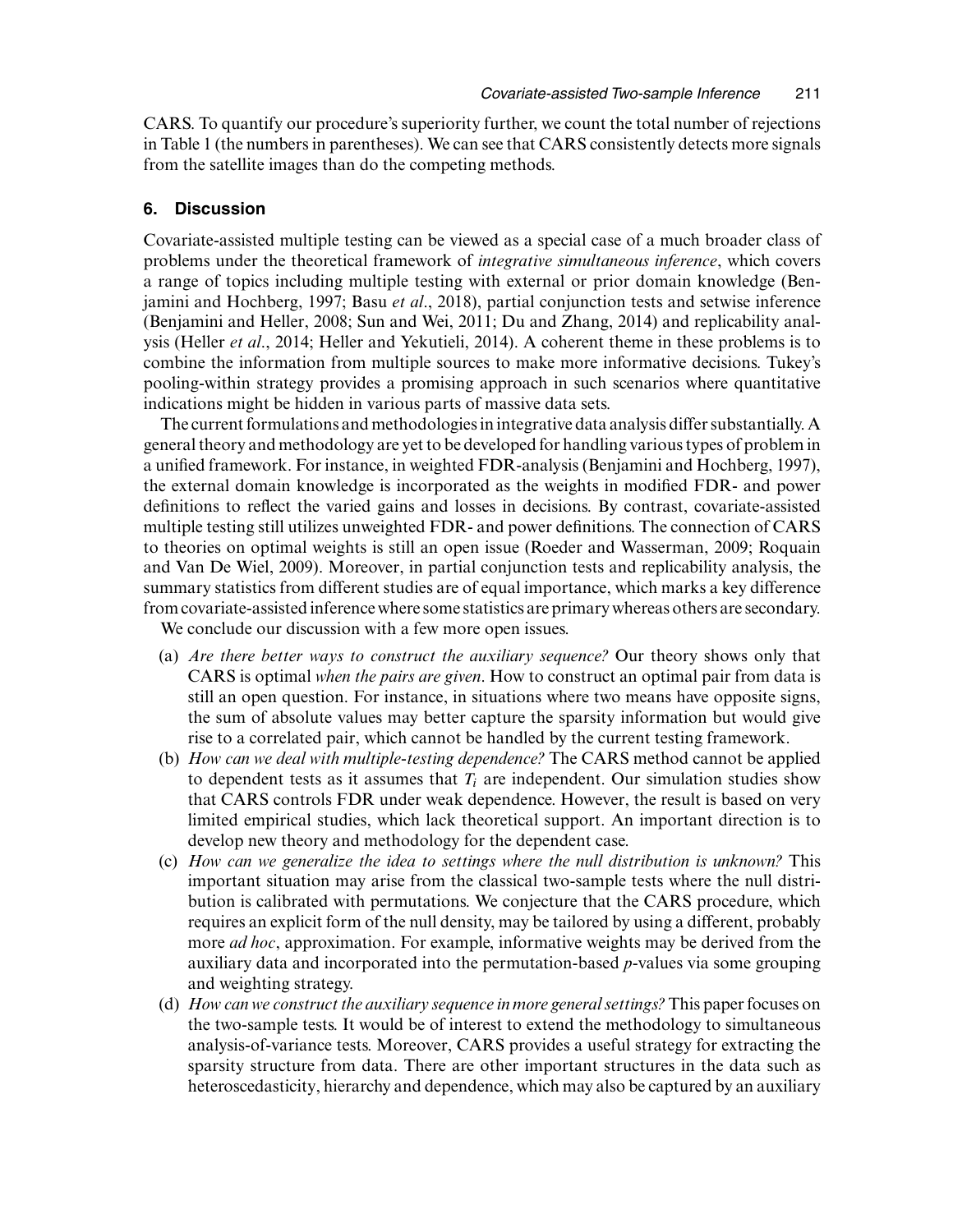sequence. It remains an open question on how to extract and incorporate such structural information effectively to improve the power of a testing procedure.

- (e) *How can we summarize the auxiliary information in high dimensional settings?* The proposed CARS methodology requires the joint modelling of the primary and auxiliary statistics, which cannot handle many covariate sequences because the joint density estimator would greatly suffer from high dimensionality. A fundamental issue is to develop new principles for information pooling, or optimal dimension reduction, in multiple testing with high dimensional covariates.
- (f) *How can we make inference with multiple sequences?* In partial conjunction tests and replicability analysis, an important feature is that the means (of summary statistics) from separate studies are individually sparse.We expect that similar strategies for extracting and sharing sparsity information among multiple sequences would improve the accuracy of simultaneous inference. However, as opposed to covariate-assisted inference where there is a sequence of *primary statistics*, in partial conjunction tests and replicability analysis all sequences are of equal importance, which poses new challenges for problem formulation and methodological development.

# **Acknowledgements**

We thank the referees and Research Section Committee for the thorough and useful comments which have greatly helped to improve the presentation of the paper. In particular, we are grateful for several excellent suggestions from the referees that have inspired our discussions on the conditional independence assumption, Tukey's procedures for combination, Brown's ancillarity paradox and the robustness of CARS when pooling non-informative auxiliary data. W. Sun thanks Ms Pallavi Basu from Tel-Aviv University for helpful suggestions on theory. Tony Cai was supported in part by National Science Foundation grant DMS-1712735 and National Institutes of Health grant R01 CA127334. W. Sun was supported in part by National Science Foundation grants DMS-CAREER-1255406 and DMS-1712983.

## **Appendix A: Proofs of main theorems**

This section proves the main theorems. The proofs of other propositions are provided in the on-line supplementary material.

#### *A.1. Proof of theorem 1*

We first show that the two expressions of  $T_{OR}$  in equation (3.4) are equivalent. Recall that  $q^*(t_2) = (1 \pi_1$   $f(t_2|\theta_{1i}=0)$ . Applying Bayes theorem and using the conditional independence between  $T_{1i}$  and  $T_{2i}$  under the null  $\theta_{1i} = 0$  (proposition 1), we obtain

$$
T_{\text{OR}}^{i}(t_1, t_2) = \frac{\mathbb{P}(\theta_{1i} = 0) f(t_1, t_2 | \theta_{1i} = 0)}{f(t_1, t_2)} = \frac{q^*(t_2) f_{10}(t_1)}{f(t_1, t_2)}.
$$

#### *A.1.1. Proof of part (a)*

Let  $Q_{OR}(t) = \alpha_t$ . We first show that  $\alpha_t < t$ . According to the definition of mFDR

$$
\mathbb{E}_{(\mathbf{T}_1, \mathbf{T}_2)} \Biggl\{ \sum_{i=1}^m (T_{\text{OR}}^i - \alpha_i) \mathbb{I} (T_{\text{OR}}^i < t) \Biggr\} = 0,\tag{A.1}
$$

where the subscript  $(T_1, T_2)$  indicates that the expectation is taken over the joint distribution of  $(T_1, T_2)$ . Equation (A.1) implies that  $\alpha_t < t$ ; otherwise all terms in the summation on its left-hand side would be either 0 or negative.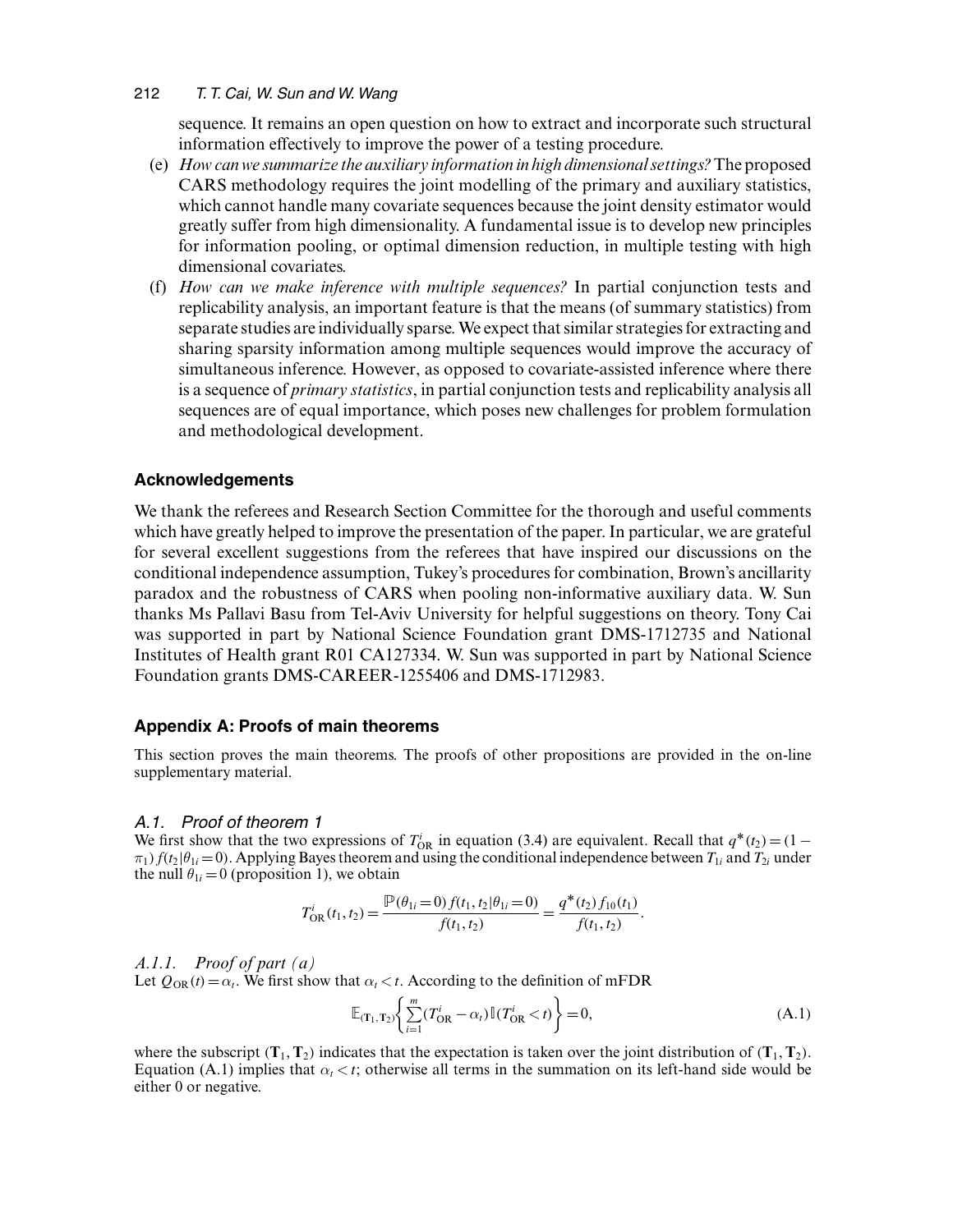Next we show that  $Q_{OR}(t)$  is monotone in t. Let  $Q_{OR}(t_j) = \alpha_j$  for  $j = 1, 2$ . We need to show only that, if  $t_1 < t_2$ , then  $\alpha_1 \le \alpha_2$ . We argue by contradiction. If  $\alpha_1 > \alpha_2$ , then

$$
(T_{\rm OR}^i - \alpha_2) \mathbb{I} (T_{\rm OR}^i < t_2) = (T_{\rm OR}^i - \alpha_2) \mathbb{I} (T_{\rm OR}^i < t_1) + (T_{\rm OR}^i - \alpha_2) \mathbb{I} (t_1 \leq T_{\rm OR}^i < t_2) \\
\geq (T_{\rm OR}^i - \alpha_1) \mathbb{I} (T_{\rm OR}^i < t_1) + (\alpha_1 - \alpha_2) \mathbb{I} (T_{\rm OR}^i < t_1) + (T_{\rm OR}^i - \alpha_1) \mathbb{I} (t_1 \leq T_{\rm OR}^i < t_2).
$$

Next take expectations on both sides and sum over all  $i$ . We claim that

$$
\mathbb{E}_{\mathbf{T}_1, \mathbf{T}_2} \bigg\{ \sum_{i=1}^m (T_{\text{OR}}^i - \alpha_2) \mathbb{I} (T_{\text{OR}}^i < t_2) \bigg\} > 0. \tag{A.2}
$$

This inequality holds since

- $\lim_{n \to \infty} \sum_{i=1}^m (T_{OR}^i \alpha_1) \mathbb{I}(T_{OR}^i < t_1) = 0,$
- (b)  $\mathbb{E}_{\mathbf{T}_1,\mathbf{T}_2} \left\{ \sum_{i=1}^m (\alpha_1 \alpha_2) \mathbb{I} (T_{\text{OR}}^i < t_1) \right\} > 0$  and
- (c)  $\mathbb{E}_{\mathbf{T}_1, \mathbf{T}_2} \left\{ \sum_{i=1}^m (T_{\text{OR}}^i \alpha_1) \mathbb{I} (t_1 \leq T_{\text{OR}}^i < t_2) \right\} > 0,$

which are respectively due to equation (A.1), the assumption that  $\alpha_1 > \alpha_2$  and the fact that  $\alpha_1 < t_1$ . However, inequality (A.2) is a contradiction to our definition of  $\alpha_2$ , which implies that  $\mathbb{E}_{\mathbf{T}_1,\mathbf{T}_2} \{\sum_{i=1}^m (T_{\text{OR}}^i - \alpha_2) \mathbb{I} (T_{\text{OR}}^i < \alpha_2\})$  $t_2$ *}* = 0. Hence we must have  $\alpha_1 \leq \alpha_2$ .

#### *A.1.2. Proof of part (b)*

The oracle threshold is defined as  $t_{OR} = \sup_i {t \in (0, 1) : Q_{OR}(t) \leq \alpha}$ . We want to show that, at  $t_{OR}$ , the mFDR-level is attained precisely. Let  $\bar{\alpha} = Q_{OR}(1)$ . Part (a) shows that the continuous function  $Q_{OR}(t)$  is non-decreasing. Then we always have  $Q_{OR}(t_{OR}) = \alpha$  if  $\alpha < \bar{\alpha}$ . Define  $\delta_{OR} = \{\mathbb{I}(T_{OR}^i < t_{OR}) : 1 \le i \le m\}$ . Let  $\delta_*= (\delta^1_*,\ldots,\delta^m_*)$  be an arbitrary decision rule such that mFDR $(\delta_*)\leq \alpha$ . It follows that

$$
\mathbb{E}_{\mathbf{T}_1, \mathbf{T}_2} \Biggl\{ \sum_{i=1}^m (T_{\text{OR}}^i - \alpha) \delta_{\text{OR}}^i \Biggr\} = 0,
$$
\n
$$
\mathbb{E}_{\mathbf{T}_1, \mathbf{T}_2} \Biggl\{ \sum_{i=1}^m (T_{\text{OR}}^i - \alpha) \delta_*^i \Biggr\} \leq 0.
$$
\n(A.3)

Combining the two results in expression (A.3) we conclude that

$$
\mathbb{E}_{\mathbf{T}_1,\mathbf{T}_2}\Biggl\{\sum_{i=1}^m(\delta_{\text{OR}}^i-\delta_{\ast}^i)(T_{\text{OR}}^i-\alpha)\Biggr\}\geq 0.\tag{A.4}
$$

Next, consider a monotonic transformation of the oracle decision rule  $\delta_{\text{OR}}^i = \mathbb{I}(T_{\text{OR}}^i < t_{\text{OR}})$  via  $f(x) =$  $(x-\alpha)/(1-x)$  (note that the derivative  $f(x) = (1-\alpha)/(1-x)^2 > 0$ ). The oracle decision rule is equivalent to

$$
\delta_{\text{OR}}^i = I \left( \frac{T_{\text{OR}}^i - \alpha}{1 - T_{\text{OR}}^i} < \lambda_{\text{OR}} \right),
$$

where  $\lambda_{OR} = (t_{OR} - \alpha)/(1 - t_{OR})$ . A useful fact is that  $\alpha < t_{OR} < 1$ . Hence  $\lambda_{OR} > 0$ . Note that

- (a)  $T_{\text{OR}}^i \alpha \lambda_{\text{OR}} (1 T_{\text{OR}}^i) < 0$  if  $\delta_{\text{OR}}^i > \delta_{\mathcal{R}}^i$  and
- (b)  $T_{\text{OR}}^{\dagger} \alpha \lambda_{\text{OR}} (1 T_{\text{OR}}^{\dagger}) > 0$  if  $\delta_{\text{OR}}^{\dagger} < \delta_{\ast}^{\dagger}$ .

Combining (a) and (b), we conclude that the following inequality holds for all *i*:  $(\delta_{OR}^i - \delta_{\ast}^i) \{T_{OR}^i - \alpha - \delta_{OR}^i\}$  $\lambda_{OR}(1 - T_{OR}^i)$ }  $\leq 0$ . Summing over *i* and taking expectations, we have

$$
\mathbb{E}_{\mathbf{T}_1,\mathbf{T}_2} \bigg[ \sum_{i=1}^m (\delta_{\text{OR}}^i - \delta_*^i) \{ T_{\text{OR}}^i - \alpha - \lambda_{\text{OR}} (1 - T_{\text{OR}}^i) \} \bigg] \leq 0. \tag{A.5}
$$

Combining inequalities (A.4) and (A.5) we have

$$
\lambda_{\text{OR}} \mathbb{E}_{\mathbf{T}_1, \mathbf{T}_2} \bigg\{ \sum_{i=1}^m (\delta_{\text{OR}}^i - \delta_{\ast}^i)(1 - T_{\text{OR}}^i) \bigg\} \geq \mathbb{E}_{\mathbf{T}_1, \mathbf{T}_2} \bigg\{ \sum_{i=1}^m (\delta_{\text{OR}}^i - \delta_{\ast}^i)(T_{\text{OR}}^i - \alpha) \bigg\} \geq 0.
$$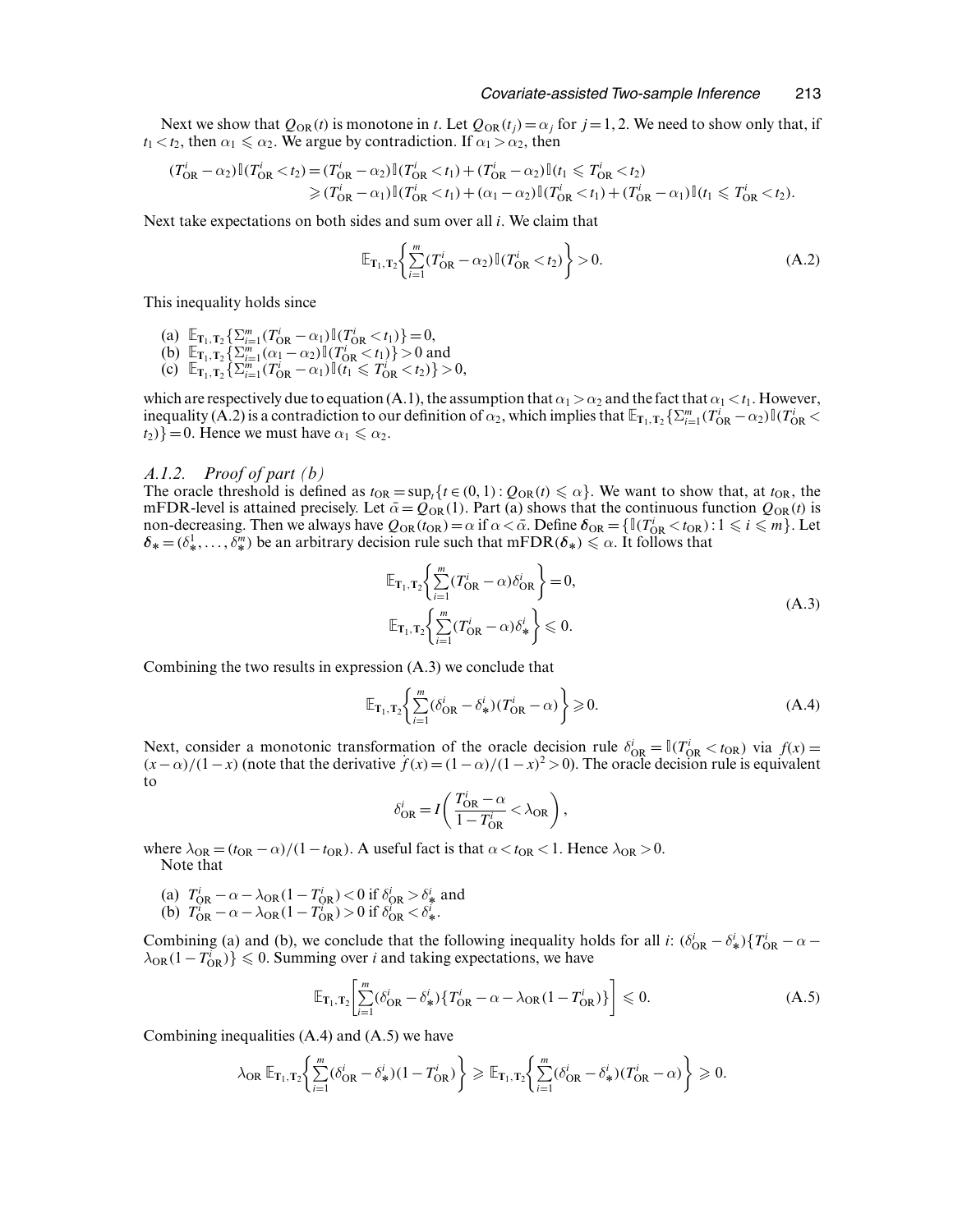Finally, noting that  $\lambda_{OR} > 0$  and that ETP for a decision rule  $\delta = (\delta_1, \ldots, \delta_m)$  is given by  $\mathbb{E}_{\mathbf{T}_1, \mathbf{T}_2} \{\sum_{i=1}^m \delta_i (1 - \overline{\mathbf{T}}_1^i) \}$  $T_{\text{OR}}^i$ }, we conclude that  $\text{ETP}(\delta_{\text{OR}}) \geqslant \text{ETP}(\delta_*)$ .

#### *A.2. Proof of theorem 2*

We first provide a summary of useful notation.

- (a)  $Q^{\tau}(t) = m^{-1} \sum_{i=1}^{m} (T_{\text{OR}}^{\tau,i} \alpha) I(T_{\text{OR}}^{\tau,i} < t).$
- (b)  $\hat{Q}^{\tau}(t) = m^{-1} \sum_{i=1}^{m} (\hat{T}_{OR}^{\tau,i} \alpha) I(\hat{T}_{OR}^{\tau,i} < t).$
- (c)  $Q_{\infty}^{\tau}(t) = \mathbb{E}\{(T_{OR}^{\tau} \alpha)\mathbb{I}(T_{OR}^{\tau} < t)\},\$  where  $T_{OR}^{\tau}$  is a generic member from  $\{T_{OR}^i : 1 \leq i \leq m\}.$

Note that  $Q^{\tau}(t)$  and  $\hat{Q}^{\tau}(t)$  are non-decreasing and right continuous. We can further define

$$
t_{\infty}^{\tau} = \sup\{t \in (0,1): \mathcal{Q}_{\infty}^{\tau}(t) \leq 0\}.
$$

#### *A.2.1. Proof of part (a)*

In proposition 5, we show that  $\delta_{OR}^{\tau}$  is conservative in mFDR-control. To establish the desired property in mFDR-control, we need to show only that  $mFDR(\delta_{DD}) = mFDR(\delta_{OR}) + o(1)$ .

Define a continuous version of  $Q^{\tau}(t)$  as follows. For  $T_{OR}^{\tau,(k)} < t \leq T_{OR}^{\tau,(k+1)}$ , let

$$
Q_C^{\tau}(t) = \frac{t - T_{OR}^{\tau,(k)}}{T_{OR}^{\tau,(k+1)} - T_{OR}^{\tau,(k)}} Q_k^{\tau} + \frac{T_{OR}^{\tau,(k+1)} - t}{T_{OR}^{\tau,(k+1)} - T_{OR}^{\tau,(k)}} Q_{k+1}^{\tau},
$$
(A.6)

where  $Q_k^{\tau} = Q^{\tau}(T_{OR_{\tau-1}}^{\tau,(k)})$ . It is easy to see that  $Q_{\tau}^{\tau}(t)$  is continuous and monotone. Hence the inverse of  $Q_{\tau}^{\tau}(t)$ , which is denoted  $Q_C^{\tau,-1}$ , is well defined. Moreover,  $Q_C^{\tau,-1}$  is continuous and monotone. We can similarly define a continuous version of  $\hat{Q}^{\tau}(t)$ , which is denoted by  $\hat{Q}^{\tau}_{C}(t)$ .  $\hat{Q}^{\tau}_{C}(t)$  is continuous and monotone; so is its inverse  $\hat{Q}_{\text{C}}^{\tau,-1}(\cdot)$ . By construction, we have  $\delta_{\text{OR}}^{\tau} = [I\{\hat{T}_{\text{OR}}^{\tau,\tau} \leq Q_{\text{C}}^{\tau,-1}(0)\} : 1 \leq i \leq m]$  and  $\delta_{\text{DD}}^{\tau} = [I\{\hat{T}_{\text{OR}}^{\tau,i} \leq Q_{\text{C}}^{\tau,-1}(0)\} : 1 \leq i \leq m]$ . We shall show that

$$
Q_C^{\tau,-1}(0) \stackrel{\mathcal{P}}{\rightarrow} t_\infty^{\tau},\tag{A.7a}
$$

$$
\hat{Q}_C^{\tau,-1}(0) \stackrel{p}{\rightarrow} t_\infty^\tau. \tag{A.7b}
$$

To show result (A.7a), note that the continuity of  $Q_C^{\tau,-1}(\cdot)$  implies that, for any  $\epsilon > 0$ , we can find  $\eta > 0$ such that  $|Q_C^{\tau,-1}(0) - Q_C^{\tau,-1} \{Q_C^{\tau}(t_{\infty}^{\tau})\}| < \epsilon \text{ if } |Q_C^{\tau}(t_{\infty}^{\tau})| < \eta$ . Hence

$$
\mathbb{P}\left\{|\mathcal{Q}_{\mathcal{C}}^{\tau}(t_{\infty}^{\tau})-\alpha|>\eta\right\}\geqslant\mathbb{P}\left[|\mathcal{Q}_{\mathcal{C}}^{\tau,-1}(\alpha)-\mathcal{Q}_{\mathcal{C}}^{\tau,-1}\left\{\mathcal{Q}_{\mathcal{C}}^{\tau}(t_{\infty}^{\tau})\right\}\right|>\epsilon\right].
$$

Next, by the weak law of large numbers  $Q_{\mathcal{C}}^{\tau}(t) \to^p Q_{\infty}^{\tau}(t)$ . Noting that  $Q_{\infty}^{\tau}(\tau_{\infty}^{\tau}) = \alpha$ , we have  $\mathbb{P}\{|Q^{\tau}(t_{\infty}^{\tau}) \alpha$ |> $\eta$ } → 0. By the Markov inequality, we conclude that  $Q_C^{\tau,-1}(\alpha) \rightarrow^p Q_C^{\tau,-1} \{Q_C^{\tau}(t_{\infty}^{\tau})\} = t_{\infty}^{\tau}$ .<br>Next we show result (A.7b). By inspecting the proof of result (A.7a), we need to show only that

 $\hat{Q}_{\text{C}}^{\tau}(t) \rightarrow p \hat{Q}_{\text{C}}^{\tau}(t)$ . Denote a variable without index *i* (e.g.  $\hat{T}_{\text{OR}}^{\tau}$  and  $\hat{T}_{\text{OR}}^{\tau}$ ) as a generic member from the sample. It follows from condition 2 and the continuous mapping theorem that  $\hat{T}_{OR} \to^p T_{OR}^{\tau}$ . Note that both  $T_{\text{OR}}^{\tau}$  and  $\hat{T}_{\text{OR}}^{\tau}$  are bounded above by 1. It follows that  $\mathbb{E}(\hat{T}_{\text{OR}}^{\tau} - T_{\text{OR}}^{\tau})^2 \to 0$ .

Let  $\overline{U_i} = T_{OR}^{\tau,i} \overline{U_i} (T_{OR}^{\tau,i} < t)$  and  $\hat{U_i} = \hat{T}_{OR}^{\tau,i} \overline{U_i} (\hat{T}_{OR}^{\tau,i} < t)$ . We shall show that  $\mathbb{E} (\hat{U_i} - U_i)^2 = o(1)$ . To see this, consider the decomposition

$$
(\hat{U}_i - U_i)^2 = (\hat{T}_{OR}^\top - T_{OR}^\top)^2 \mathbb{I}(\hat{T}_{OR}^\top \leq t, T_{OR}^\top \leq t) + (\hat{T}_{OR}^\top)^2 \mathbb{I}(\hat{T}_{OR}^\top \leq t, T_{OR}^\top > t) + (T_{OR}^\top)^2 \mathbb{I}(\hat{T}_{OR}^\top > t, T_{OR}^\top \leq t)
$$
  
= I + II + III.

The first term I equals  $o(1)$  because  $\mathbb{E}(\hat{T}_{OR} - T_{OR}^{\tau})^2 \to 0$ . Let  $\eta > 0$ . Noting that  $T_{OR}^{\tau}$  is continuous and that  $\hat{T}_{\text{OR}}^{\tau} \rightarrow^p T_{\text{OR}}^{\tau}$ , we have

$$
\mathbb{P}(\hat{T}_{\text{OR}}^{\tau} \leq t, T_{\text{OR}}^{\tau} > t) \leq \mathbb{P}\{T_{\text{OR}}^{\tau} \in (t, t + \eta)\} + \mathbb{P}(|\hat{T}_{\text{OR}}^{\tau} - T_{\text{OR}}^{\tau}| > \eta) \to 0.
$$

Since  $\hat{T}_{OR}$  is bounded, we conclude that the second term II equals  $o(1)$ . Similarly we can show that term III equals  $o(1)$ . Therefore  $\mathbb{E}(\hat{U}_i - U_i)^2 = o(1)$ .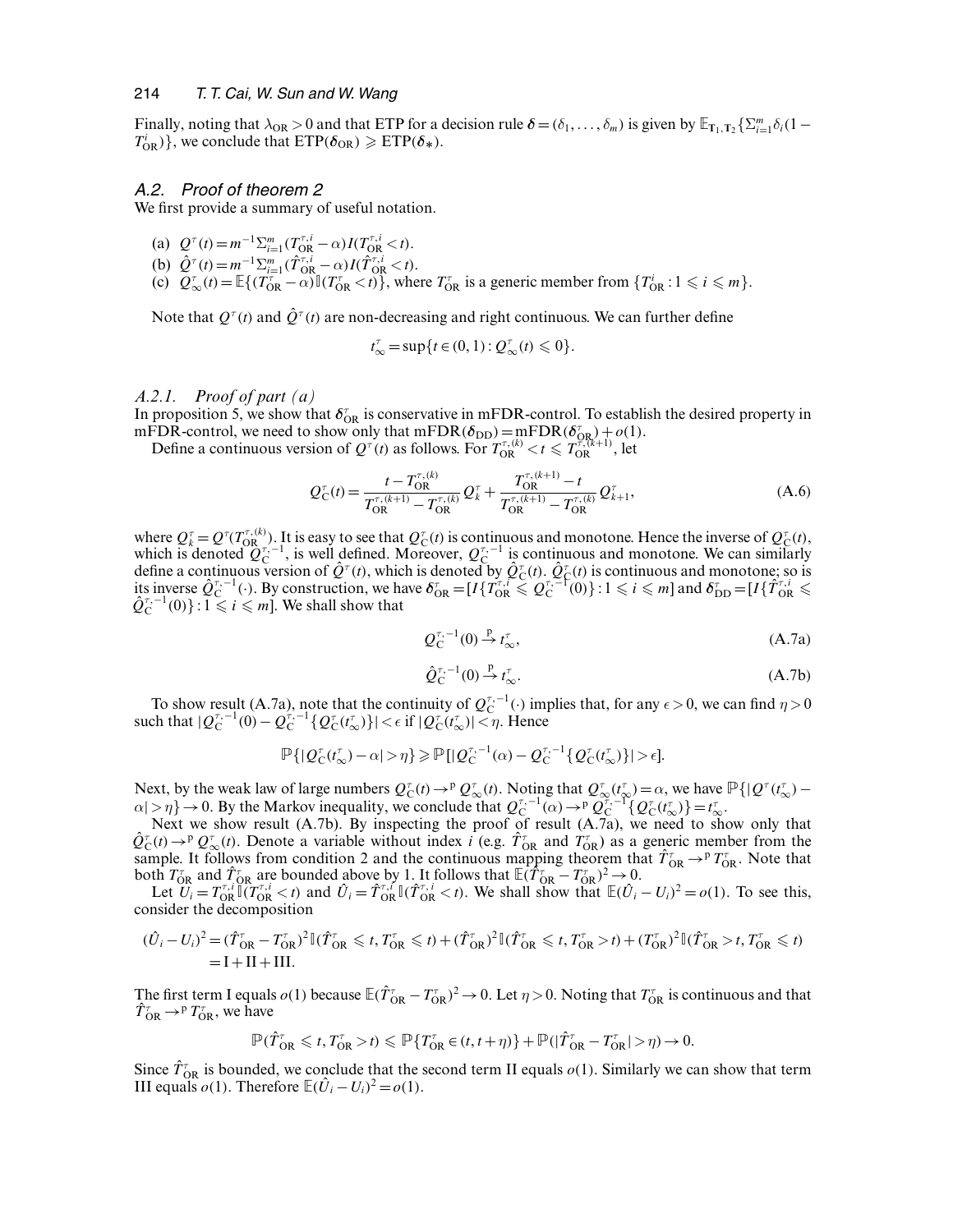#### *Covariate-assisted Two-sample Inference* 215

Next we show that  $\hat{Q}^{\tau}(t) \to p \mathcal{Q}_{\infty}^{\tau}(t)$ . Noting that  $Q^{\tau}(t) \to p \mathcal{Q}_{\infty}^{\tau}(t)$ , we need to show only that  $\hat{Q}^{\tau}(t) \to p \mathcal{Q}_{\infty}^{\tau}(t)$ .  $Q^{\tau}(t)$ . The dependence among  $\tilde{U}_i$  in the expression  $\hat{Q}^{\tau}(t) = m^{-1}\Sigma_i\hat{U}_i$  creates some complications. The idea is to apply some standard techniques for the limit of triangular arrays that do not require independence between variables. Consider  $S_n = \sum_{i=1}^m (\hat{U}_i - U_i)$ . Then  $\mathbb{E}(S_n) = m\{\mathbb{E}(\hat{U}_i) - \mathbb{E}(U_i)\}\$ . Applying standard inequalities such as the Cauchy–Schwarz inequality, we have  $\mathbb{E}\{(\hat{U}_i - \hat{U}_i)(\hat{U}_j - U_j)\} = o(1)$ . It follows that

 $m^{-2} \text{var}(S_n) \leq m^{-1} \mathbb{E}(\hat{U}_i - U_i)^2 + \{1 + o(1)\} \mathbb{E}\{(\hat{U}_i - U_i)(\hat{U}_j - U_j)\} = o(1).$ 

Therefore  $E\{S_n - \mathbb{E}(S_n)/n\}^2 \to 0$ . Applying Chebyshev's inequality, we obtain

$$
m^{-1}\{S_n - \mathbb{E}(S_n)\} = \hat{Q}^{\tau}(t) - Q^{\tau}(t) \stackrel{p}{\to} 0.
$$

Therefore  $\hat{Q}^{\tau}(t) \to P Q_{\infty}^{\tau}(t)$ . By definition,  $|\hat{Q}_{\rm C}^{\tau}(t) - \hat{Q}^{\tau}(t)| \leq m^{-1}$ . We claim that  $\hat{Q}_{\rm C}^{\tau}(t) \to P Q_{\infty}^{\tau}(t)$  and result (A.7b) follows.

According to results (A.7a) and (A.7b),  $\hat{Q}_{C}^{\tau,-1}(0) = Q_{C}^{\tau,-1}(0) + o_{\mathbb{P}}(1)$ . The mFDR-levels of the testing procedures are

$$
\mathrm{mFDR}(\delta_{\mathrm{OR}}^{\tau}) = \frac{\mathbb{P}_{H_0} \{ T_{\mathrm{OR}}^{\tau,i} < Q_{\mathrm{C}}^{\tau-1}(\alpha) \}}{\mathbb{P} \{ T_{\mathrm{OR}}^{\tau,i} < Q_{\mathrm{C}}^{\tau-1}(\alpha) \}}
$$

and

$$
\mathrm{mFDR}(\delta_{\mathrm{DD}}) = \frac{\mathbb{P}_{H_0}\{\hat{T}_{\mathrm{OR}}^{\tau,i} < \hat{Q}_{\mathrm{C}}^{\tau,-1}(\alpha)\}}{\mathbb{P}\{\hat{T}_{\mathrm{OR}}^{\tau,i} < \hat{Q}_{\mathrm{C}}^{\tau,-1}(\alpha)\}}.
$$

The operation of our testing procedure implies that  $Q_C^{\tau,-1}(\alpha) \ge \alpha$ . It follows that  $\mathbb{P}\{T_{OR}^{\tau,i} < Q_C^{\tau,-1}(\alpha)\}$  is bounded away from zero. We conclude that  $mFDR(\delta_{DD})=mFDR(\delta_{OR}^{\tau})+o(1)$ .

The result on mFDR-control can be extended to FDR-control. The next proposition, which is proved in the on-line supplementary material, first gives sufficient conditions under which the definitions of mFDR and FDR are asymptotically equivalent and then verifies that these conditions are fulfilled by the CARS procedure  $\delta_{\text{DD}}^{\tau}$ . It follows from proposition 7 that CARS controls FDR at level  $\alpha + o(1)$ .

#### *Proposition 7.*

- (a) Consider a general decision rule  $\delta$ . Let  $\mathcal{Y} = m^{-1} \sum_{i=1}^{m} \delta_i$ . Then mFDR $(\delta) = FDR(\delta) + o(1)$  if (i)  $\mathbb{E}(\mathcal{Y}) \geq \eta$  for some  $\eta > 0$  and (ii)  $var(y) = o(1)$ .
- (b) Conditions (i) and (ii) are fulfilled by the CARS procedure  $\delta_{\text{DD}}^{\tau}$ .

## *A.2.2. Proof of part (b)*

The CARS procedure utilizes  $\hat{q}^*$ , and the corresponding test statistic is  $\hat{T}_{OR}^{*,i}$ . It follows from conditions 1' and 2, and the continuous mapping theorem that  $\hat{T}_{OR}^* \to P T_{OR}$ . Denote  $Q_{OR}(t)$  the oracle mFDR-function and  $t_{OR}$  the oracle threshold. Then

$$
Q_{\text{OR}}(t) = \mathbb{E}\{(T_{\text{OR}} - \alpha)\mathbb{I}(T_{\text{OR}} < t)\},
$$
  

$$
t_{\text{OR}} = \sup\{t \in (0, 1): Q_{\text{OR}}(t) \leq 0\}.
$$

Define  $\hat{Q}^*(t) = m^{-1}\sum_{i=1}^m \hat{T}_{OR}^{*,i} \mathbb{I}(\hat{T}_{OR}^{*,i} < t)$ . Similarly to equation (A.6) we define a continuous version of  $\hat{Q}^*(t)$ and denote it by  $\hat{Q}_C^*(t)$ . It can be shown that  $\hat{Q}_C^*(t)$  is continuous and monotone; so is its inverse  $\hat{Q}_C^{*-1}(t)$ .<br>The CARS procedure is given by  $\delta_{\text{DD}}^* = [\mathbb{I}\{\hat{T}_{OR}^*(\leq \hat{Q}_C^{*,-1}(\alpha)\}:1\leq i\leq m]$ . Follow of part (a) we can show that

$$
\hat{Q}_{\text{C}}^*(t) \xrightarrow{\text{P}} Q_{\text{OR}}(t),
$$
  

$$
\hat{Q}_{\text{C}}^{*-1}(t) \xrightarrow{\text{P}} t_{\text{OR}}.
$$
\n(A.8)

The operation of CARS implies that  $Q_C^{*,-1}(0) \ge \alpha$  (thus the denominator of mFDR is bounded away from  $\text{zero}$ ). Note that mFDR $(\delta_{OR}) = \alpha$ ; we have mFDR $(\delta_{DD}^*) = \alpha + o(1)$ . Next, we consider ETP. It follows from  $\hat{T}_{OR}^* \rightarrow P T_{OR}$  and expression (A.8) that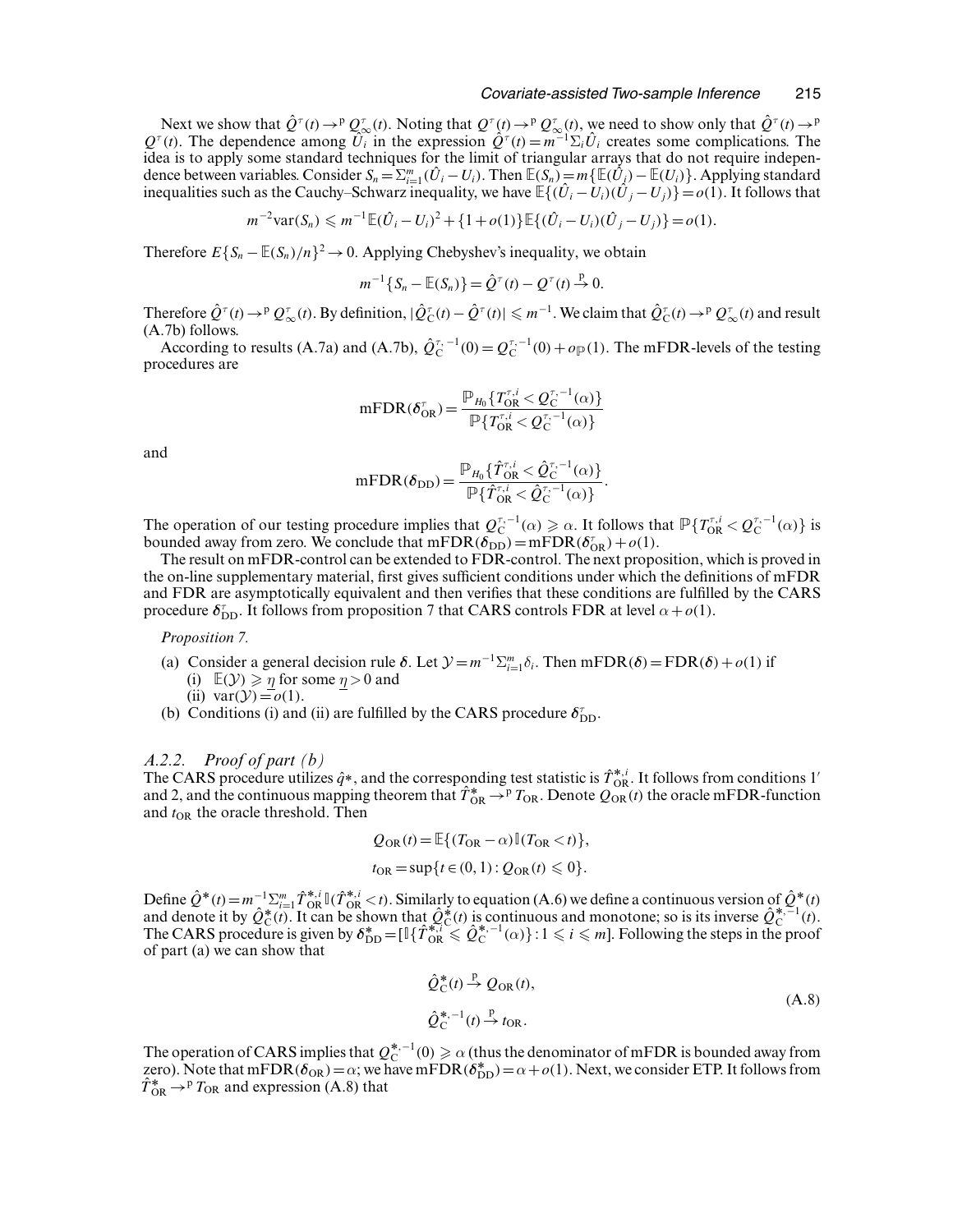$$
\frac{\text{ETP}(\delta_{\text{DD}}^*)}{\text{ETP}(\delta_{\text{OR}})} = \frac{\mathbb{P}_{H_1} \{ \hat{T}_{\text{OR}}^* \le \hat{Q}_{\text{C}}^{*-1}(\alpha) \}}{\mathbb{P}_{H_1}(T_{\text{OR}} < t_{\text{OR}})} = 1 + o(1).
$$

#### **References**

Barber, R. F. and Ramdas, A. (2017) The p-filter: multilayer false discovery rate control for grouped hypotheses. *J. R. Statist. Soc.* B, **79**, 1247–1268.

- Basu, P., Cai, T. T., Das, K. and Sun, W. (2018) Weighted false discovery control in large-scale multiple testing. *J. Am. Statist. Ass.*, **113**, 1172–1183.
- Benjamini, Y. and Heller, R. (2008) Screening for partial conjunction hypotheses. *Biometrics*, **64**, 1215–1222.
- Benjamini, Y. and Hochberg, Y. (1995) Controlling the false discovery rate: a practical and powerful approach to multiple testing. *J. R. Statist. Soc.* B, **57**, 289–300.
- Benjamini, Y. and Hochberg, Y. (1997) Multiple hypotheses testing with weights. *Scand. J. Statist.*, **24**, 407–418.
- Benjamini, Y. and Hochberg, Y. (2000) On the adaptive control of the false discovery rate in multiple testing with independent statistics. *J. Educ. Behav. Statist.*, **25**, 60–83.
- Boca, S. M. and Leek, J. T. (2017) A regression framework for the proportion of true null hypotheses. *Preprint bioRxiv 035675*. Johns Hopkins University, Baltimore.
- Bourgon, R., Gentleman, R. and Huber, W. (2010) Independent filtering increases detection power for highthroughput experiments. *Proc. Natn. Acad. Sci. USA*, **107**, 9546–9551.
- Brown, L. D. (1990) An ancillarity paradox which appears in multiple linear regression. *Ann. Statist.*, **18**, 471–493. Cai, T. T. and Jin, J. (2010) Optimal rates of convergence for estimating the null density and proportion of non-null effects in large-scale multiple testing. *Ann. Statist.*, **38**, 100–145.
- Cai, T. T. and Sun, W. (2009) Simultaneous testing of grouped hypotheses: finding needles in multiple haystacks. *J. Am. Statist. Ass.*, **104**, 1467–1481.
- Cai, T. T. and Wu, Y. (2014) Optimal detection of sparse mixtures against a given null distribution. *IEEE Trans. Inform. Theory*, **60**, 2217–2232.
- Calvano, S. E., Xiao, W., Richards, D. R., Felciano, R. M., Baker, H. V., Cho, R. J., Chen, R. O., Brownstein, B. H., Cobb, J. P., Tschoeke, S. K., Moldawer, L. L., Mindrinos, M. N., Davis, R. W., Tompkins, R. G., Lowry, S. F. and Inflamm and Host Response to Injury Large Scale Collab. Res. Program (2005) A network-based analysis of systemic inflammation in humans. *Nature*, **437**, 1032–1037.
- Cao, H., Sun, W. and Kosorok, M. R. (2013) The optimal power puzzle: scrutiny of the monotone likelihood ratio assumption in multiple testing. *Biometrika*, **100**, 495–502.
- Donoho, D. and Jin, J. (2004) Higher criticism for detecting sparse heterogeneous mixtures. *Ann. Statist.*, **32**, 962–994.
- Du, L. and Zhang, C. (2014) Single-index modulated multiple testing. *Ann. Statist.*, **42**, 1262–1311.
- Durand, G. (2017) Adaptive p-value weighting with power optimality. *Preprint arXiv:1710.01094*. Laboratoire de Probabilités et Modèles Aléatoires, Université Pierre et Marie Curie, Paris.
- Efron, B. (2004) Large-scale simultaneous hypothesis testing: the choice of a null hypothesis. *J. Am. Statist. Ass.*, **99**, 96–104.
- Efron, B. (2007) Size, power and false discovery rates. *Ann. Statist.*, **35**, 1351–1377.
- Efron, B. (2008) Simultaneous inference: when should hypothesis testing problems be combined? *Ann. Appl. Statist.*, **2**, 197–223.
- Efron, B., Tibshirani, R., Storey, J. D. and Tusher, V. (2001) Empirical Bayes analysis of a microarray experiment. *J. Am. Statist. Ass.*, **96**, 1151–1160.
- Ferkingstad, E., Frigessi, A., Rue, H., Thorleifsson, G. and Kong, A. (2008) Unsupervised empirical bayesian multiple testing with external covariates. *Ann. Appl. Statist.*, **2**, 714–735.
- Foster, D. P. and George, E. I. (1996) A simple ancillarity paradox. *Scand. J. Statist.*, **23**, 233–242.
- Genovese, C. and Wasserman, L. (2002) Operating characteristics and extensions of the false discovery rate procedure. *J. R. Statist. Soc.* B, **64**, 499–517.
- Genovese, C. and Wasserman, L. (2004) A stochastic process approach to false discovery control. *Ann. Statist.*, **32**, 1035–1061.
- Heller, R., Bogomolov, M. and Benjamini, Y. (2014) Deciding whether follow-up studies have replicated findings in a preliminary large-scale omics study. *Proc. Natn. Acad. Sci. USA*, **111**, 16262–16267.
- Heller, R. and Yekutieli, D. (2014) Replicability analysis for genome-wide association studies. *Ann. Appl. Statist.*, **8**, 481–498.
- Hu, J. X., Zhao, H. and Zhou, H. H. (2010) False discovery rate control with groups. *J. Am. Statist. Ass.*, **105**, 1215–1227.
- James, W. and Stein, C. (1961) Estimation with quadratic loss. In *Proc. 4th Berkeley Symp. Mathematical Statistics and Probability*, vol. 1 (ed. J. Neyman), pp. 361–379. Berkeley: University of California Press.
- Jin, J. and Cai, T. T. (2007) Estimating the null and the proportion of nonnull effects in large-scale multiple comparisons. *J. Am. Statist. Ass.*, **102**, 495–506.
- Langaas, M., Lindqvist, B. H. and Ferkingstad, E. (2005) Estimating the proportion of true null hypotheses, with application to DNA microarray data. *J. R. Statist. Soc.* B, **67**, 555–572.